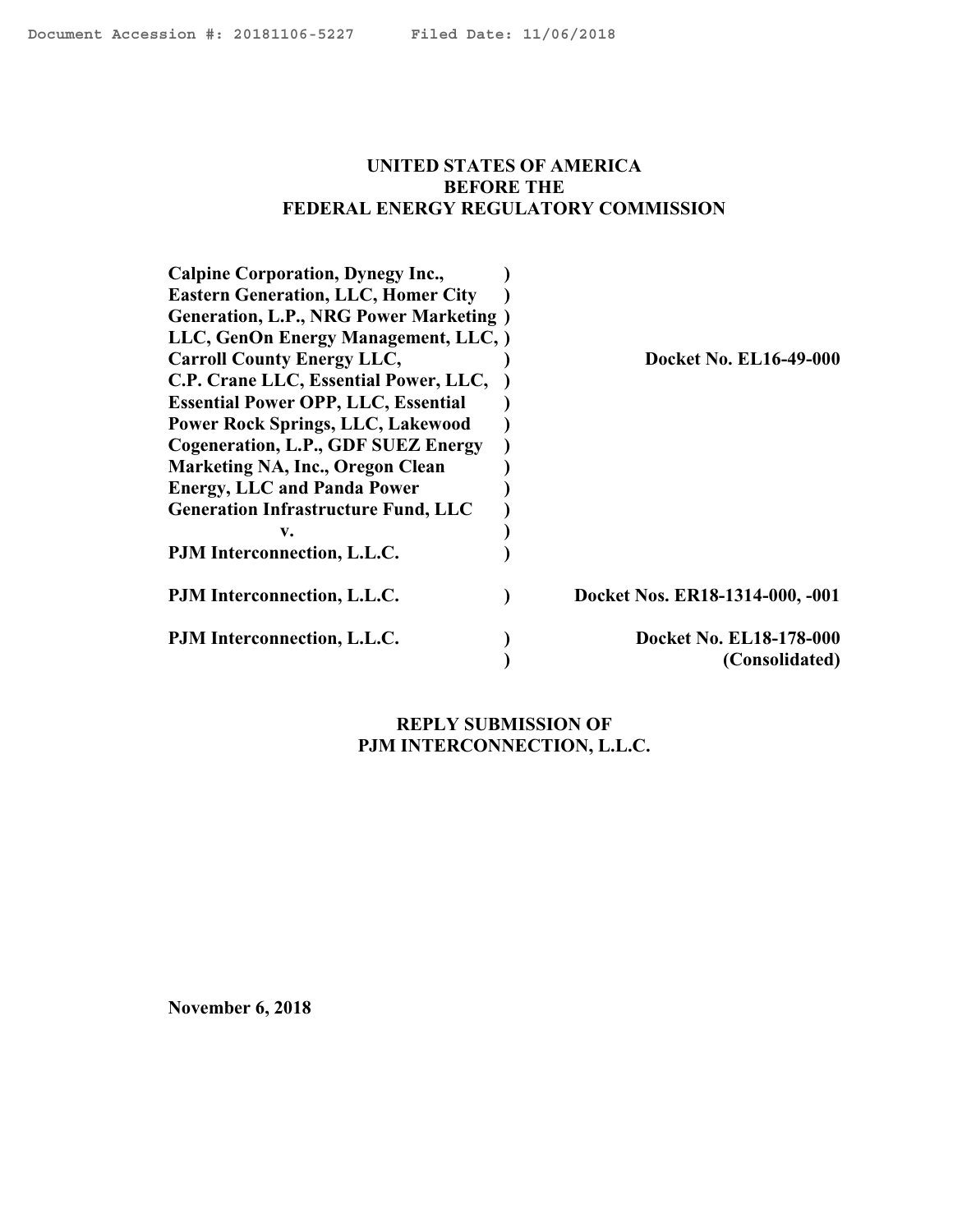# **Table of Contents**

| I. |           |                                                                                                                                                                                                                                                       |  |
|----|-----------|-------------------------------------------------------------------------------------------------------------------------------------------------------------------------------------------------------------------------------------------------------|--|
|    | A.        | The Range of Conflicting Comments in the Initial Round Only<br>Highlights that PJM Has Presented a Detailed "Middle Course"<br>that Best Meets Both Key Objectives—Preserving Competitive<br>Auctions and Accommodating State Policies-of the June 29 |  |
|    | <b>B.</b> | Only PJM's Comprehensive Proposal Fully Addresses the                                                                                                                                                                                                 |  |
| П. |           |                                                                                                                                                                                                                                                       |  |
|    | A.        | Criticisms of PJM's Approach to Defining Which Subsidies                                                                                                                                                                                              |  |
|    |           | 1.<br>Arguments to Embroil the Commission in Choosing Which<br>Subsidies Have Merit Should be Turned Aside 10                                                                                                                                         |  |
|    |           | Broadening the Definition of Actionable Subsidy Is Not<br>2.                                                                                                                                                                                          |  |
|    |           | 3.<br>Treating Resources as Having Received a Material Subsidy<br>as a Result of Procurement Through State-Supported                                                                                                                                  |  |
|    | <b>B.</b> | Contrary to Claims, PJM's Expanded Minimum Offer Price Rule<br>Strikes the Appropriate Balance and Is Just and Reasonable  14                                                                                                                         |  |
|    |           | MDPSC's Requests for Additional MOPR Exemptions<br>1.                                                                                                                                                                                                 |  |
|    |           | 2.<br>The IMM's New, Unjustified Approach for Determining<br>MOPR Floor Prices Departs from Long-Established                                                                                                                                          |  |
|    | $C$ .     | Proposed Variations to PJM's Resource Carve-Out Option Are                                                                                                                                                                                            |  |
|    |           | 1.<br>The Commission Should Reject Pleas to Allow Owners to<br>Partially Carve Out Their Subsidized Resources 19                                                                                                                                      |  |
|    |           | 2.<br>Subsidized Resources Should Not Be Allowed to Toggle in                                                                                                                                                                                         |  |
|    |           | The Commission Has Jurisdiction over Rates Paid to<br>3.                                                                                                                                                                                              |  |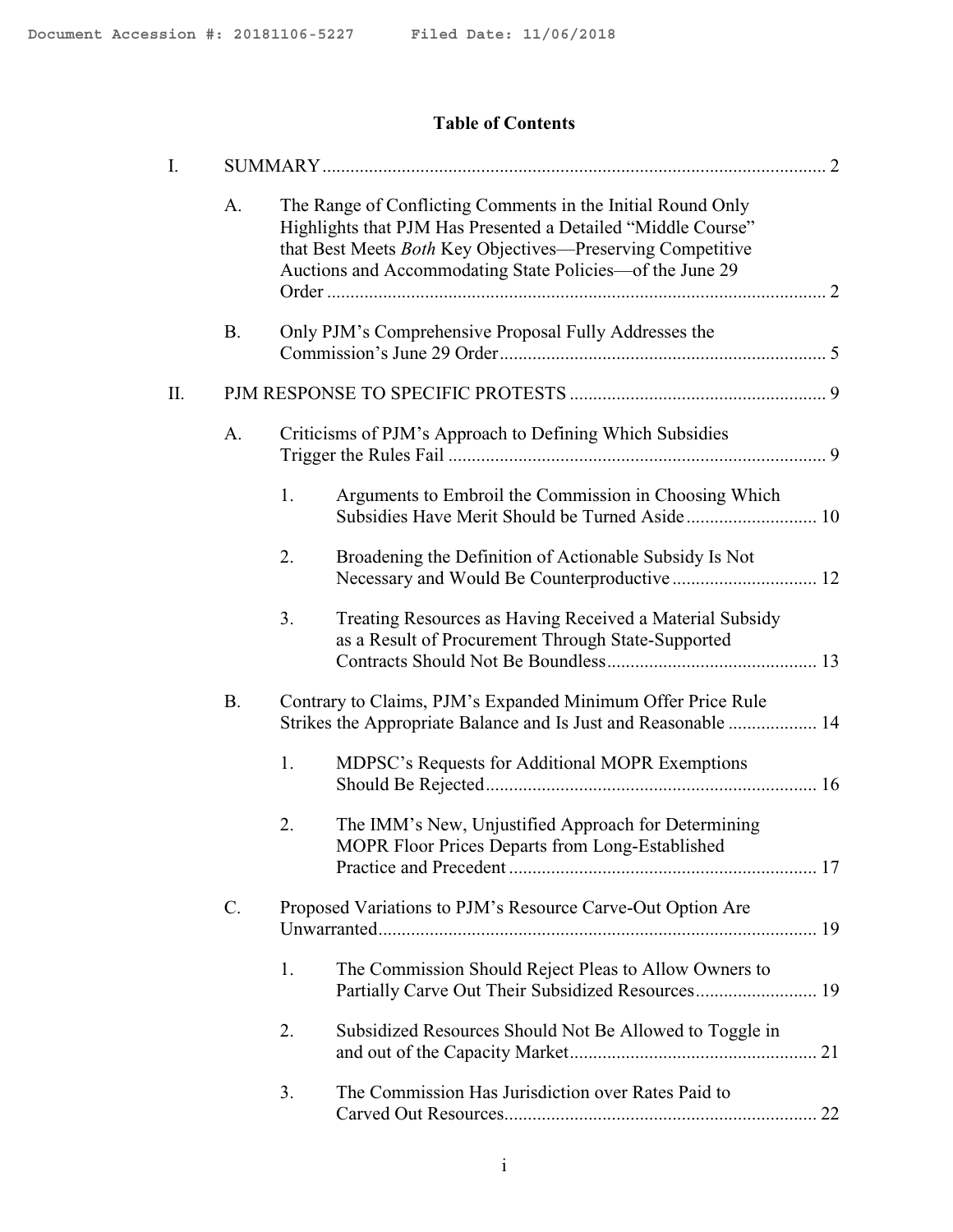|      |    | 4. | No Party Has Demonstrated that PJM's Proposed Process<br>for Allocating Resource Carve-Out Offset to Load Is Not                                                                          |  |
|------|----|----|-------------------------------------------------------------------------------------------------------------------------------------------------------------------------------------------|--|
|      |    | 5. | No Party Has Shown that PJM's Approach of Considering<br>All Load and Carved Out Resources in Determining                                                                                 |  |
|      | D. |    | A Cap on the Amount of Carved Out Resources May Be                                                                                                                                        |  |
|      | Ε. |    | Extended RCO Provides an Avenue for Combatting Price                                                                                                                                      |  |
|      |    | 1. | Concerns About Unreasonably High Clearing Prices Under                                                                                                                                    |  |
|      |    | 2. | Contrary to Comments, PJM's Extended RCO Proposal<br>Would Appropriately Compensate Infra-Marginal                                                                                        |  |
|      | F. |    | Given the Timing and Implementation of PJM's Proposal, No<br>Special Transition Mechanism Is Needed as Ample Time Exists<br>for Adjustments at the State Level Prior to the Advent of the |  |
| III. |    |    |                                                                                                                                                                                           |  |
|      |    |    |                                                                                                                                                                                           |  |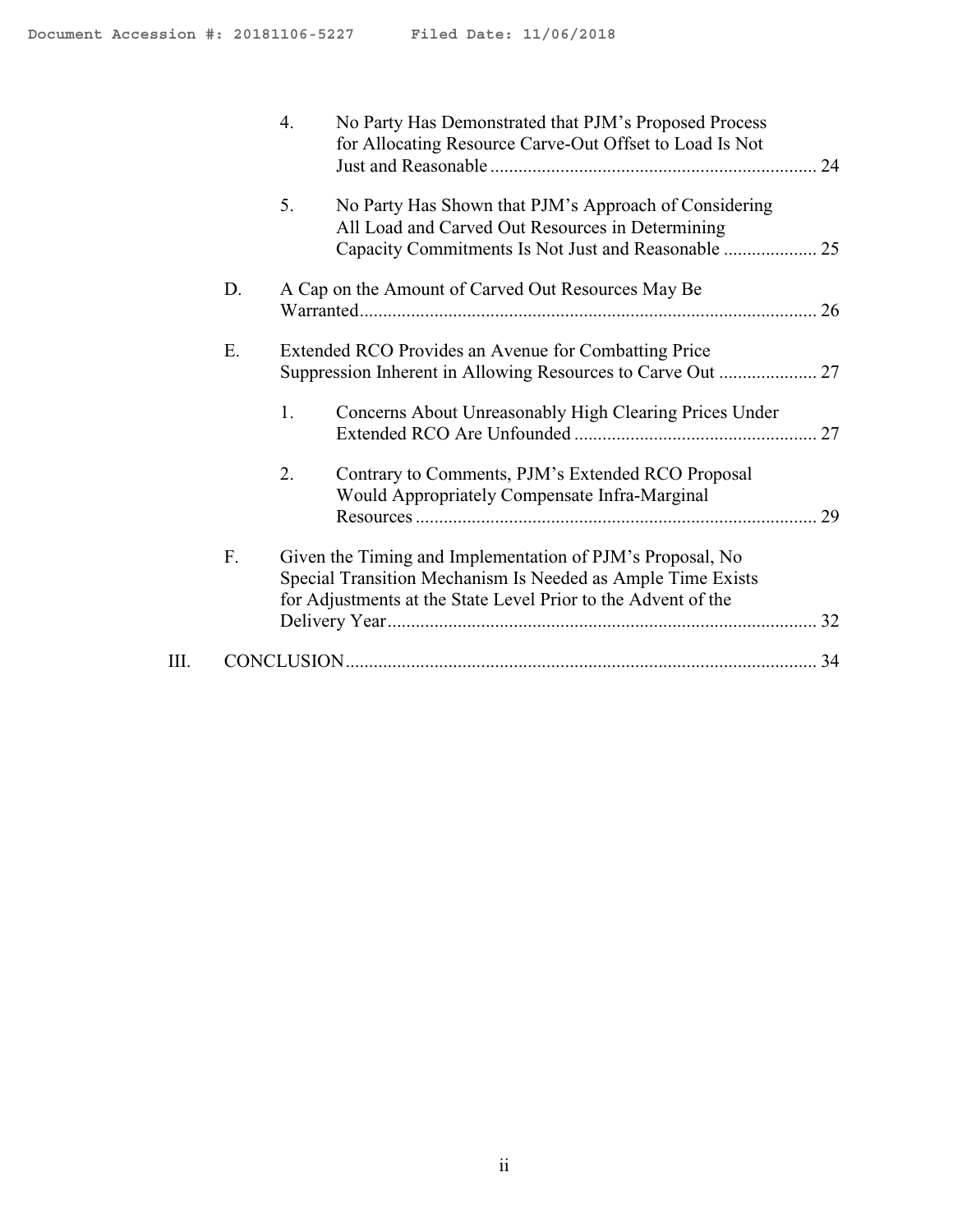#### **UNITED STATES OF AMERICA BEFORE THE FEDERAL ENERGY REGULATORY COMMISSION**

| <b>Calpine Corporation, Dynegy Inc.,</b>       |                                 |
|------------------------------------------------|---------------------------------|
| <b>Eastern Generation, LLC, Homer City</b>     |                                 |
| <b>Generation, L.P., NRG Power Marketing</b> ) |                                 |
| LLC, GenOn Energy Management, LLC, )           |                                 |
| <b>Carroll County Energy LLC,</b>              | <b>Docket No. EL16-49-000</b>   |
| C.P. Crane LLC, Essential Power, LLC,          |                                 |
| <b>Essential Power OPP, LLC, Essential</b>     |                                 |
| <b>Power Rock Springs, LLC, Lakewood</b>       |                                 |
| Cogeneration, L.P., GDF SUEZ Energy            |                                 |
| Marketing NA, Inc., Oregon Clean               |                                 |
| <b>Energy, LLC and Panda Power</b>             |                                 |
| <b>Generation Infrastructure Fund, LLC</b>     |                                 |
| v.                                             |                                 |
| PJM Interconnection, L.L.C.                    |                                 |
| PJM Interconnection, L.L.C.                    | Docket Nos. ER18-1314-000, -001 |
| PJM Interconnection, L.L.C.                    | Docket No. EL18-178-000         |
|                                                | (Consolidated)                  |

#### **REPLY SUBMISSION OF PJM INTERCONNECTION, L.L.C.**

PJM Interconnection, L.L.C. ("PJM"), pursuant to the Federal Energy Regulatory

Commission's ("FERC" or "Commission") June 29, 2018 order<sup>1</sup> and the August 22, 2018

Notice of Extension of Time, hereby provides its reply submission in this proceeding.

 $\mathbf{1}$ 

<sup>1</sup> *Calpine Corp. v. PJM Interconnection, L.L.C.*, 163 FERC ¶ 61,236 (2018) ("June 29 Order").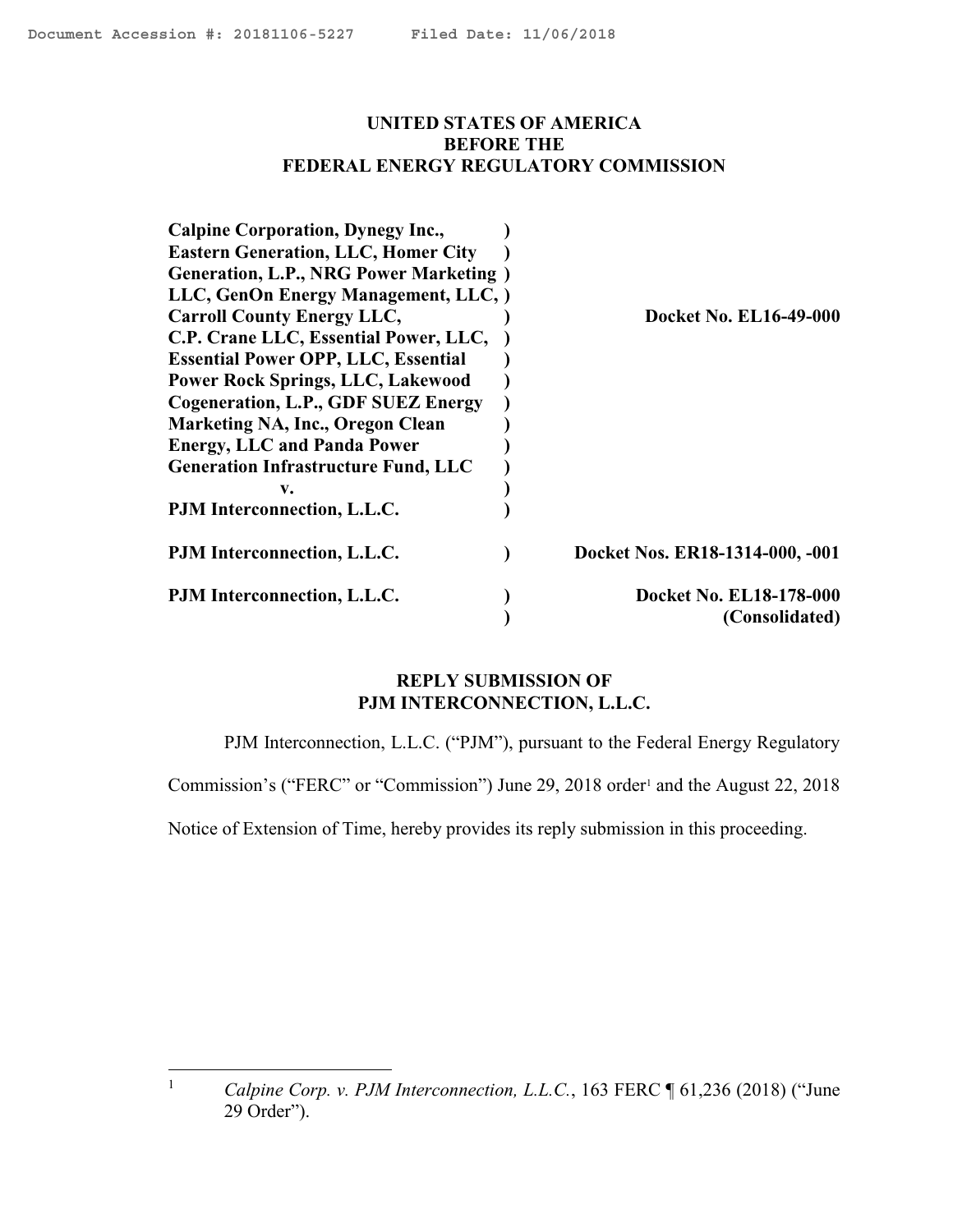#### **I. SUMMARY**

 $\overline{a}$ 

#### **A. The Range of Conflicting Comments in the Initial Round Only Highlights that PJM Has Presented a Detailed "Middle Course" that Best Meets** *Both* **Key Objectives—Preserving Competitive Auctions and Accommodating State Policies—of the June 29 Order.**

The June 29 Order made clear the Commission's two key objectives for this proceeding: (i) ensuring that uneconomic Capacity Resources that cannot offer competitively without subsidies do not degrade competitive clearing prices in the capacity auctions; and (ii) accommodating state resource policies. The initial submissions in the paper hearing embody a wide range of conflicting views on those two objectives, with most parties placing emphasis on one of those objectives, to the detriment of the other.

Notably, state commissions and state consumer advocates are split on the issue of the need for Commission action, clarifying that this issue is as much about the impacts of one state's actions on another state as it is about the impact on the competitive wholesale markets.<sup>2</sup> Recognizing this impact of one state's action on other states, the Ohio Consumers' Counsel concludes that the Commission's suggested approach embodied in

<sup>&</sup>lt;sup>2</sup> For example, the Public Utilities Commission of Ohio ("PUCO") "agrees that outof-market subsidies create a price suppression effect in the market that discourages the entry of non-subsidized and efficient new generation resources, impacts the financial certainty of existing efficient generation resources, and delays the retirement of inefficient and otherwise uneconomic generation resources." Argument Submitted on Behalf of the Public Utilities Commission of Ohio, Docket Nos. EL18-178-000, et al., at 5 (Oct. 2, 2018) ("PUCO"). By contrast, both the New Jersey Board of Public Utilities ("NJBPU") and the Illinois Attorney General sought rehearing of the Commission's institution of this section 206 proceeding.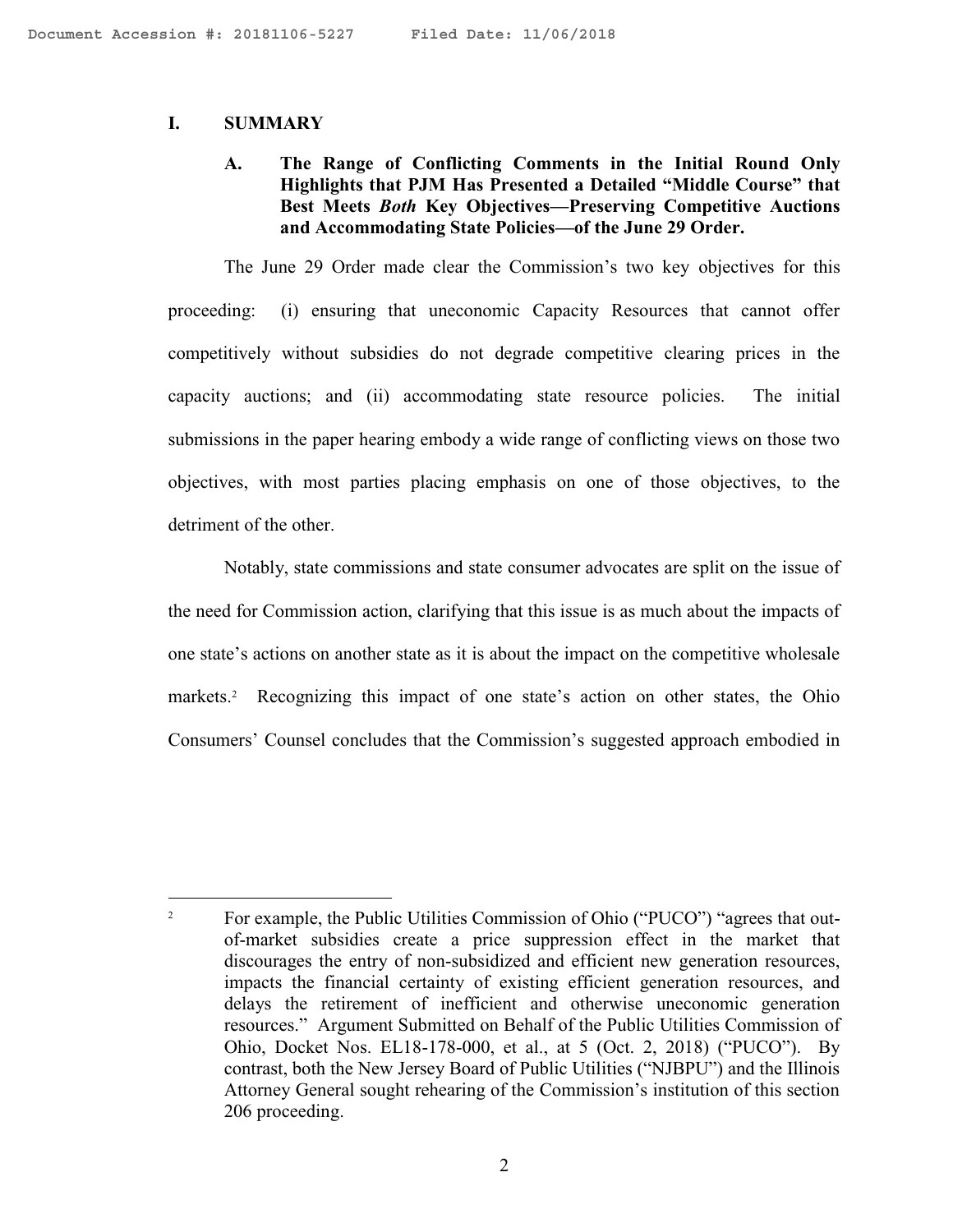$\overline{a}$ 

its June 29 Order will "eliminate the cross-state borders effects of any subsidies imposed by any regulatory authority."<sup>3</sup>

Similarly, as PJM anticipated in its initial submission,<sup>4</sup> some parties, mostly from the merchant generator community, $\delta$  argue that an individual subsidized resource carveout from the capacity market (which PJM terms the Resource Carve-Out or "RCO") will fail because it cannot guarantee that clearing prices for the resources remaining in the capacity market will be just and reasonable. These parties vigorously advance this position, with supporting expert witness affidavits.

On the other side, as also anticipated, some parties, mostly representing load interests,<sup>6</sup> dismiss or ignore price suppression concerns and suggest that avoiding double-

<sup>&</sup>lt;sup>3</sup> Comments to Protect Electric Consumers from Paying Subsidies in PJM Markets by the Office of the Ohio Consumers' Counsel, Docket Nos. EL18-178-000, et al., at 22-23 (Oct. 2, 2018) ("OCC").

<sup>4</sup> Initial Submission of PJM Interconnection, L.L.C., Docket Nos. EL16-49-000, et al., (Oct. 2, 2018) ("October 2 Submittal").

<sup>5</sup> *See, e.g.*, Initial Brief of the Electric Power Supply Association, Docket Nos. EL16-49-000, et al., at 2 (Oct. 2, 2018) ("[T]he Commission should . . . abandon the unnecessary, unjust, and unreasonable FRR alternative."); Initial Brief of LS Power Associates, L.P., Docket Nos. EL16-49-000, et al., at 13 (Oct. 2, 2018) ("LS Power") ("[A]ny 'accommodation' of subsidy programs is likely to come at the expense of unsubsidized resources and the long-term health of the market . . . ."); Initial Brief of NRG Power Marketing LLC, Docket Nos. EL16- 49-000, et al., at 13 (Oct. 2, 2018) ("NRG") ("[B]ecause subsidized resources would continue to suppress capacity market prices, any FRR-A variant seems to invite large buyers to exercise buyer-side market power with the express intent of lowering capacity prices"); Comments of Vistra Energy Corp. and Dynegy Marketing and Trade, LLC, Docket Nos. EL16-49-000, et al., at 7 (Oct. 2, 2018) ("The Resource-Specific FRR alternative outlined by the Commission is not a just and reasonable replacement rate.").

<sup>6</sup> *See, e.g.*, Joint Brief of Consumer Advocates, NGOs, and Industry Stakeholders, Docket Nos. EL18-178-000, et al., at 2 (Oct. 2, 2018) ("Joint Stakeholders"); Initial Brief of Exelon Corporation, Docket Nos. EL18-178-000, et al., at 9-10 (Oct. 2, 2018) ("Exelon"); Initial Argument of the New Jersey Board of Public Utilities, Docket Nos. EL18-178-000, et al., at 4-11 (Oct. 2, 2018) ("NJBPU"); Comments of the PSEG Companies, Docket Nos. EL18-178-000, et al., at 2 (Oct.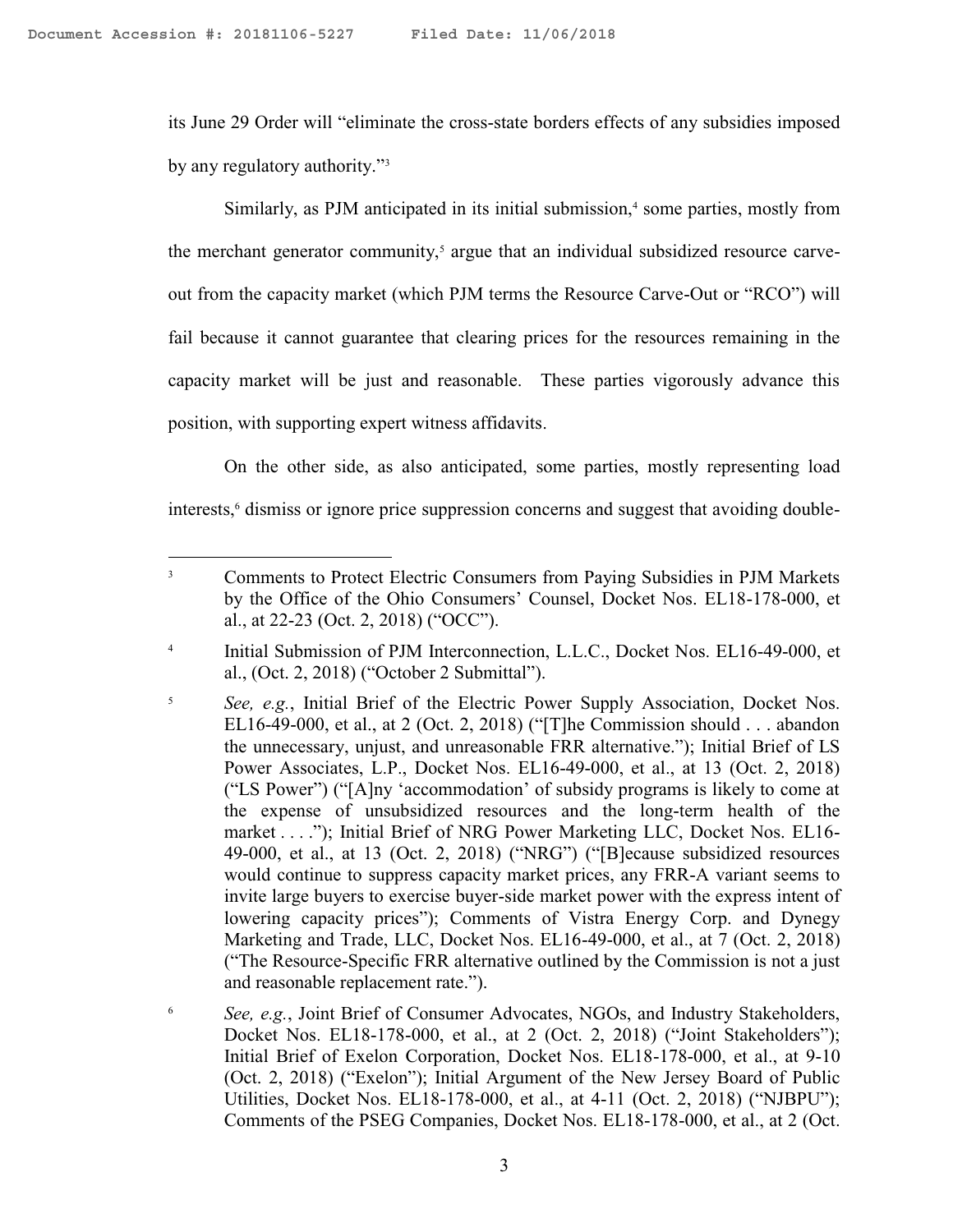payment for capacity (i.e., for both state-selected subsidized resources and marketselected competitive resources) must be the overriding objective. On this side of the comment divide, these parties urge the Commission to allow subsidized generators to oscillate a Capacity Resource (or even just a portion of a Capacity Resource), along with associated load, in and out of the capacity market without restriction.<sup>7</sup> Some parties (e.g., Exelon and Joint Stakeholders) proposing this ability of units (or even portions of units) to freely come in and out of the market also propose little Commission review of the wholesale capacity rates (determined outside the competitive auctions) needed to implement a carve-out, with blanket waiver of the Commission's affiliate rules that are designed to prevent exercise of market power.<sup>8</sup>

As PJM explained in its initial submission, neither of these positions, i.e., (i) fearing a carve-out inherently leads to unacceptable adverse effects on the market, versus (ii) an unrestrained carve-out with little concern for adverse effects on the market, is fully correct. The Federal Power Act ("FPA") does afford the Commission sufficient flexibility to accommodate commitment of subsidized resources as wholesale capacity, but the Commission must reasonably, and with substantial evidence, show how that accommodation is consistent with the Commission's well-established policy to rely on competitive capacity markets to meet resource adequacy needs at just and reasonable rates.<sup>9</sup> Thus, a "carve out" can work only if prices in the capacity auctions continue to

<sup>2, 2018) (&</sup>quot;PSEG"); Comments of the Joint Consumer Advocates, Docket Nos. EL18-178-000, et al., at 1-6 (Oct. 2, 2018) ("Joint Consumer Advocates").

<sup>7</sup> *See, e.g.*, Exelon at 23, 29; Joint Stakeholders at 11.

<sup>8</sup> *See, e.g.*, Exelon at 25-28, Joint Stakeholders at 11-12; Joint Consumer Advocates at 23.

<sup>9</sup> *See NextEra Energy Res., LLC v. FERC*, 898 F.3d 14 (D.C. Cir. 2018).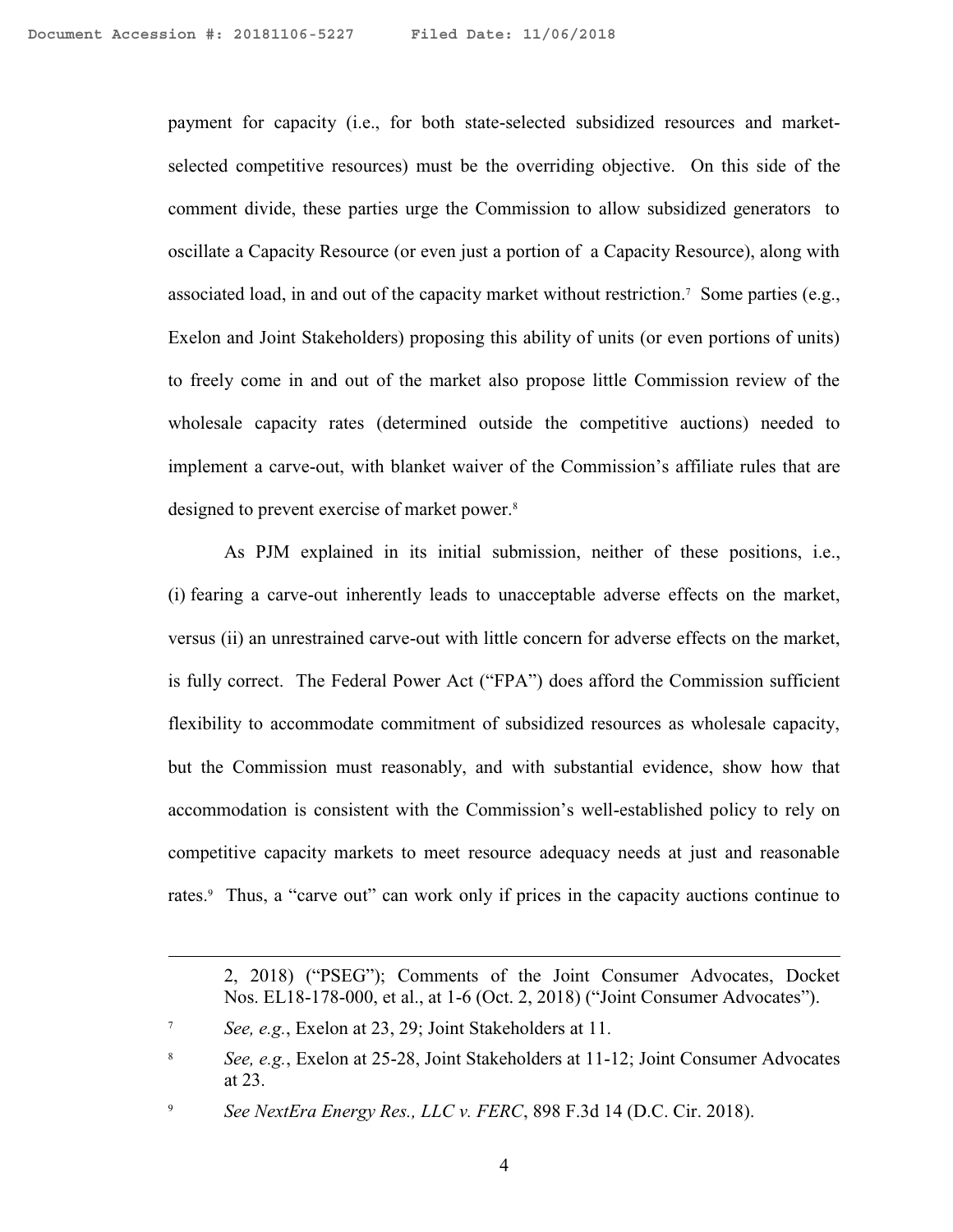meet just and reasonable standards. To ensure this outcome, the Commission should accept either terms and conditions that acknowledge, but limit, price suppression (such as PJM's Resource Carve-Out option) or rules that explicitly correct the price suppressive impact (such as PJM's Extended RCO proposal). What clearly will not work are measures that allow units to:

- artificially sub-divide themselves between the markets and subsidies;
- come in and out of the market at will; or
- extend market-based rate authority to inter-affiliate transactions with the burden shifted to other parties to object to potential misuses of that authority.

# **B. Only PJM's Comprehensive Proposal Fully Addresses the Commission's June 29 Order.**

PJM's initial submission included a comprehensive proposal, informed by stakeholder input, detailed in pro forma tariff revisions, and supported with market expert affidavits.<sup>10</sup> The main elements of PJM's full proposal (including PJM's Extended RCO proposal) meet the need for reasonable bounds on the RCO and also provide a reasonable approach to explicitly correct price suppressive impacts.<sup>11</sup> PJM's initial submission is

<sup>10</sup> October 2 Submittal, Attachment A, pro forma Tariff.

<sup>&</sup>lt;sup>11</sup> As the Commission has held in the past, it will defer in a section 206 proceeding to the replacement rules proposed by the responsible public utility, if the utility's proposal is just and reasonable, recognizing that the utility has the right to file such proposal under section 205. *See Midwest Indep. Transmission Sys. Operator, Inc.*, 122 FERC ¶ 61,084, at P 21 n.18 (2008) ("In considering competing proposals [in a section 206 remedy proceeding], the Commission ordinarily will choose the proposal of the regulated utility if it is just and reasonable even if other just and reasonable proposals are made by others.") (citing *ANR Pipeline Co.*, 110 FERC ¶ 61,069, at P 49, *order on reh'g & compliance*, 111 FERC ¶ 61,290 (2005)); *see also GenOn Power Midwest, LP*, 149 FERC ¶ 61,218, at P 31 n.60 (2014) (citing *PJM Interconnection, L.L.C.*, 117 FERC ¶ 61,331, at P 85 (2006)); *Kern River Gas Transmission Co.*, Opinion No. 486-F, 142 FERC ¶ 61,132, at P 37 & n.50 (2013) (same holding under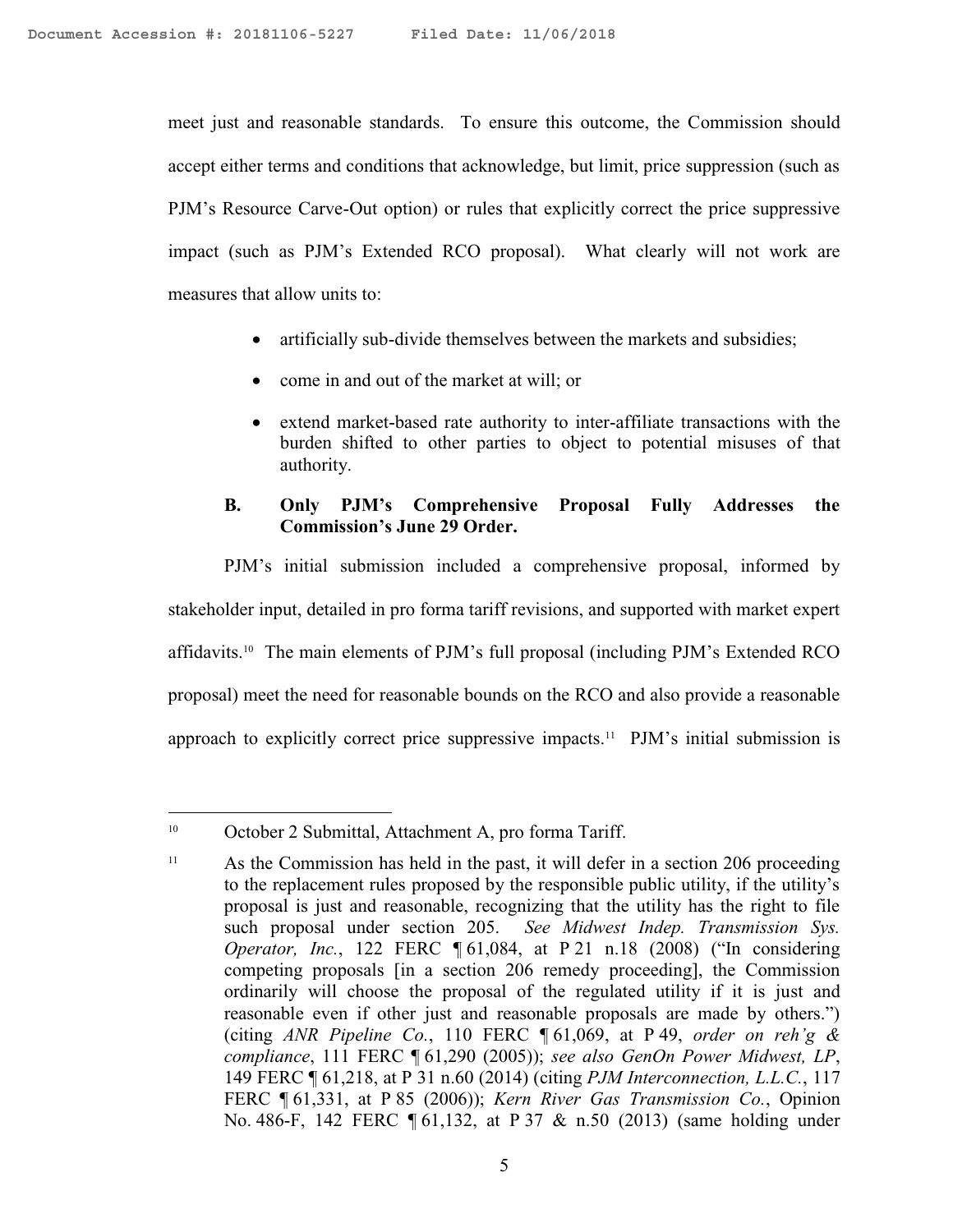$\overline{a}$ 

unique in this respect. Despite the hundreds of pages of initial comments, barely a handful provided the Commission with detailed proposals supported by pro forma tariff changes. Of those that did, only PJM's proposal meets *both* key objectives, i.e., preserving competitive markets while accommodating state policies.

First, PJM proposes, as contemplated by the June 29 Order, a Minimum Offer Price Rule ("MOPR") with only limited exceptions, and reasonable, non-discriminatory rules for defining the subsidies that will subject a resource offer to the MOPR. In key respects, PJM proposes:

- An exception from Capacity Resource with Actionable Subsidy for resources of Self-Supply Load Serving Entities ("LSEs"), generally tracking terms the Commission previously found just and reasonable;<sup>12</sup>
- Non-discriminatory terms to determine whether resources and subsidies are material, and thus warrant MOPR application;
- Reasonable default values for resource-class avoidable costs (supported by affidavit) and expected revenues which, among other things, recognize that existing renewable resources and demand resources will not be affected by application of the MOPR given their minimal going forward costs and substantial PJM energy market revenues; and
- Recognition, in accord with the June 29 Order,<sup>13</sup> that payments to renewable resources by LSEs to meet state renewable portfolio standard ("RPS") requirements are a subsidy.

Second, PJM proposes a Resource Carve-Out that satisfies the guidance provided

in the June 29 Order. The RCO closely tracks the basic outline of the resource-specific

analogous provision of Natural Gas Act); *ANR Pipeline Co.*, 109 FERC ¶ 61,138, at P 28 (2004), *order on reh'g*, 111 FERC ¶ 61,113, at P 19 (2005) (same).

- <sup>12</sup> *PJM Interconnection, L.L.C.*, 143 FERC ¶ 61,090, at P 25 (2013), *reh'g denied*, 153 FERC ¶ 61,066 (2015), *vacated & remanded sub nom. NRG Power Mktg., LLC v. FERC*, 862 F.3d 108 (D.C. Cir. 2017), *reh'g denied*, 2017 U.S. App. LEXIS 18218 (D.C. Cir. Sept. 20, 2017) (per curiam).
- <sup>13</sup> *See* June 29 Order at PP 151-52 (quoting and relying upon PJM showings of subsidy levels from renewable energy credit program ("REC") payments under RPS programs).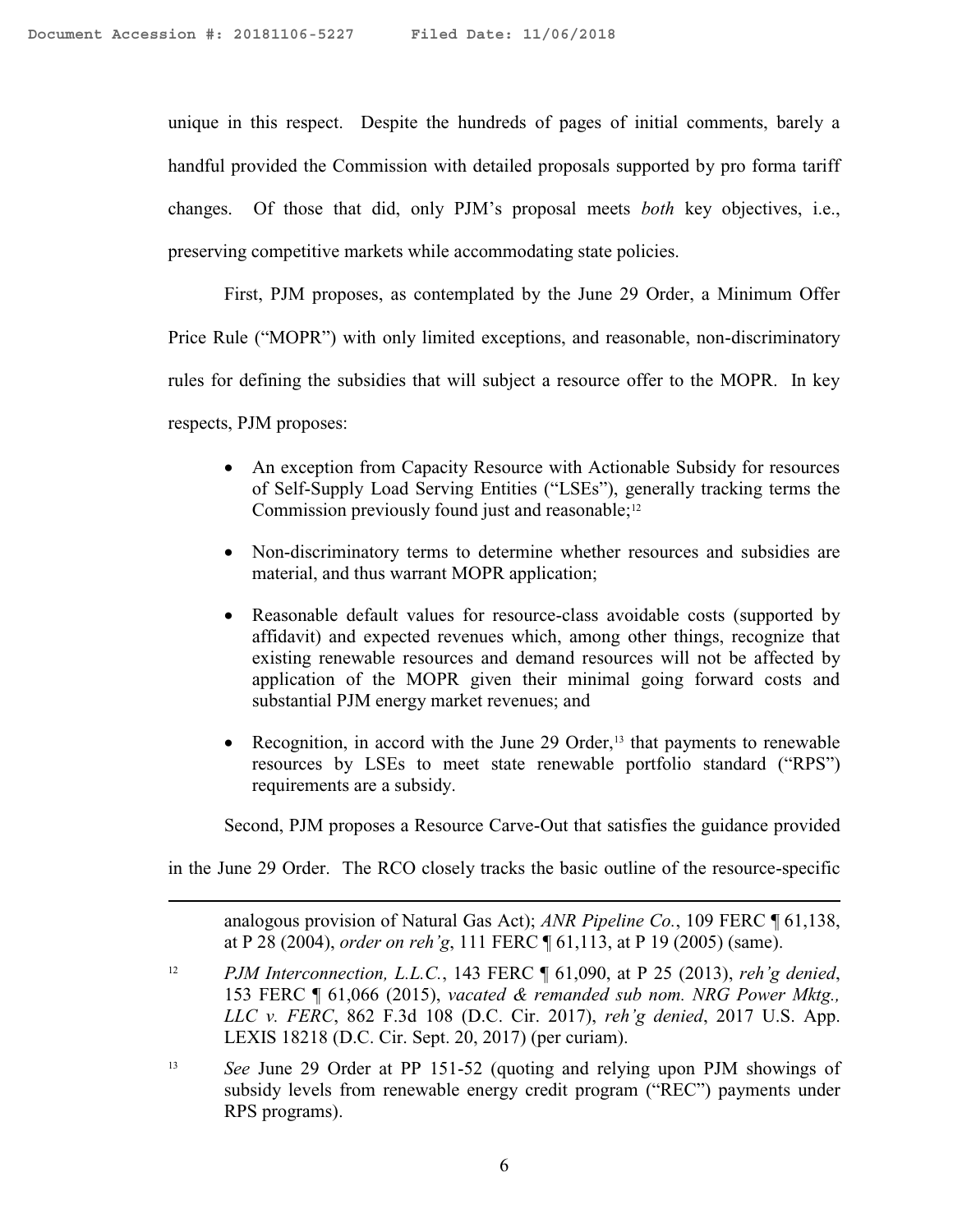Fixed Resource Requirement ("FRR") alternative provided in the June 29 Order, accommodating states' policy choices to subsidize select generation resources. At the same time, PJM's proposed RCO reasonably supports continued just and reasonable price outcomes in the capacity auctions by:

- Tying the resource's market exit and reentry to reasonable rules around subsidy duration, whether the resource has previously cleared at an unsubsidized price, and whether the resource's relevant costs have changed while it was carved out;
- Setting reasonable default rules on such key matters as identifying associated load;
- Allowing RCO proponents that prefer not to rely on PJM's default option to propose their own load identification (subject to necessary Commission approval); and
- Emphasizing the Commission's responsibility under the FPA to approve the wholesale capacity rate applicable to the Carved Out Resource, in lieu of PJM's auction clearing prices.

In presenting its RCO proposal, PJM also noted that, because a carve-out inevitably has some price-suppressive impact, there likely will be some point at which that suppressive effect becomes so pronounced as to be unjust and unreasonable.<sup>14</sup> Accordingly, as discussed further in section II.D below, PJM agrees with LS Power's suggestion for a MW cap on the sum of Carved Out Resources, <sup>15</sup> but only to the extent the Commission declines to adopt PJM's Extended RCO proposal to correct such price suppression directly.

Third, PJM proposes a reasonable set of rules ("Extended RCO") for use if there are concerns that RCO-induced price suppression will be unjust and unreasonable. Once a policy decision is made to allow uneconomic resources to commit as capacity even

<sup>14</sup> October 2 Submittal at 7.

<sup>&</sup>lt;sup>15</sup> LS Power at 14-19.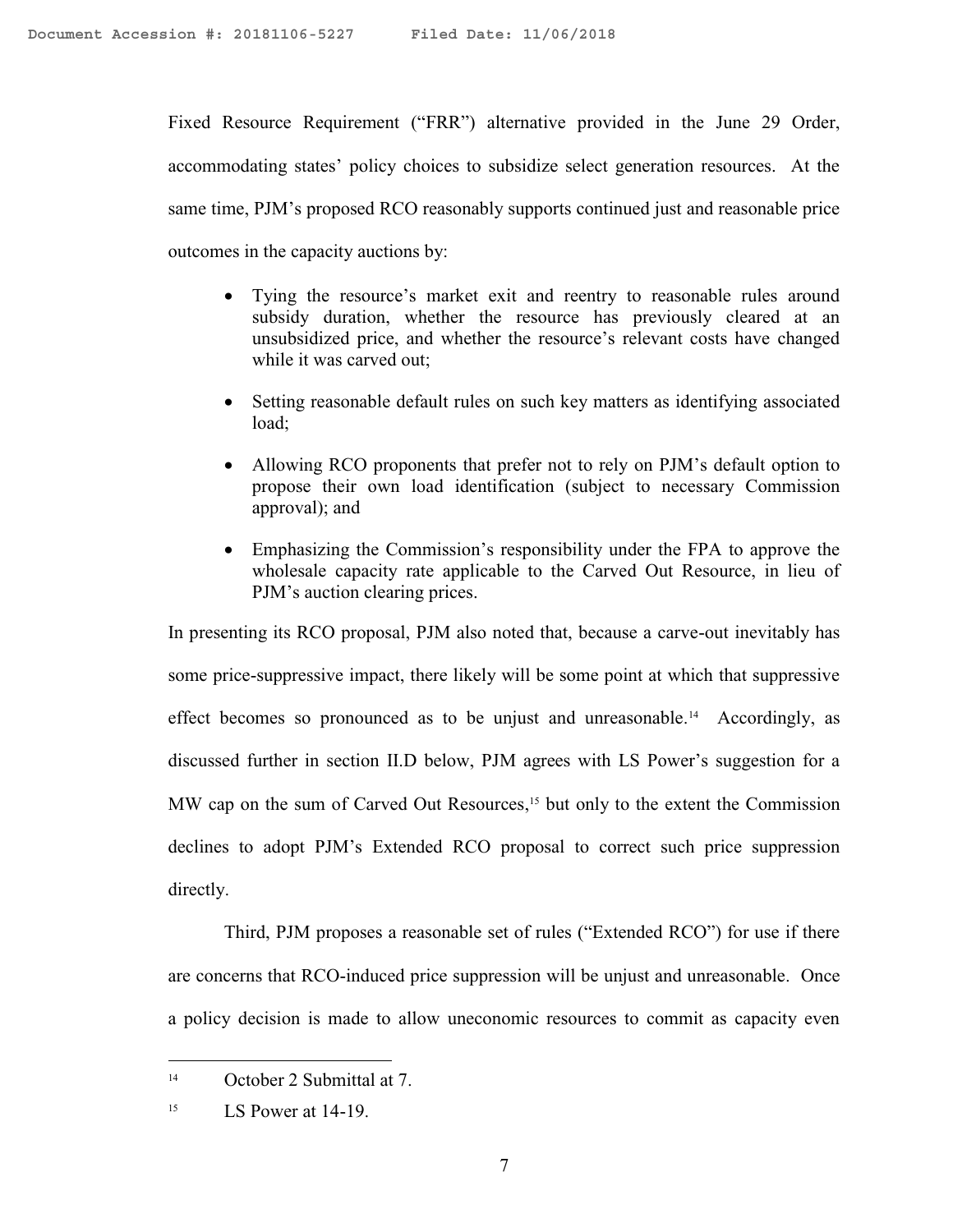though that commitment admittedly causes price suppression, any method proposed to correct or mitigate that suppression inherently faces a challenge. Extended RCO reasonably meets that challenge in a way that addresses concerns raised by the June 29 Order by *not* rewarding the subsidized resource with the competitive auction price, and by preserving the incentive of infra-marginal resources, whose offers are needed to set the competitive clearing price, to offer at competitive levels. Extended RCO also reasonably recognizes that competitive resources bear the immediate costs from PJM of committing subsidized, uneconomic resources (via infra-competitive auction prices or "crowding-out" competitive resources), and it is the subsidized resource's free election of the RCO option (rather than adopting the MOPR competitive offer price) that causes the incurrence of such costs. Extended RCO also proposes to derive the competitive price by retaining loads while removing the Carved Out Resources. There is no legitimate basis for concern that this could drive prices to the 1.5 times Net CONE price cap (as some have publicly suggested), because even removing all Carved Out Resources leaves ample surplus capacity to set a competitive price, as PJM discusses in more detail in section II.E below.

PJM notes that a few parties responded to the Commission's invitation to propose additional means of accommodating state policies while ensuring just and reasonable auction clearing prices. For the most part, the more wide-ranging ideas presented are not sufficiently developed to provide a just and reasonable replacement in this proceeding for the existing MOPR rules that the Commission has found unjust and unreasonable. Indeed, the region-wide renewable resource auction proposed by the Maryland Public Service Commission ("MDPSC"), and the carbon-pricing market urged by Eastern Generation, include, to varying degrees, promising elements that might warrant future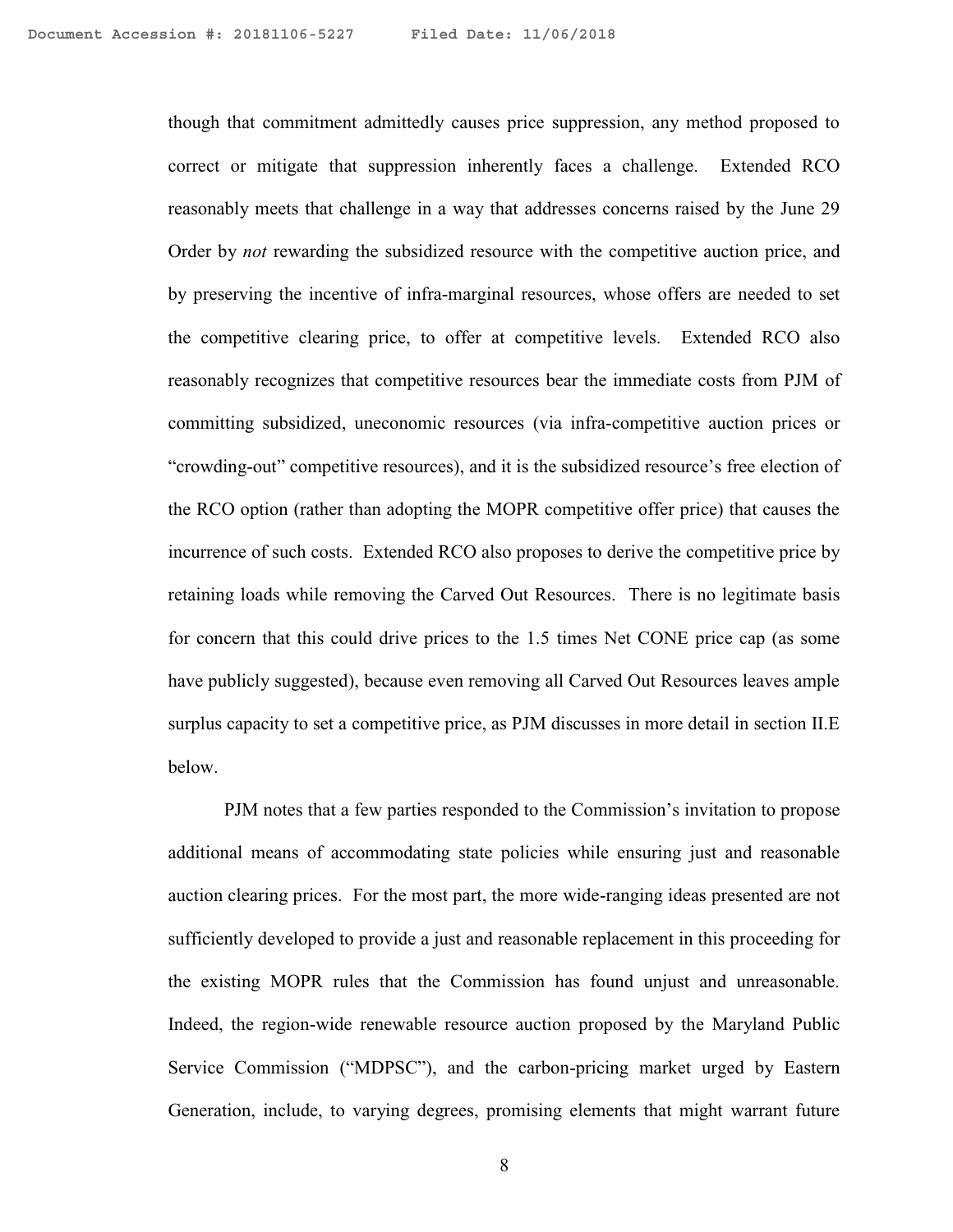consideration. Notably neither of these proposals are antithetical to the PJM proposal set forth herein—they merely provide additional market-based options for states to consider in lieu of continuing to promulgate unit-specific subsidies. But, both of these proposals also raise implementation questions, at both conceptual and detailed levels, that effectively take them beyond the scope of the present proceeding.<sup>16</sup> Nevertheless, PJM is committed to working with the states and stakeholders on these proposals which we believe, once further developed, would be fully compatible with the revisions that PJM recommends the Commission adopt in this proceeding in response to its section 206 finding.

#### **II. PJM RESPONSE TO SPECIFIC PROTESTS**

#### **A. Criticisms of PJM's Approach to Defining Which Subsidies Trigger the Rules Fail.**

In its June 29 Order, the Commission recognized PJM's approach to determining when a resource was receiving a subsidy that could impact the market and thus needed to be addressed through modified rules.<sup>17</sup> PJM's October 2 Submittal, therefore, utilized that approach, refining it based on stakeholder feedback. In short, a material resource with a material subsidy where the seller is not a self-supply entity would be considered a Capacity Resource with Actionable Subsidy.<sup>18</sup>

<sup>&</sup>lt;sup>16</sup> The Independent Market Monitor for the PJM Region ("IMM") advances an alternative that would seem to subject virtually every resource to MOPR, with no mechanism for accommodating state policy objectives. As such, that proposal is not compatible with the findings of the June 29 Order that the wholesale market should endeavor to accommodate the state policies at issue.

 $17$  June 29 Order at P 150.

<sup>18</sup> October 2 Submittal at 14.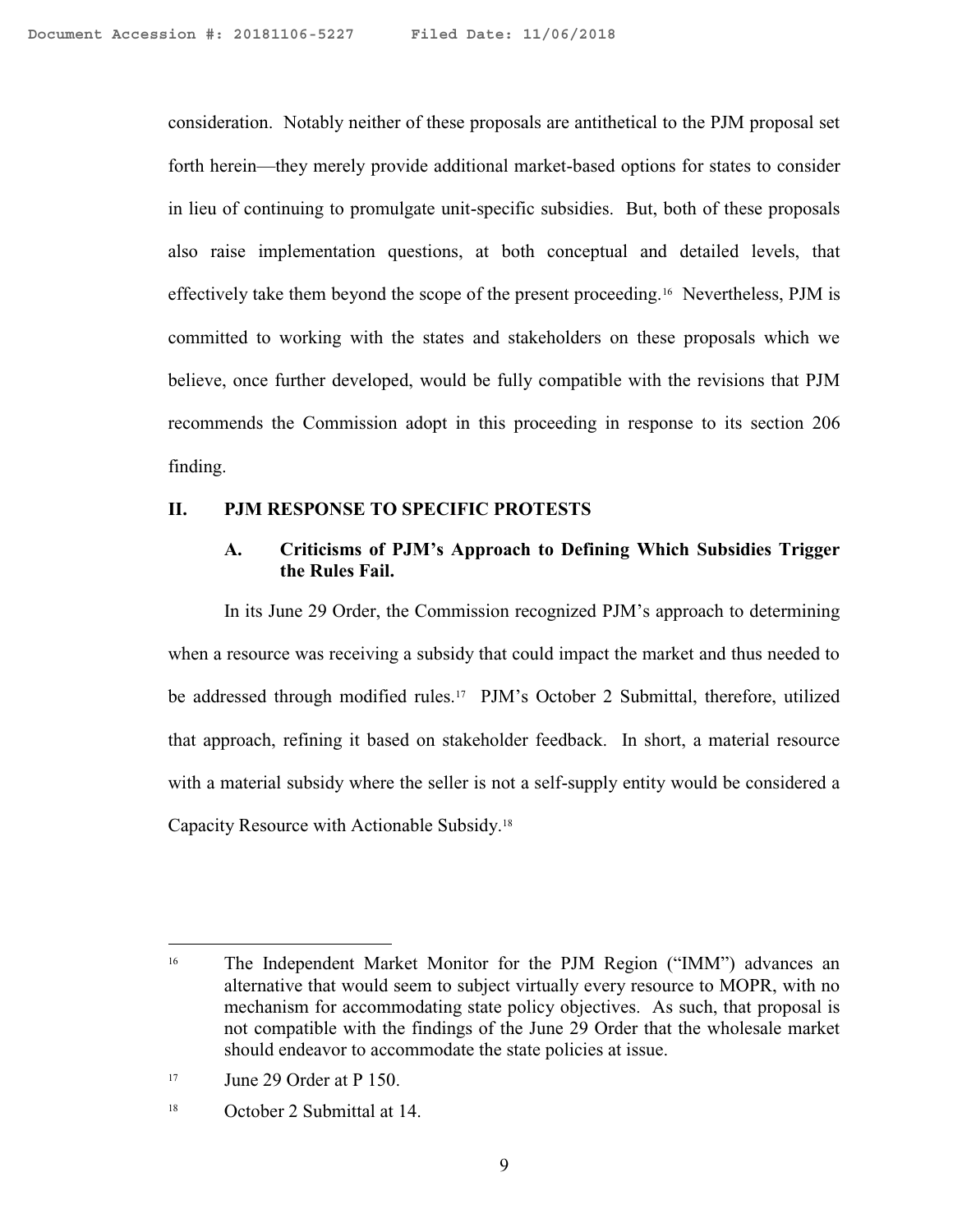$\overline{a}$ 

# 1. Arguments to Embroil the Commission in Choosing Which Subsidies Have Merit Should be Turned Aside.

Various commenters suggest PJM's definition is overbroad and, in essence, should not apply to renewable resources under RPS programs receiving RECs. A variety of reasons are presented for this argument starting with requests that the Commission opine that of the various kinds of subsidies, those subsidies focused on carbon free resources should be preferred over all others. Others argue that the definition should require that the subsidy be funded directly by consumers thereby excluding REC programs;<sup>19</sup> others say the Commission should focus on the purpose of the subsidy and the rules should only apply if the subsidy is to support the entry or continued operation of uncompetitive resources in the market, <sup>20</sup> or that RECs purchased through competitive programs should be excluded.<sup>21</sup> Still, others believe that RECs are not a material subsidy because they are not predictable or do not allow resources to recover full costs and thus cannot suppress prices.<sup>22</sup>

All of these arguments only underscore the challenges and subjectivity were the Commission to depart from its role as an economic regulator and instead choose among subsidies in its determination of just and reasonable rates. The Commission correctly

<sup>&</sup>lt;sup>19</sup> *See, e.g.*, Comments of the PJM Consumer Representatives, Docket Nos. EL16-49-000, et al., at 9-10 (Oct. 2, 2018) ("PJM Consumer Reps"); Comments of the Electricity Consumers Resource Council ("ELCON"), Docket Nos. EL18-178- 000, et al., at 5-7 (Oct. 2, 2018); Comments of Advance Energy Economy, Docket Nos. EL16-49-000, et al., at 10-17 (Oct. 2, 2018) ("Advanced Energy Economy").

<sup>20</sup> *See, e.g.*, Initial Brief of Brookfield Energy Marketing LP, Docket Nos. EL16-49- 000, et al., at 8-10 (Oct. 2, 2018).

<sup>&</sup>lt;sup>21</sup> Comments of Clean Energy Advocates Separately Addressing the Scope of the Expanded Minimum Offer Pricing Rule, Docket Nos. ER18-1314-000, et al., at 3 (Oct. 2, 2018) ("Clean Energy Advocates MOPR").

<sup>&</sup>lt;sup>22</sup> Advanced Energy Economy at 3-4, 10-16; Clean Energy Advocates MOPR at 24-29.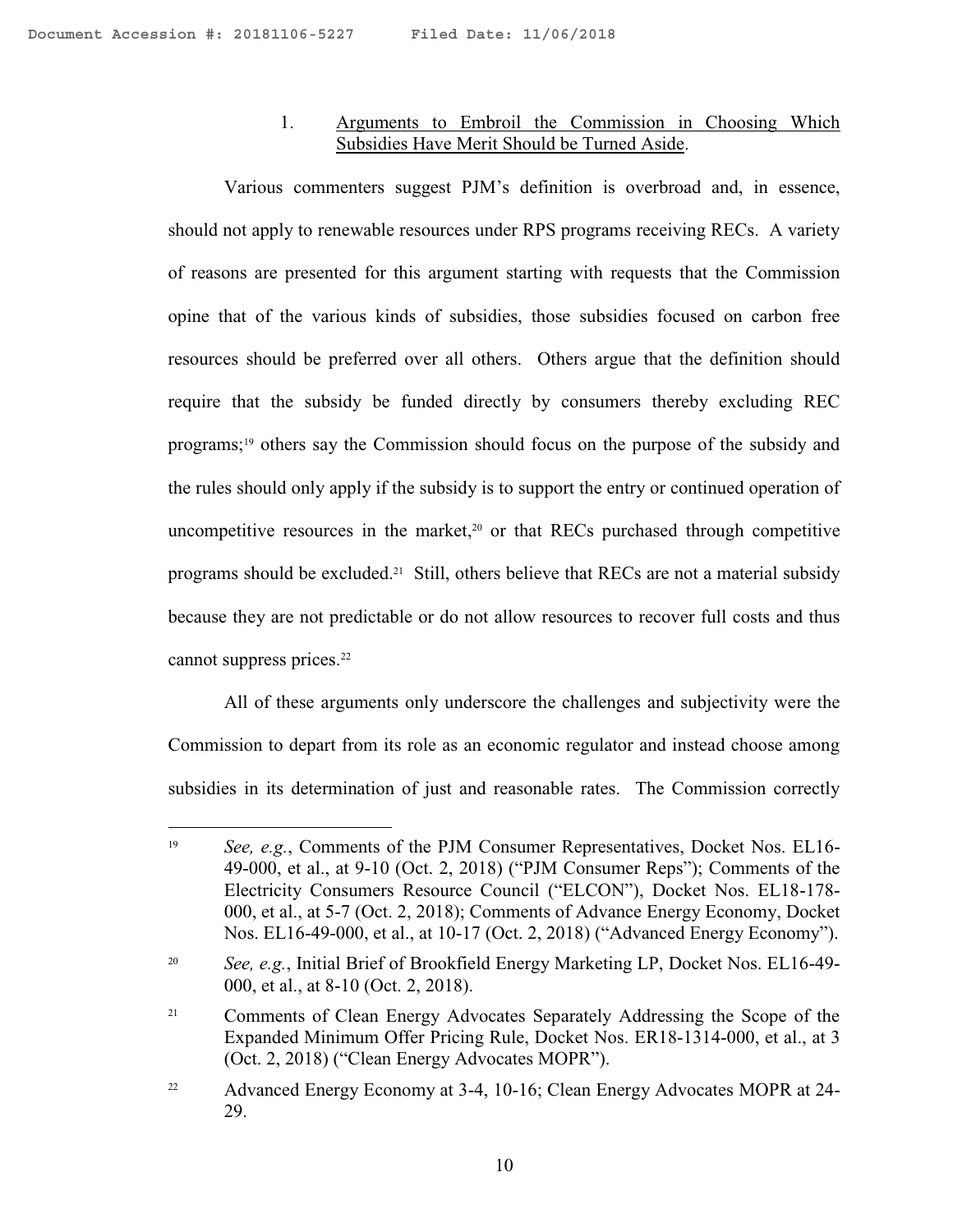found the intent of the subsidy does not matter when determining whether a resource should be subject to MOPR; rather it is the impact of the subsidy.<sup>23</sup> Even if intent were relevant, it would be impossible to prove intent; an implementation issue not previously lost on the Commission. The Commission also flatly rejected PJM's MOPR-Ex proposal that would exempt subsidies to renewables procured by competitive programs.<sup>24</sup> With those rulings in mind, PJM's October 2 Submittal purposefully applies broadly in the first instance in that it is agnostic to resource type or source, but then focuses the review by imposing materiality thresholds—as fully described in PJM's October 2 Submittal—to ensure it applies the rules only to those subsidized<sup>25</sup> resources which would significantly impact the market.<sup>26</sup>

<sup>&</sup>lt;sup>23</sup> June 29 Order at PP 155-56.

 $24$  June 29 Order at P 105.

<sup>&</sup>lt;sup>25</sup> Inherent in whether a resource is "subsidized" for consideration of the proposed rules is that the subsidy is received by or through the state or federal governmental entity. PJM properly proposed excluding compensation received for RECs that are sold to and retired by voluntary purchasers for example, corporations seeking to boost their environmental good will within the community. October 2 Submittal at 22-23. This approach was supported by commenters such as Advanced Energy Economy at 14-16 and Clean Energy Advocates MOPR at 34-35. But extending the rules to exempt REC transactions among brokers, as some may propose in reply comments, departs from the fundamental purpose of the PJM-proposed rule—namely to determine, in the first instance, whether the state has created a subsidy program which allows a certain type of unit a preferential edge when competing in the market against other similarly-situated resources. The existence or non-existence of brokers in subsequent transactions involving the REC does not change this relevant threshold inquiry.

<sup>&</sup>lt;sup>26</sup> PJM notes that upon review of the pro forma Tariff sheets it submitted on October 2, it incorrectly stated one of its decision-points to determine if a resource is a Capacity Resource with Actionable Subsidy. That is, in pro forma Tariff, Attachment DD, section 5.14(h)(ii)(C) regarding electricity production being the resource's primary function, PJM should have stated this in the affirmative "For a Generation Capacity Resource, electricity production is the primary purpose of the facility and not merely a byproduct" instead of how it was drafted in the negative.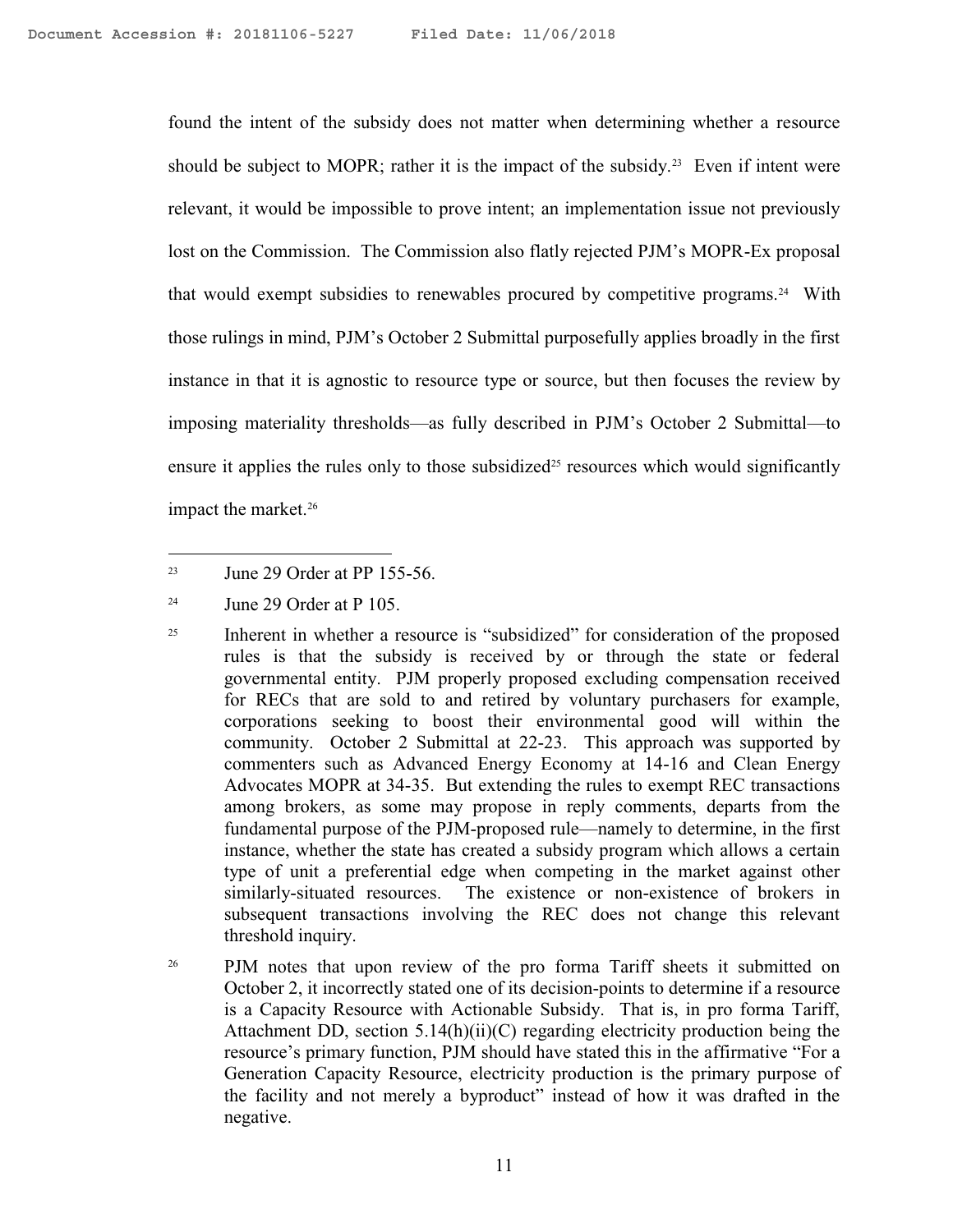#### 2. Broadening the Definition of Actionable Subsidy Is Not Necessary and Would Be Counterproductive.

For this same reason, arguments that PJM excluded too many resources by exempting resources under 20 MW or only looking at subsidies which are greater than 1% of the resources expected PJM market revenues should be rejected.<sup>27</sup> As PJM pointed out in its October 2 Submittal, the Commission and the PJM Tariff have long recognized different rules based on the 20 MW materiality threshold and it should continue to do so here, as various commenters agree.<sup>28</sup> And, while some suggest PJM did not properly support its 1% threshold, the rationale behind that threshold was to ensure de minimis subsidies would not trigger the rules. While the NJBPU posits that a resource which has a subsidy that represents 1.1% of its PJM market revenues would get swept up in the rule even though that could be said to be de minimis as well,<sup>29</sup> but that misconstrues the purpose of such a threshold. Given the June 29 Order's findings on the adverse impact of such subsidies on setting just and reasonable capacity rates, the subsidy screening rules should not exclude any subsidy that could have a measurable, and therefore likely meaningful, impact on a resource's decision to remain in service. As with any cut-off, one can always argue about the increment just beyond that cut-off as the NJBPU is doing in this instance. But if it receives less than 1% of its revenue via subsidy, that characterization as uneconomic becomes much more debatable. One percent is therefore a reasonable cut-off and no party has shown that an alternative level is just and reasonable.

<sup>&</sup>lt;sup>27</sup> *See* Exelon at 20-21 (regarding the 20 MW threshold); NJBPU at 16 (regarding the 1% threshold).

<sup>&</sup>lt;sup>28</sup> Joint Consumer Advocates at 14; Advanced Energy Economy at 18-19; Clean Energy Advocates MOPR at 15.

<sup>29</sup> NJBPU at 16.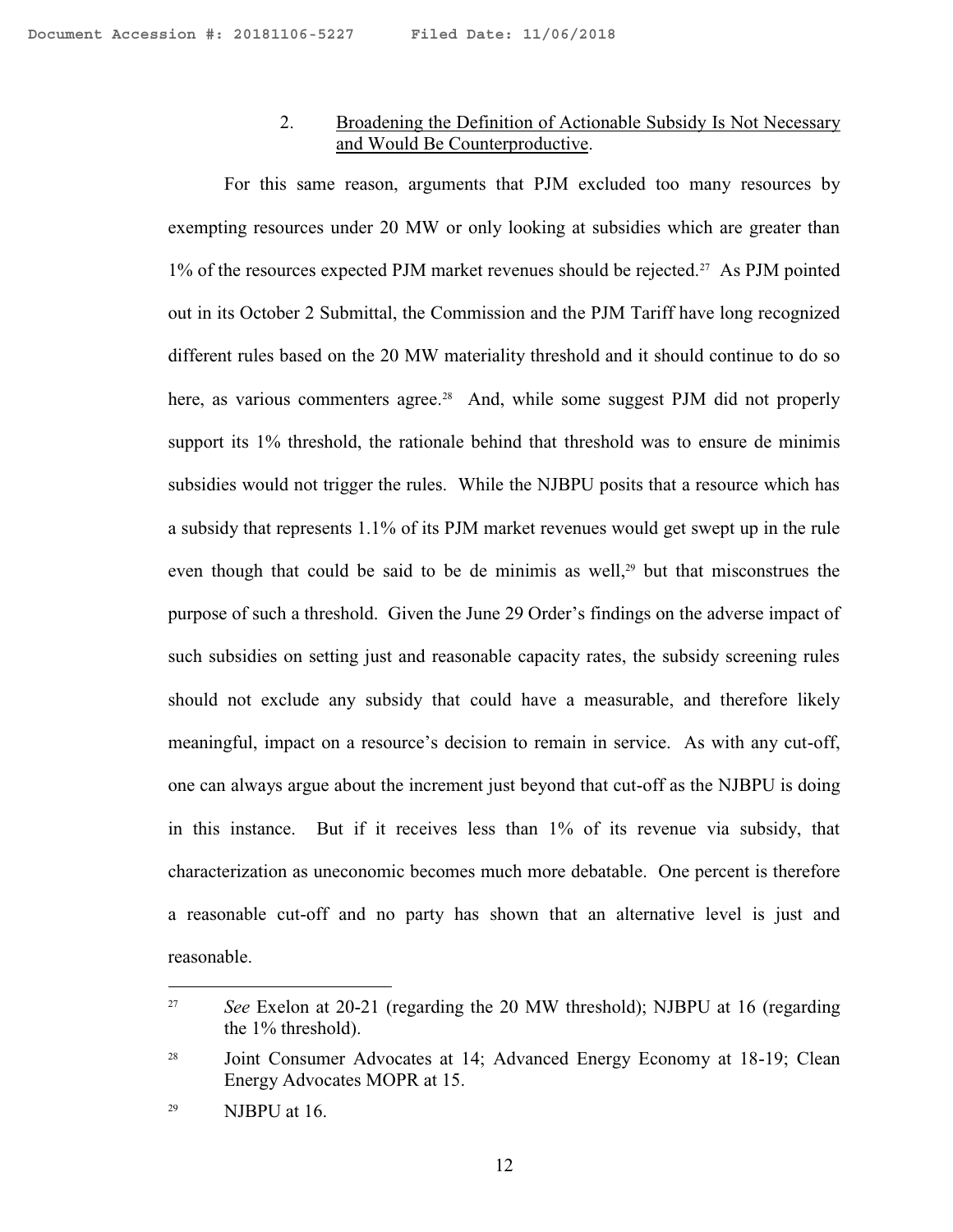Another commenter suggests the percentage threshold should be linked to Net CONE times the balancing ratio.<sup>30</sup> PJM does not agree; as explained above, the purpose of the threshold is to exclude only subsidies that comprise such a negligible share of the resource's revenues that they are not likely to affect the decision to continue offering as capacity. Tying it to a generic value that is not resource specific would fail to meet that objective and is not supported.

#### 3. Treating Resources as Having Received a Material Subsidy as a Result of Procurement Through State-Supported Contracts Should Not Be Boundless.

Finally, PJM takes this opportunity to offer clarification as to the element of the definition of material subsidy that would treat the subsidy "received as a result of the procurement of electricity or other attribute from an existing Capacity Resource" as a material subsidy. PJM is concerned that, based on initial comments, $3<sup>1</sup>$  this provision could be interpreted far more broadly than PJM intended so as to include any state directed capacity procurement (which would then entitle those resources to elect the Resource Carve-Out). Such boundless exit from the Reliability Pricing Model ("RPM") could exacerbate the very price suppression issues PJM has raised in this proceeding. PJM intended this to be *narrowly applied* so that if a resource is supported by the state through a procurement contract that is tendered to meet public policy goals such as to encourage clean energy production *and* accompanied by financial support in the form of actionable subsidies (as that term is defined in PJM's Tariff), that would be treated in the same light as a compensation under a REC or a zero emission credit ("ZEC") that is treated as a subsidy under the proposed definition. Unfortunately, the language proposed

<sup>30</sup> PJM Consumer Reps at 10-13.

<sup>31</sup> *See* Exelon at 16-21.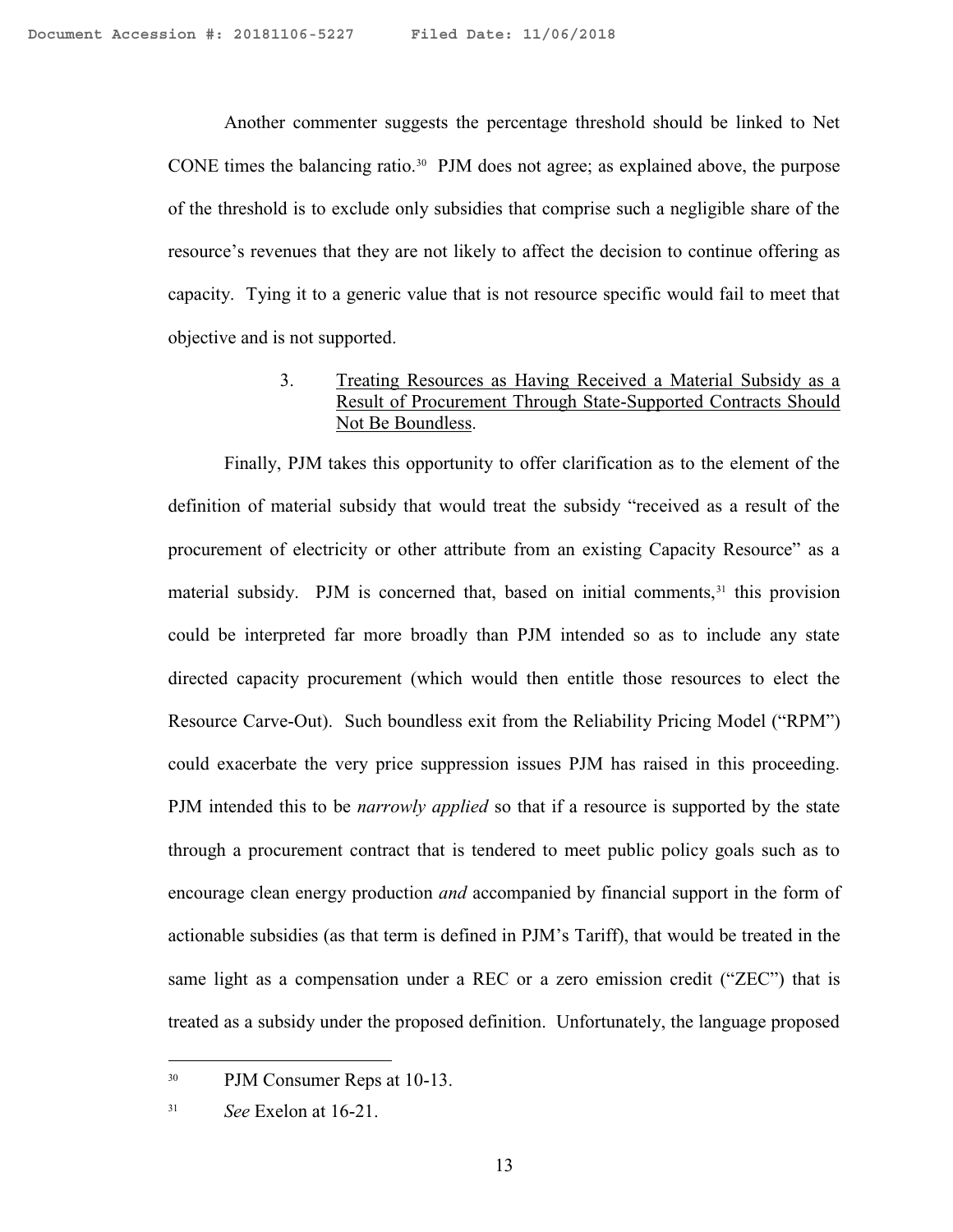$\overline{a}$ 

by Exelon is so broad and undefined that there may be unintended consequences were it to be adopted as written with no further clarification. To be clear, PJM does not believe that resources should be eligible to elect the RCO *unless they are otherwise subject to the MOPR*. So, to the extent that such a procurement mechanism results in a resource being subject to the MOPR, it could then elect the RCO as an alternative. However, resources should not be eligible to simply remove themselves from RPM on the basis of some other state mechanism that does not, in and of itself, represent an 'actionable subsidy" and therefore would not trigger application of the MOPR.

# **B. Contrary to Claims, PJM's Expanded Minimum Offer Price Rule Strikes the Appropriate Balance and Is Just and Reasonable.**

PJM's October 2 Submission detailed an expanded MOPR for new and existing Generation Resources and Demand Resources, and proposed to allow sellers to opt for either a default MOPR Floor Offer Price or a resource-specific floor price.<sup>32</sup> PJM's approach is just and reasonable. As PUCO points out, an expanded MOPR "provides a flexible, rule based approach to prevent price suppression" and "appropriately constrain[s] the cost of the public policy decision[s] to the state that mandated the subsidy."<sup>33</sup> PJM's expanded MOPR satisfies these basic criteria. Further, by allowing

<sup>32</sup> October 2 Submittal at 37-47, pro forma Tariff, Attachment DD, section  $5.14(h)(iv)(A)$ . PJM developed the default values for new resources using the publicly available database of the National Renewable Energy Laboratory ("NREL"). *See* October 2 Submittal, Attachment B, Affidavit of Adam J. Keech at ¶¶ 17-23 ("Keech Aff."). (Mr. Keech's affidavit (at footnote 3) provided an incorrect web address for NREL. The correct address is https://atb.nrel.gov.) Resource sellers with costs below the default values may use the resource-specific option to determine a MOPR floor price based on capital costs, financial assumptions, and an energy revenue offset more accurate to the resource.

<sup>33</sup> PUCO at 9-10; *see also* OCC at 3 ("[A] properly-designed MOPR is needed so that power plants receiving Material Subsidies do not distort wholesale market prices in PJM, to the detriment of customers who rely on the competitive market to produce reasonably priced electric service.").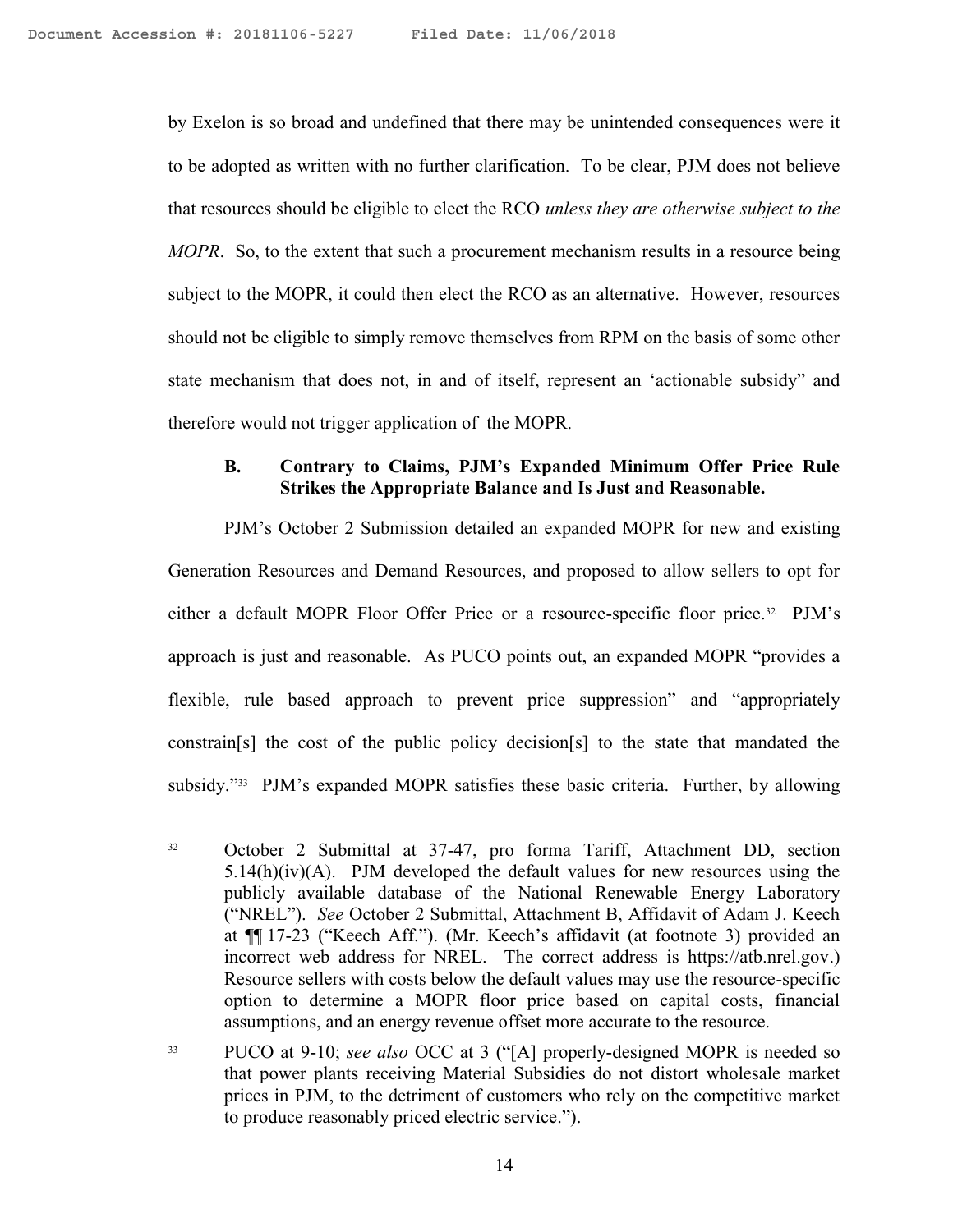$\overline{a}$ 

MOPR floor prices to be based on the resource's actual costs and expected revenues, not only will offers for such resources be inherently competitive, $34$  the rules "will protect against over-mitigation."<sup>35</sup>

Resources owned or controlled by a Self-Supply LSE (i.e., public power, single customer, or vertically integrated entities) do not meet the definition of a Capacity Resource with Actionable Subsidy and would not be subject to the proposed MOPR. That is because such sellers' traditional business models for capacity procurement do not give rise to concerns related to artificial price suppression.<sup>36</sup> The proposed Self-Supply Exemption is automatic for all resources owned or controlled by a Self-Supply LSE.<sup>37</sup> That is, a Self-Supply LSE does not have to submit an exemption request for each of its resources. Rather, if a seller is a Self-Supply LSE, then its portfolio of existing resources is exempt. Any Self-Supply LSE new resources that fall within the net short and net long thresholds will similarly be exempt. Such resources categorically are not Capacity Resources with Actionable Subsidies, and will not be subject to the MOPR or eligible for

<sup>&</sup>lt;sup>34</sup> *See PJM Interconnection, L.L.C.*, 143 FERC ¶ 61,090, at P 26 ("There may be resources ineligible for any MOPR exemptions that have lower competitive costs than the default offer floor, and these resources should have the opportunity to demonstrate their competitive entry costs.").

<sup>35</sup> *PJM Interconnection, L.L.C.*, 137 FERC ¶ 61,145, at P 49 (2011), *aff'd sub nom. N.J. Bd. of Pub. Utils. v. FERC*, 744 F.3d 74 (3d Cir. 2014).

<sup>36</sup> *See PJM Interconnection, L.L.C.*, 143 FERC ¶ 61,090, at P 111 ("An uneconomic new entry strategy by a vertically-integrated utility, for example, poses a substantial risk of increasing its net costs," and, therefore, "these entities are unlikely to depend on costly strategies to address the non-self-supply portion of their portfolio.").

<sup>37</sup> *See* October 2 Submittal at pro forma Tariff, Attachment DD, section 5.14(h)(ii)(D) ("A Capacity Market Seller that is a Self-Supply LSE will not be considered as having a Capacity Resource with Actionable Subsidy in any RPM Auction for any Delivery Year, and thus will be treated as having a Self-Supply Exemption.").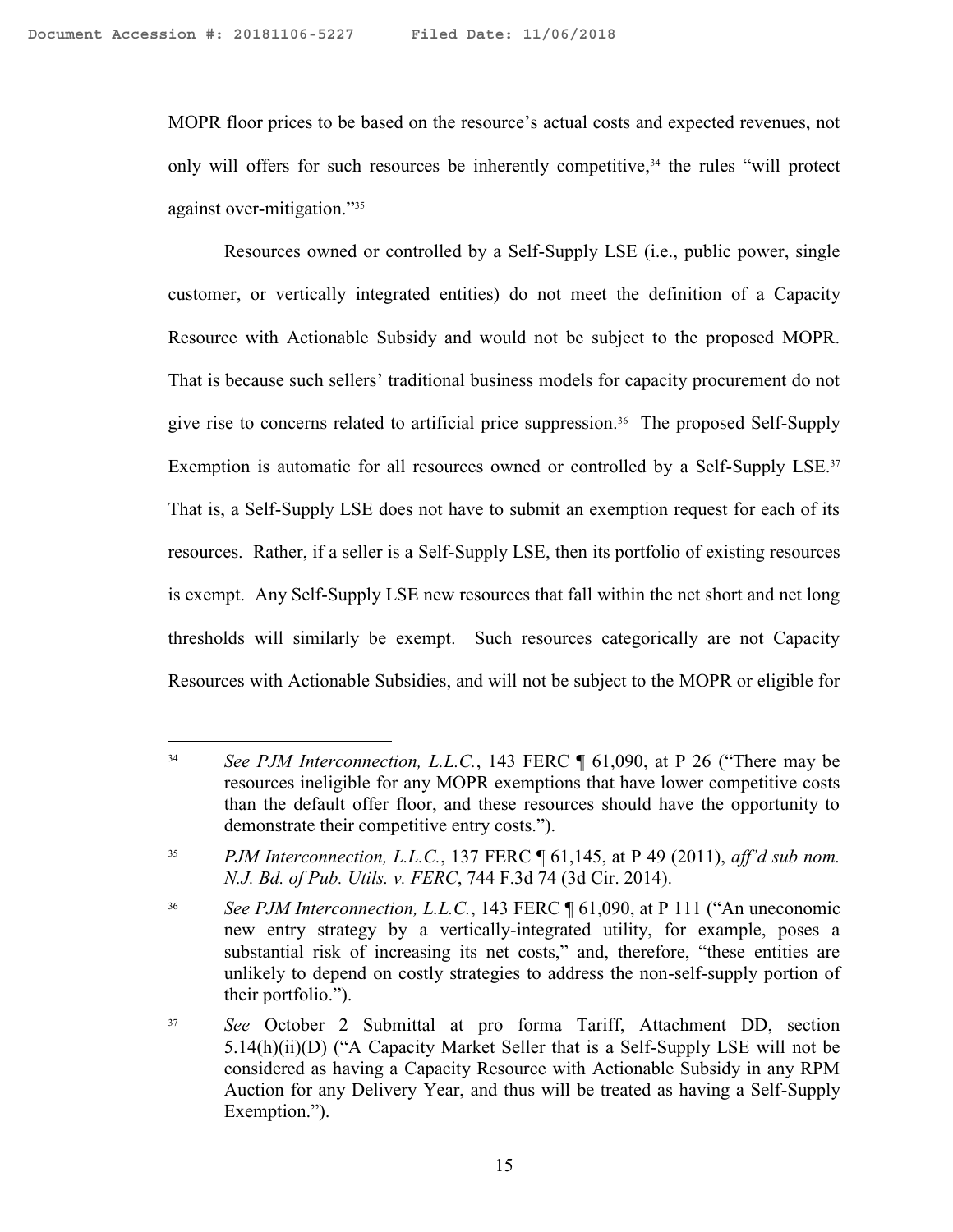the Resource Carve-Out option. Thus, a Self-Supply LSE does not have the option of electing the Resource Carve-Out option for any of its exempt resources.

#### 1. MDPSC's Requests for Additional MOPR Exemptions Should Be Rejected.

The MDPSC proposed two exemptions: one for seasonal resources and one for innovative technologies.<sup>38</sup> With regard to seasonal resources, the MDPSC appears concerned that subjecting winter resources to the MOPR would prevent an aggregated resource from clearing a Base Residual Auction ("BRA").<sup>39</sup> This concern is misplaced as PJM has proposed a zero dollar MOPR Floor Offer Price for existing wind resources (which currently comprise 100% of winter resources).<sup>40</sup> Further, MDPSC's argument about the need for recognition of seasonal resources as Capacity Resources without aggregating with other such resources to form an annual product is already being addressed in Docket Nos. EL17-32 and EL17-36, and the Commission should address that specific issue in those dockets rather than further blurring the record of that proceeding with this one.

With regard to an innovative technology exemption, MDPSC advances only the policy argument that states must subsidize these "first-of-a-kind developments" and so they should get a pass for up to 375 MW per technology per RPM Auction.<sup>41</sup> As an initial matter, it is unclear whether such an exemption is needed and to which resources it

<sup>&</sup>lt;sup>38</sup> Initial Comments of the Maryland Public Service Commission, Docket Nos. EL16-49-000, et al., at 11-13 (Oct. 2, 2018) ("MDPSC").

<sup>39</sup> MDPSC at 12 ("Applying MOPR to winter resources that are eligible to aggregate with summer-only capacity, or even the prospect of removing certain amounts of winter capacity from the BRA, would only serve to further strand these important summer resources.").

<sup>40</sup> *See* October 2 Submittal at 46, Keech Aff. ¶ 27.

<sup>41</sup> MDPSC at 12-13.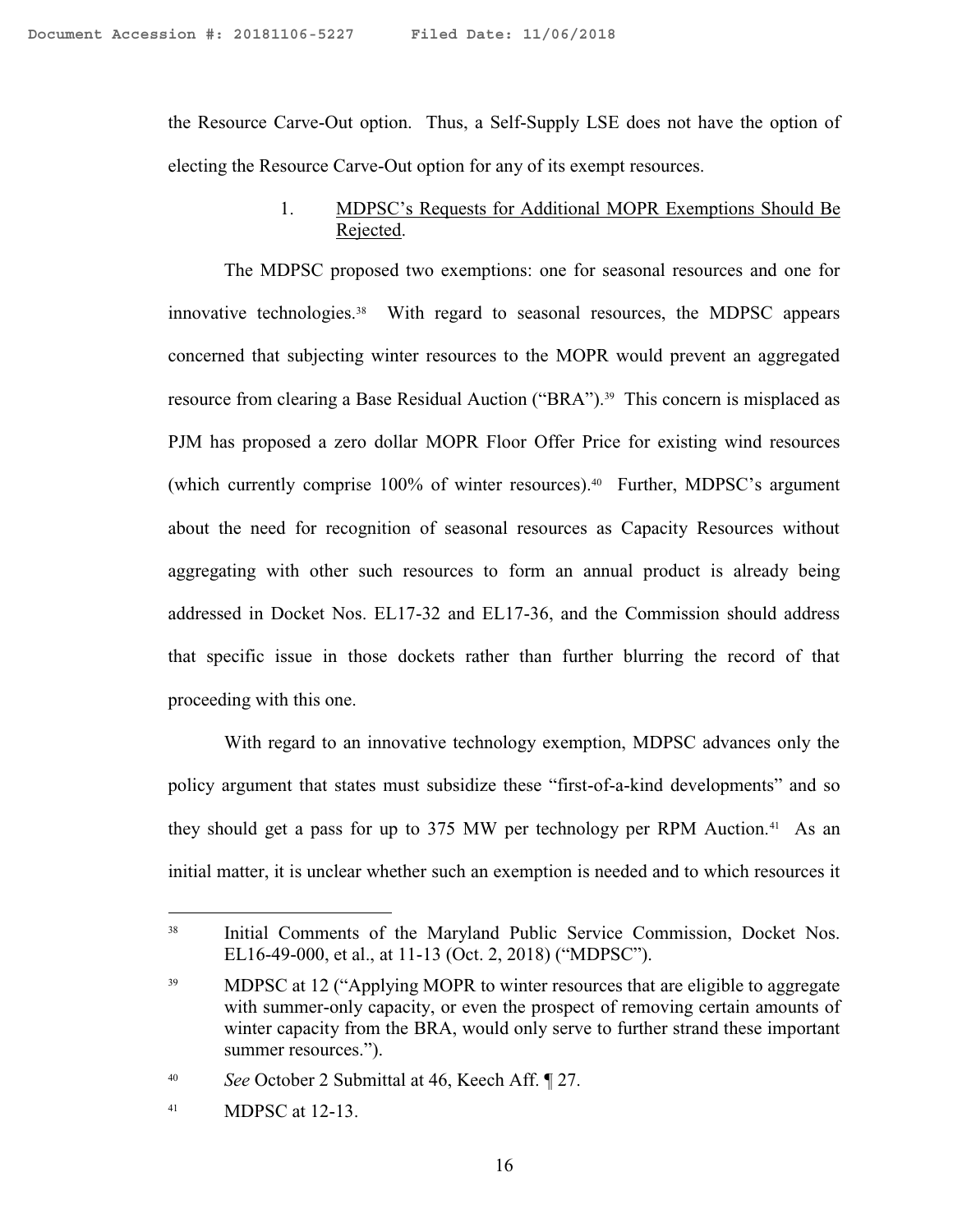would apply. Indeed, before such an exemption can be considered there are series of issues that must be examined, including and most importantly, objective criteria defining an innovative technology. Defining criteria would need to be developed to ensure that those technologies are sufficiently distinct from existing resource types. Without more defined standards, it would be difficult to craft tariff language that would withstand legal challenges as to discrimination among resources.

#### 2. The IMM's New, Unjustified Approach for Determining MOPR Floor Prices Departs from Long-Established Practice and Precedent.

The IMM is proposing, for the first time, a new approach for determining MOPR floor price levels for new resources that does not account for construction, development, or generally any capital cost.<sup>42</sup> While PJM has yet to review this approach in any detail, PJM strongly disagrees with adopting any approach that ignores such project costs. The IMM's approach, as PJM currently understands it, would be a significant departure from the way MOPR has been applied since the inception of RPM. Default MOPR floor prices have long been based on the net cost of new entry, which includes construction and development costs, and, likewise, the Tariff-defined Avoidable Cost Rates (which were previously used as unit-specific offer caps) include project investment costs.<sup>43</sup> Indeed, the Commission has recognized that PJM's forward capacity market "operates as an *ex ante* consideration of a [new] resource's economic viability, able to test in advance of construction whether that resource is economic," and that "a developer of a gas-fired

<sup>&</sup>lt;sup>42</sup> *See* Brief of the Independent Market Monitor for PJM, Docket Nos. EL16-49-000, et al., (Oct. 2, 2018) ("IMM"); Summary of the Sustainable Market Rule Proposal of the Independent Market Monitor for PJM (served on the parties to this proceeding on October 31, 2018) ("IMM Summary").

<sup>43</sup> *See* PJM Tariff, Attachment DD, section 6.8.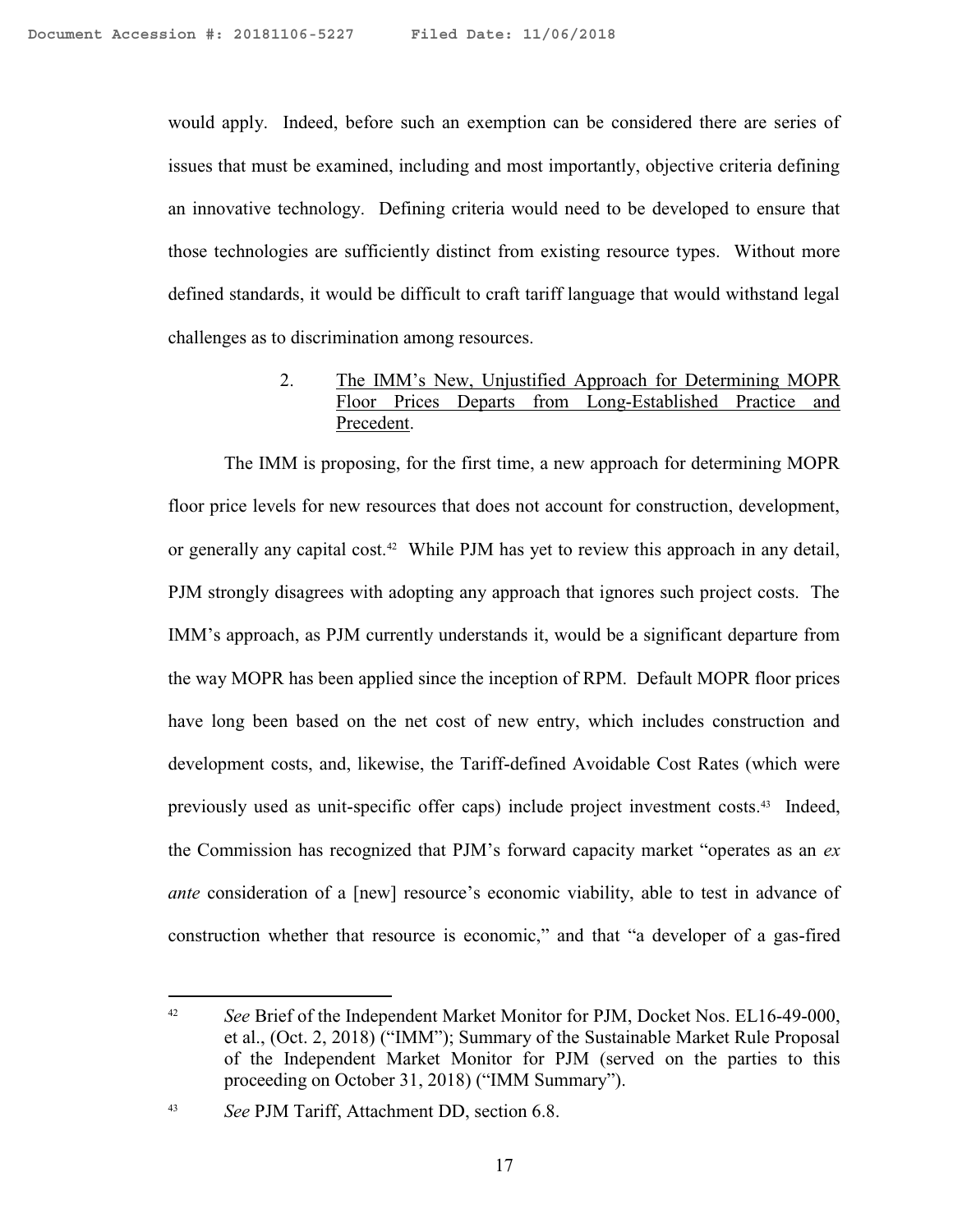generator can avoid incurring most construction costs until after the auction is concluded and the auction results are known."<sup>44</sup> In short, all of a new resource's costs are avoidable until it clears the market. The IMM's proposed departure from these principles is unjustified, and expanding the MOPR to cover both new and existing resources provides no basis for abandoning such longstanding approach.

Further, the IMM's approach of considering only going-forward costs falsely equates new and existing resources. In its October 31 "summary," the IMM states:

A competitive offer is a competitive offer, regardless of whether the resource is new or existing. . . . Use of higher offers for new resources based on the full cost of entry, as proposed by PJM, would constitute a noncompetitive barrier to entry and would create a noneconomic bias in favor of existing resources and against new resources of all types, including new renewable resources and new gas fired combined cycles.<sup>45</sup>

The IMM is improperly comparing two fundamentally asymmetrical concerns: new resources (i.e., whether a resource should enter the market) and existing resources (i.e., whether existing resources should exit the market). The asymmetry between entry and exit is uniformly accepted and, to PJM's knowledge, has never been seriously challenged since 1989.<sup>46</sup> The IMM provides no justification for equating new and existing here.

In any event, the IMM's proposal is far afield of addressing the specific issue of the impact of subsidies that formed the basis for the Commission's section 206 finding.

<sup>44</sup> *PJM Interconnection, L.L.C.*, 153 FERC ¶ 61,066, at P 81 (2015).

<sup>&</sup>lt;sup>45</sup> IMM Summary at 2. PJM takes issue with the IMM's intimation that PJM is proposing use of cost of new entry for the first time here. As noted above, competitive offers from new resources have long been considered to be the cost of new entry. Indeed, the IMM seems to have advocated this very approach in this proceeding. Comments of the Independent Market Monitor for PJM, Docket Nos. ER18-1314-000, et al. (May 7, 2018).

<sup>46</sup> *See* A.K. Dixit, *Entry and Exit Decisions Under Uncertainty*, 97, 620-38, Journal of Political Economy (1989); A.K. Dixit & R.S. Pindyck, *Investment Under Uncertainty*, Princeton University Press (1994).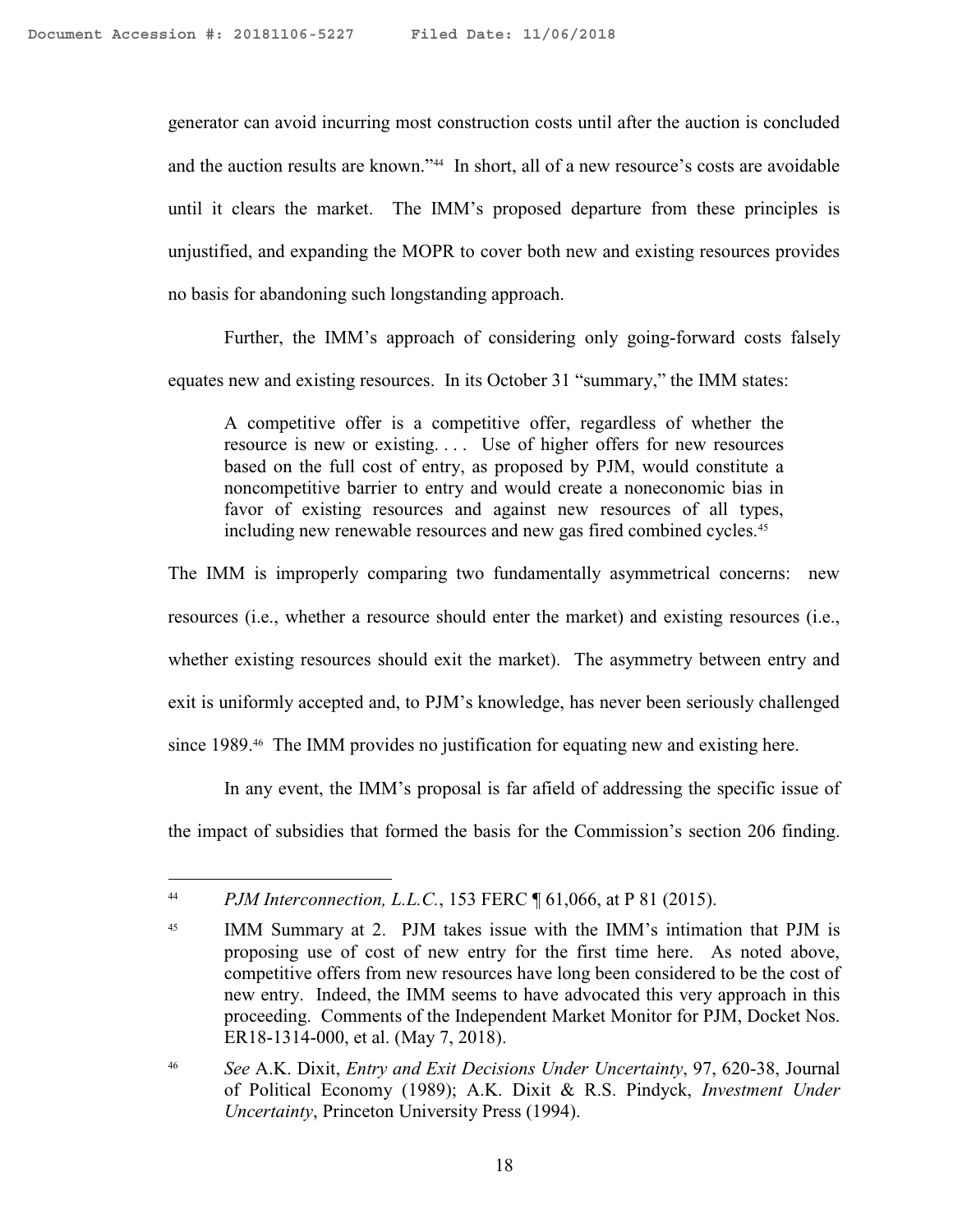$\overline{a}$ 

The Commission should avoid letting this proceeding become a 'catch-all' for other design changes not related to the specific grounds that drove the Commission's section 206 finding.

#### **C. Proposed Variations to PJM's Resource Carve-Out Option Are Unwarranted.**

To accommodate granting state-subsidized resource capacity commitments, while maintaining a workably competitive market, PJM submitted the Resource Carve-Out option. The terms and conditions of the Resource Carve-Out option ensure that the price suppressive impact of removing resources from the market is limited, does not reach the point at which price outcomes are no longer just and reasonable, and does not undermine the ability of the capacity market to meet resource adequacy needs over the long-term.

A number of commenters proposed variations to aspects of PJM's proposal. As discussed below, the Commission should accept the Resource Carve-Out option, as PJM has proposed it.

#### 1. The Commission Should Reject Pleas to Allow Owners to Partially Carve Out Their Subsidized Resources.

Exelon and the Joint Stakeholders assert that resources should be allowed "to participate partially in [a Resource Carve-Out] and partially in the Base Residual Auction,"<sup>47</sup> but fail to provide any reasoning or justification for removing only part of a

<sup>47</sup> Joint Stakeholders at 11; *see* Exelon at 23. Joint Stakeholders condition their request on compliance with the market rules permitting sellers to segment their Sell Offer with varying price-offer pairs for varying output levels. Joint Stakeholders at 11 (citing Tariff, Attachment DD, section 5.6.1). This comparison is inapposite, as such segmenting generally is based the physical characteristics of the resource and not the policy decisions of the seller.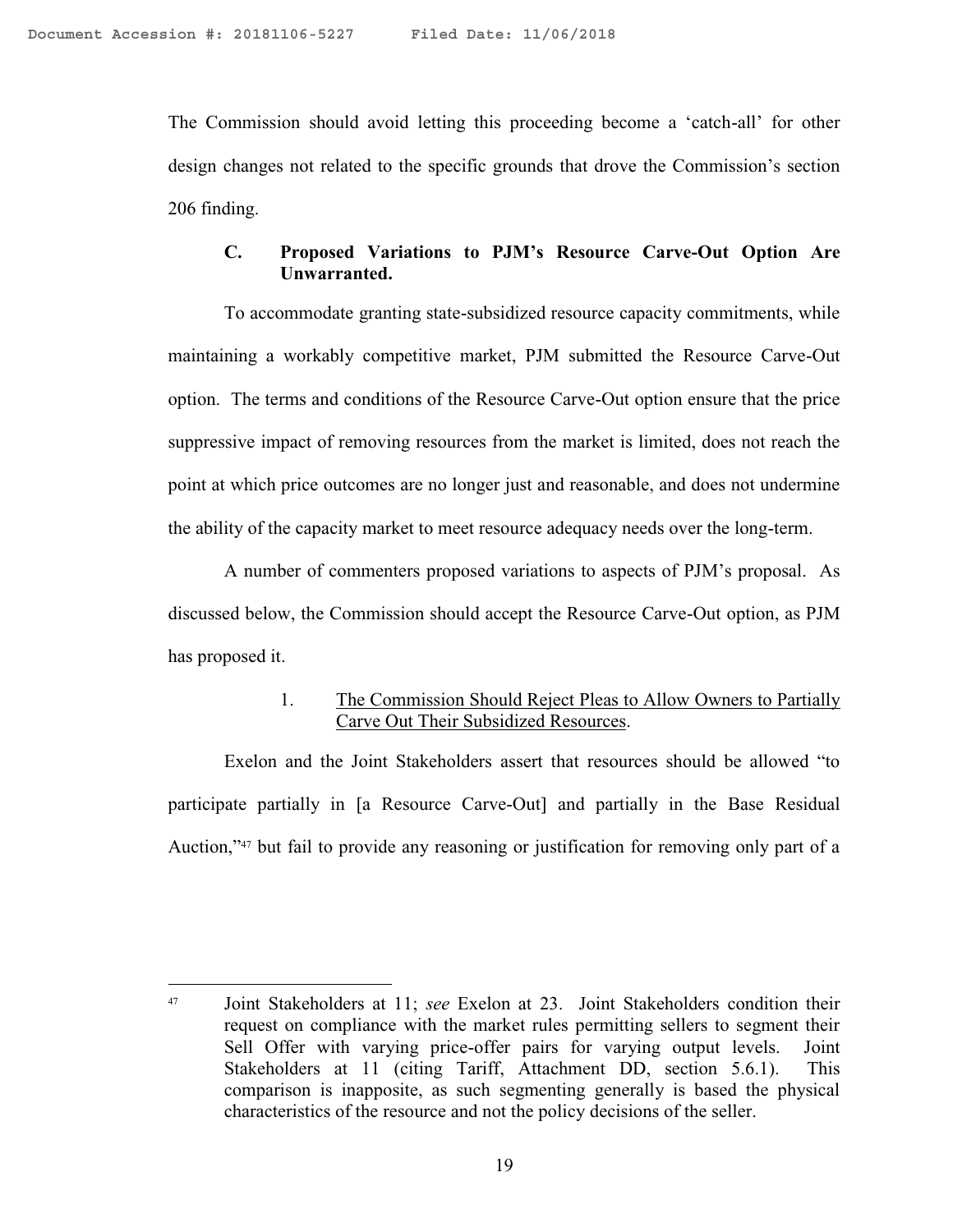resource. Indeed, it is unclear what bounds the Joint Stakeholders have in mind for their proposal.<sup>48</sup> The Commission should reject this variation.

Implementation would be extremely difficult and subjective. Because this approach would essentially result in two sell offers for the same Capacity Resource—one at zero dollars and one at a non-zero offer price, allowing sellers to partially carve out a resource while submitting the rest into the market could lead to wholly arbitrary outcomes that mask, but do not eliminate, the adverse impact of the subsidies. Moreover, state subsidies usually would go to either addressing capital additions (through accelerated depreciation for example) or operating costs (through targeted payments like "zero emissions credits" and other such vehicles). Given that PJM knows of no instance where a state has earmarked a subsidy as between different portions of plant hardware, it is not possible to determine which portion of a single integrated generation unit may properly be considered "subsidized" or "unsubsidized." To allow such split offering, rules would need to be developed to determine the proper allocation of costs between the portion remaining in the market to prevent cross-subsidization between the two sides of the resource and to establish a MOPR Floor Offer Price. This would be an extremely complex exercise to undertake with little concomitant benefit. The proponents of this approach have certainly not justified adding this further degree of complexity and arbitrariness to the MOPR resource-specific review process.

<sup>&</sup>lt;sup>48</sup> For example, could a seller claim only the part of the resource carved out is subsidized and the remainder in the BRA is not receiving a subsidy and should not be subject to the MOPR?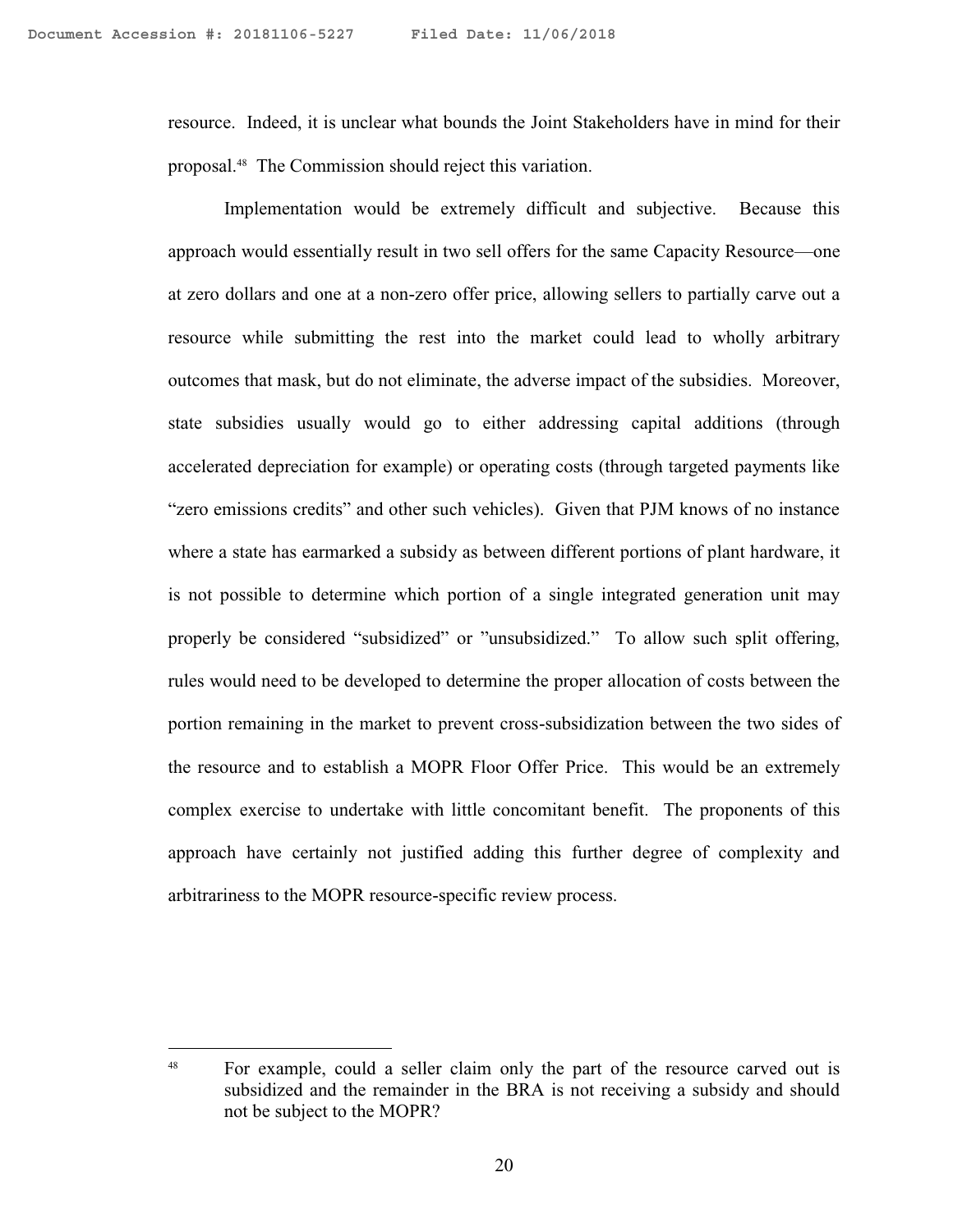# 2. Subsidized Resources Should Not Be Allowed to Toggle in and out of the Capacity Market.

Exelon and Joint Stakeholders "do not believe that resources should be obligated to elect [the Resource Carve-Out option] for any minimum period of time."<sup>49</sup> In other words, these commenters assert that subsidized resources should be allowed to jump in and out of the market and, as discussed above, be allowed to change how much of each subsidized resource is carved out before each BRA. Such a market design would not achieve the Commission's objective that the state subsidizing the resource should pay the costs from such subsidy.<sup>50</sup> If subsidized resources are permitted to toggle in and out of the market on the basis of whether they think they will clear, then all load in PJM is paying for them when they clear. As long as the actionable subsidy is in effect, once the resource is carved out it should be carved out for the duration of the subsidy to ensure that the cost of the subsidy is contained within the state providing the subsidy.<sup>51</sup>

To protect the market from the impacts of subsidies received by a resource while carved out, PJM proposed special MOPR Floor Offer Price rules for when such resources re-enter the capacity market. Under these rules, project investment incurred while the resource was out of the market is considered in setting that resource's offer floor price.<sup>52</sup>

 $\overline{a}$ 

<sup>52</sup> *See* October 2 Submittal at 48-50, pro forma Tariff, Attachment DD, section 5.14(h)(iv)(A)(3).

<sup>49</sup> Joint Stakeholders at 11; Exelon at 29.

<sup>50</sup> *See* June 29 Order at PP 66, 159-60.

<sup>51</sup> While the existing FRR rules are fundamentally different from RCO (*see* October 2 Submittal at 51-52), the FRR rule requiring a five-year minimum stay-out for any load choosing to leave the market under FRR is instructive. Under RCO, a generator is seeking to leave the market and should similarly be subject to a minimum stay-out. Exelon and Joint Stakeholders have presented no argument why Carved Out Resources should be free to pursue strategic opportunities to come in and out of the market in pursuit of profit, while FRR loads are not free to chase lower capacity costs.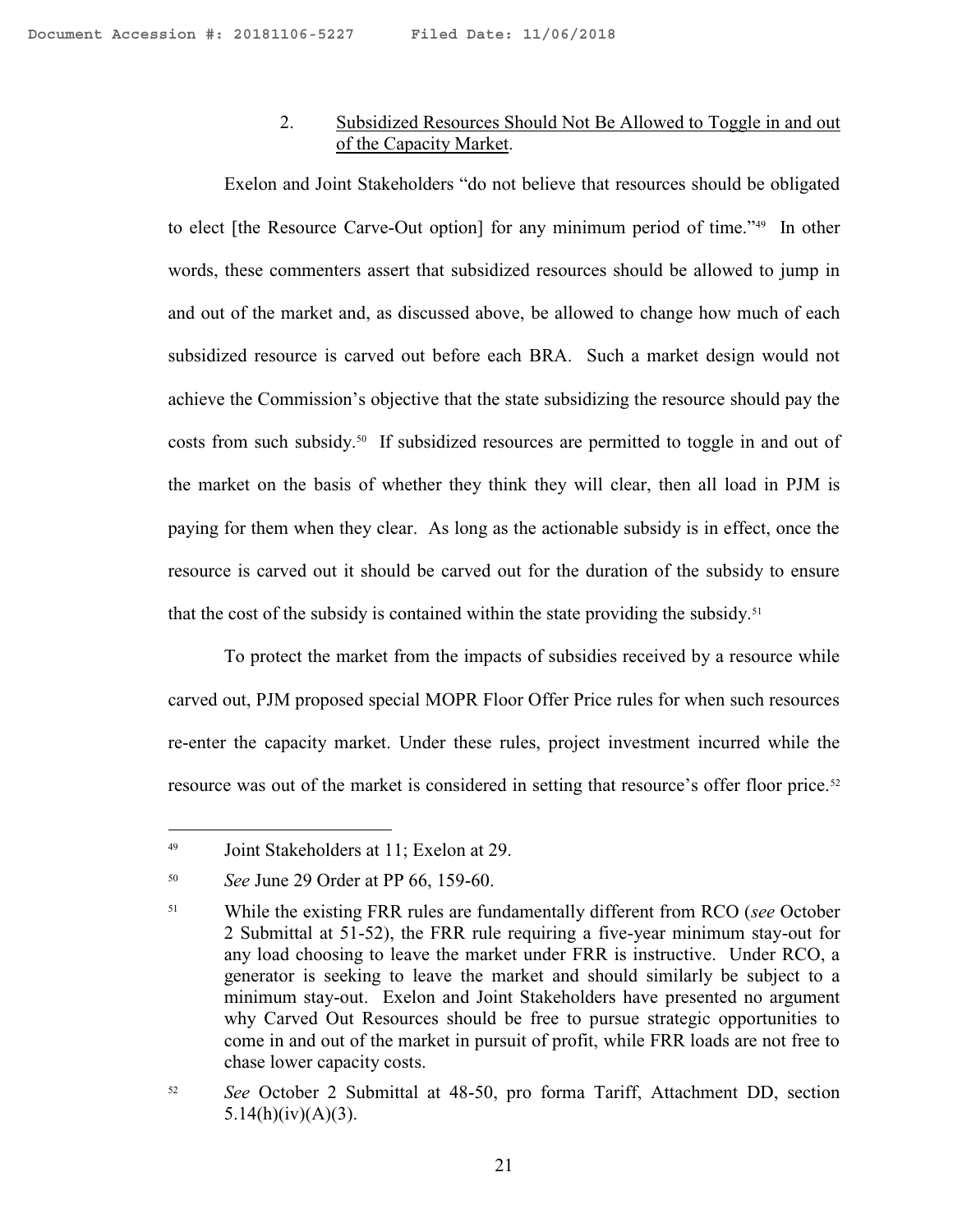Otherwise, sellers could substantially invest in their resource while it is out of the market, then re-enter the market at their lower (as the result of subsidized investment) goingforward costs, and thereby displacing economic resources. While PJM explained such rules are necessary, the need for these special protections would be compounded if the Commission permits sellers to annually determine whether to carve out their resource.

# 3. The Commission Has Jurisdiction over Rates Paid to Carved Out Resources.

All parties appear to agree with the Commission that Carved Out Resources will provide a jurisdictional product—capacity<sup>53</sup>—and the rate for such product is subject to the Commission's jurisdiction under the FPA. 54 However, commenters suggest two proposals that warrant discussion.

One, FirstEnergy Solutions suggests that there should be a default capacity rate paid to resources that elect the Resource Carve-Out option, and it should be set at the

 $\overline{a}$ <sup>53</sup> It is well settled, and the June 29 Order (at P 158) expressly recognized, that the Commission has "exclusive jurisdiction over the wholesale rates of both subsidized and unsubsidized resources, and a statutory obligation to ensure they are just and reasonable." *See also New Eng. Power Generators Ass'n v. FERC*, 757 F.3d 283, 291 (D.C. Cir. 2014) ("FERC has jurisdiction to regulate the parameters comprising the Forward Capacity Market, and that applying offerfloor mitigation fits within the Commission's statutory rate-making power."); *Miss. Indus. v. FERC*, 808 F.2d 1525, 1541 (D.C. Cir. 1987) ("Capacity costs are a large component of wholesale rates."); *Devon Power LLC*, 115 FERC ¶ 61,340, at P 201 (2006) ("Courts have confirmed that the Commission has jurisdiction under the FPA to regulate the charges for capacity in wholesale markets."). Moreover, courts have rejected arguments that capacity markets involve "direct regulation of generation facilities in violation of [the FPA]." *Conn. Dep't of Pub. Util. Control v. FERC*, 569 F.3d 477, 481-82 (D.C. Cir. 2009). Indeed, when the Commission rules on capacity costs and charges, "FERC has not regulated a facility, but rather the wholesale rates of interstate sales." *Miss. Indus.*, 808 F.2d at 1544.

<sup>54</sup> *See, e.g.*, October 2 Submittal at 59-60; Initial Brief of the People of the State of Illinois, Docket Nos. EL16-49-000, et al., at 14 (Oct. 2, 2018); Exelon at 24; Joint Stakeholders at 10.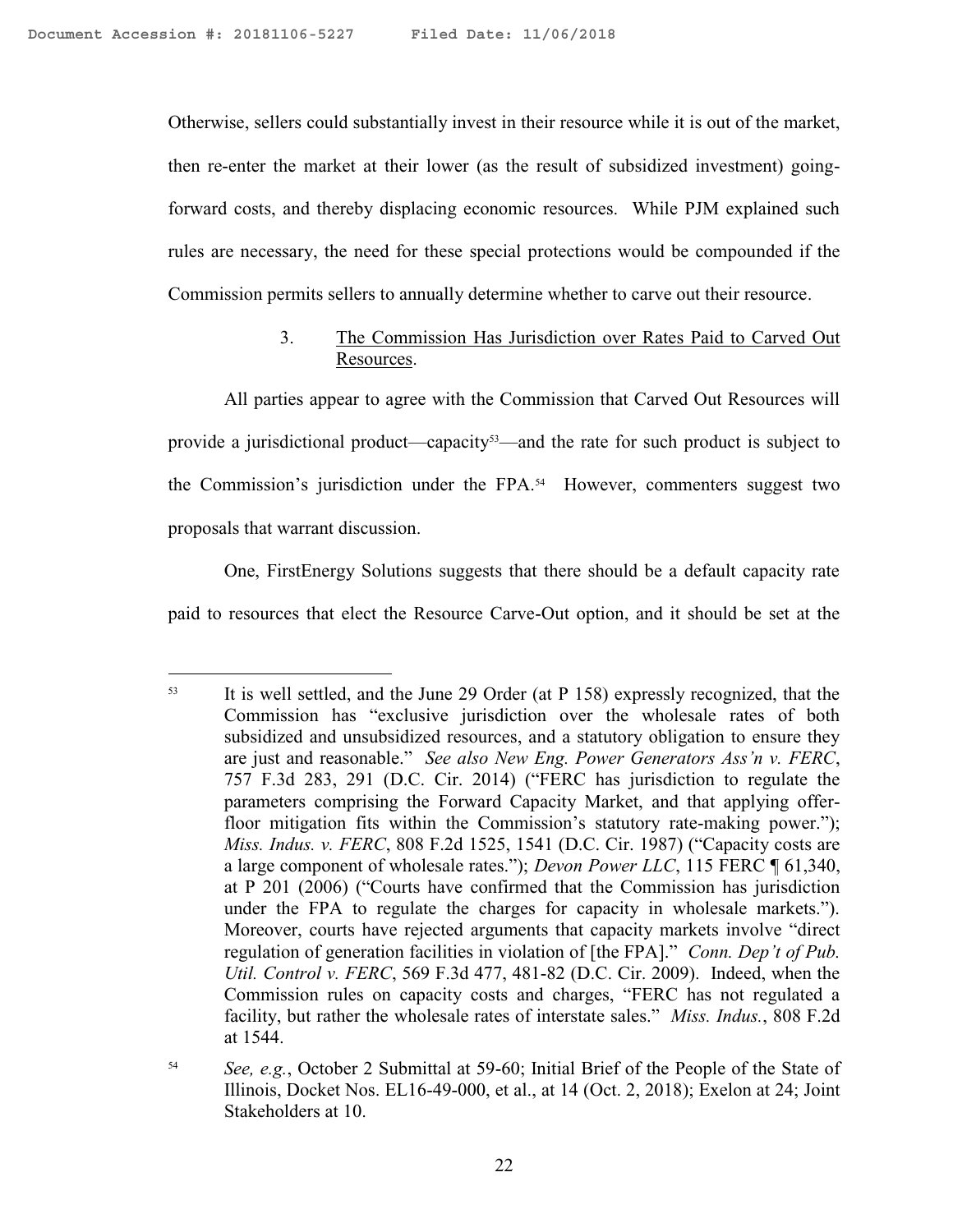BRA clearing price for the unconstrained RTO region.<sup>55</sup> The Commission should reject this proposal. As an initial matter, the Commission has already determined that subsidized resources should not be paid the same as non-subsidized Capacity Resources.<sup>56</sup> Further, it is the responsibility of the subsidizing state, seller of the subsidized resource, or load (if bilaterally contracting for such capacity) to seek Commission approval for a Carved Out Resource's capacity rate.<sup>57</sup> Given that this rate is the result of a decision to leave the PJM capacity market, there should be no default rates stated in PJM's Tariff. Rather, each such rate should be filed with the Commission for individual review and approval. PJM is willing to facilitate settlements between load and the Carved Out Resource via PJMSettlement.

Two, Exelon, Joint Consumer Advocates, and Joint Stakeholders seek to immunize Carved Out Resource's capacity rates from the Commission's affiliate transaction rules and shift the burden from rate proponents to complainants.<sup>58</sup> PJM disagrees with this approach and urges the Commission to ensure consistency in application of its market-based rate rules. Clarity from the Commission on this issue is appropriate to ensure market confidence in fair outcomes.

<sup>55</sup> Initial Comments of FirstEnergy Solutions Corp., Docket Nos. EL16-49-000, et al., at 9-12 (Oct. 2, 2018) ("FirstEnergy").

<sup>56</sup> June 29 Order at PP 67-68.

<sup>57</sup> *See* October 2 Submittal at 60-61.

<sup>58</sup> *See* Exelon at 25-28; Joint Stakeholders at 11-12; Joint Consumer Advocates at 24-25.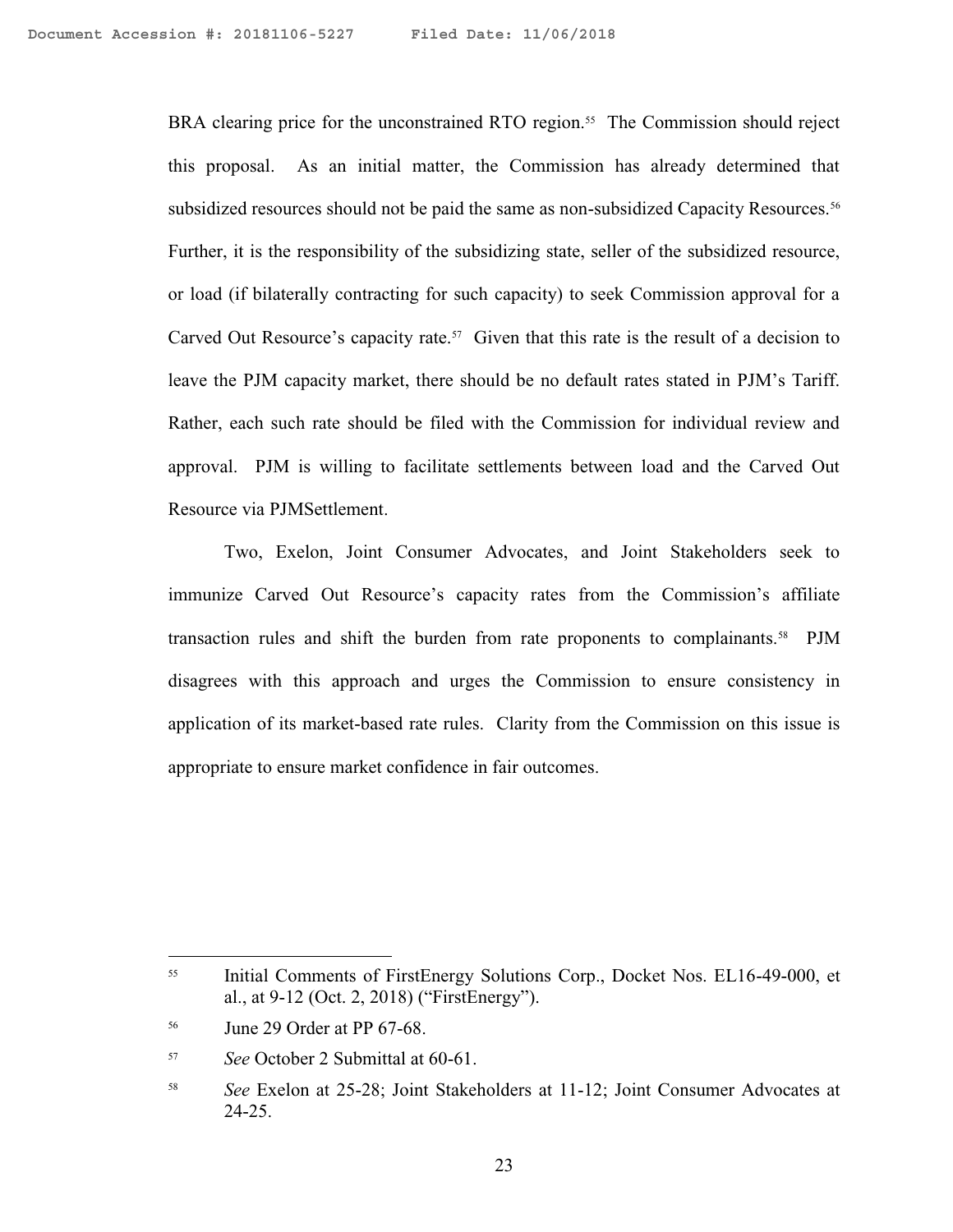# 4. No Party Has Demonstrated that PJM's Proposed Process for Allocating Resource Carve-Out Offset to Load Is Not Just and Reasonable.

To reflect that Carved Out Resources will not be paid any capacity payments, PJM proposed to reduce certain loads' capacity charge (known as the Locational Reliability Charge) by a Resource Carve-Out offset.<sup>59</sup> PJM proposed a default rule under which all load located in the state providing the subsidy to a Carved Out Resource would be allocated a Resource Carve-Out offset on a pro rata basis. Recognizing that other, state-specific or resource-specific offset allocation approaches may be appropriate, PJM also proposed that parties may submit such approaches for Commission review and approval under the FPA, and PJM will implement whatever the Commission approves.<sup>60</sup>

Direct Energy and NRG support an approach like PJM's that allocates the credit on a pro rata basis to ensure that all affected load pays the same capacity rate.<sup>61</sup> On the other hand, Exelon and Clean Energy and Consumer Advocates argue that the Carved Out Resource should be the one to identify the load when it makes the election to carve out, and this may be accomplished through bilateral contracts.<sup>62</sup> While PJM is not opposed to the state or its LSEs seeking an alternative method for allocating the credit back to load from PJM's default proposal, such alternative must be submitted to the

<sup>59</sup> *See* October 2 Submittal at 61-63, pro forma Tariff, Attachment DD, section 5.14(e).

<sup>60</sup> *Id.*

<sup>61</sup> *See* NRG at 3; Comments of Direct Energy Business Marketing, LLC and Direct Energy Business, LLC, Docket Nos. RM18-9-000, et al., at 3, 5-7 (Oct. 2, 2018). FirstEnergy Solutions also argued that "the selected load should belong to the same modeled LDA as the [Carved Out Resource]." FirstEnergy at 11.

<sup>&</sup>lt;sup>62</sup> Exelon at 22; Comments of Clean Energy and Consumer Advocates, Docket Nos. ER18-1314-000, et al., at 9 (Oct. 2, 2018) ("Clean Energy and Consumer Advocates").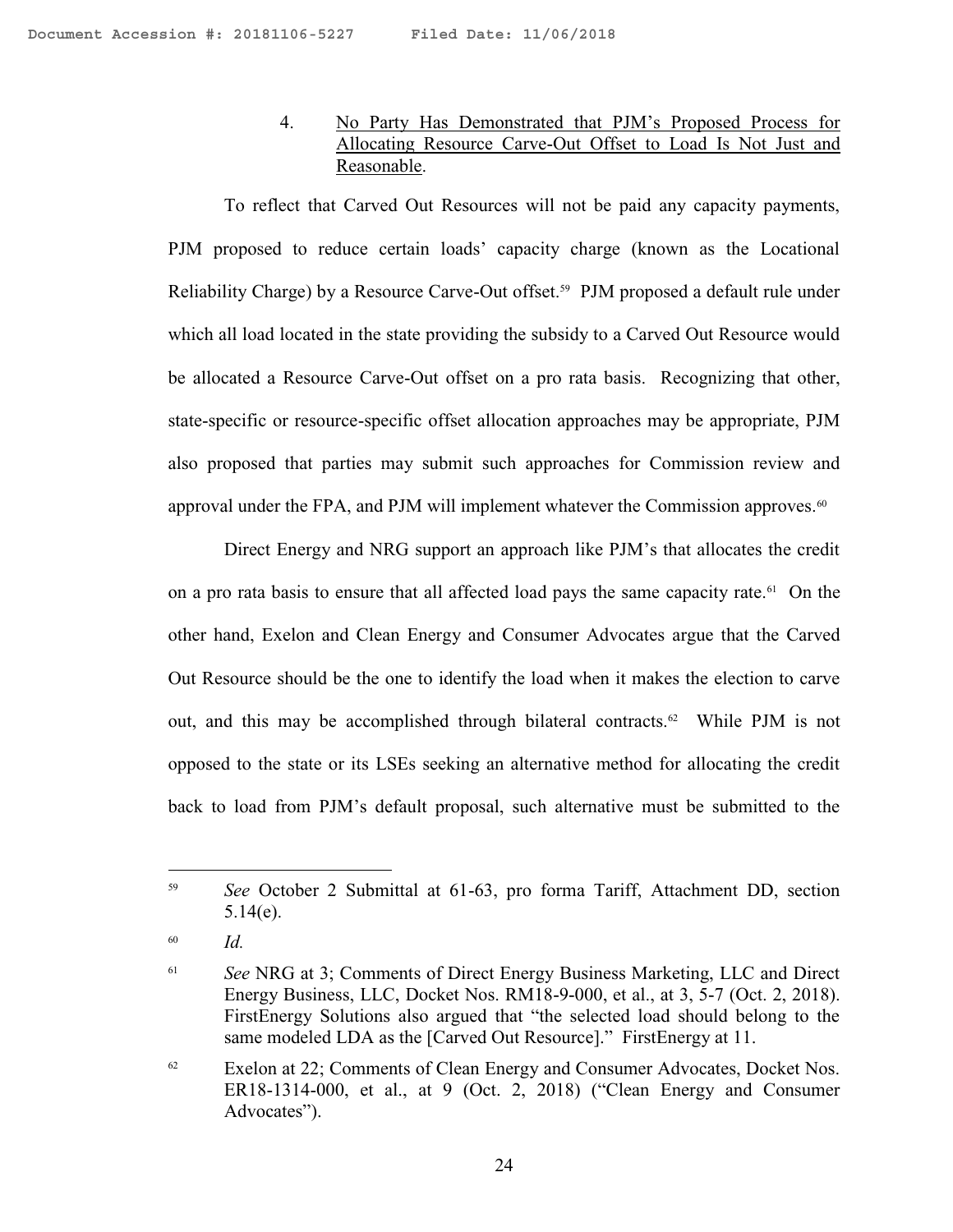Commission for acceptance before PJM will effectuate it through the billing process. PJM opposes the *requirement* that the resource identify the load in the absence of that load's Commission-accepted agreement.<sup>63</sup>

#### 5. No Party Has Shown that PJM's Approach of Considering All Load and Carved Out Resources in Determining Capacity Commitments Is Not Just and Reasonable.

To account for capacity commitments to be borne by Carved Out Resources, PJM proposes to include such resources in each BRA, with a zero dollar offer price, and determine which load is associated with such resource through capacity charge settlement in the Delivery Year.<sup>64</sup> As Mr. Keech explained, this approach "is consistent with the physical reality of system operations"<sup>65</sup> and "guarantees that carved out load, and load within the PJM footprint that has purchased capacity through the BRA, are required to purchase the same reserve margin."<sup>66</sup> Further, PJM's approach of addressing load via settlement and not through the auction provides maximum flexibility, as such load does not need to be co-located with the resource, or even identified until the Delivery Year.<sup>67</sup>

<sup>63</sup> American Municipal Power, Inc. and the Public Power Association of New Jersey argue that the Relevant Electric Retail Regulatory Authority ("RERRA"), "rather than the state, [should be] the regulatory authority responsible for determining who, within its jurisdiction should be responsible" for paying for the Carved Out Resource and thus who should receive the offset. Evidence and Arguments of American Municipal Power, Inc. and the Public Power Association of New Jersey, Docket Nos. EL16-49-000, et al., at 30 (Oct. 2, 2018). PJM agrees that the RERRA is best suited for such delegation.

<sup>64</sup> October 2 Submittal at 57-58, Attachment B, Keech Aff. ¶¶ 5-10, pro forma Tariff, Attachment DD, section 5.14(h)(vi)(E).

 $65$  Keech Aff. ¶ 7.

 $66$  Keech Aff.  $\P$  8.

<sup>67</sup> Keech Aff. ¶¶ 9-10.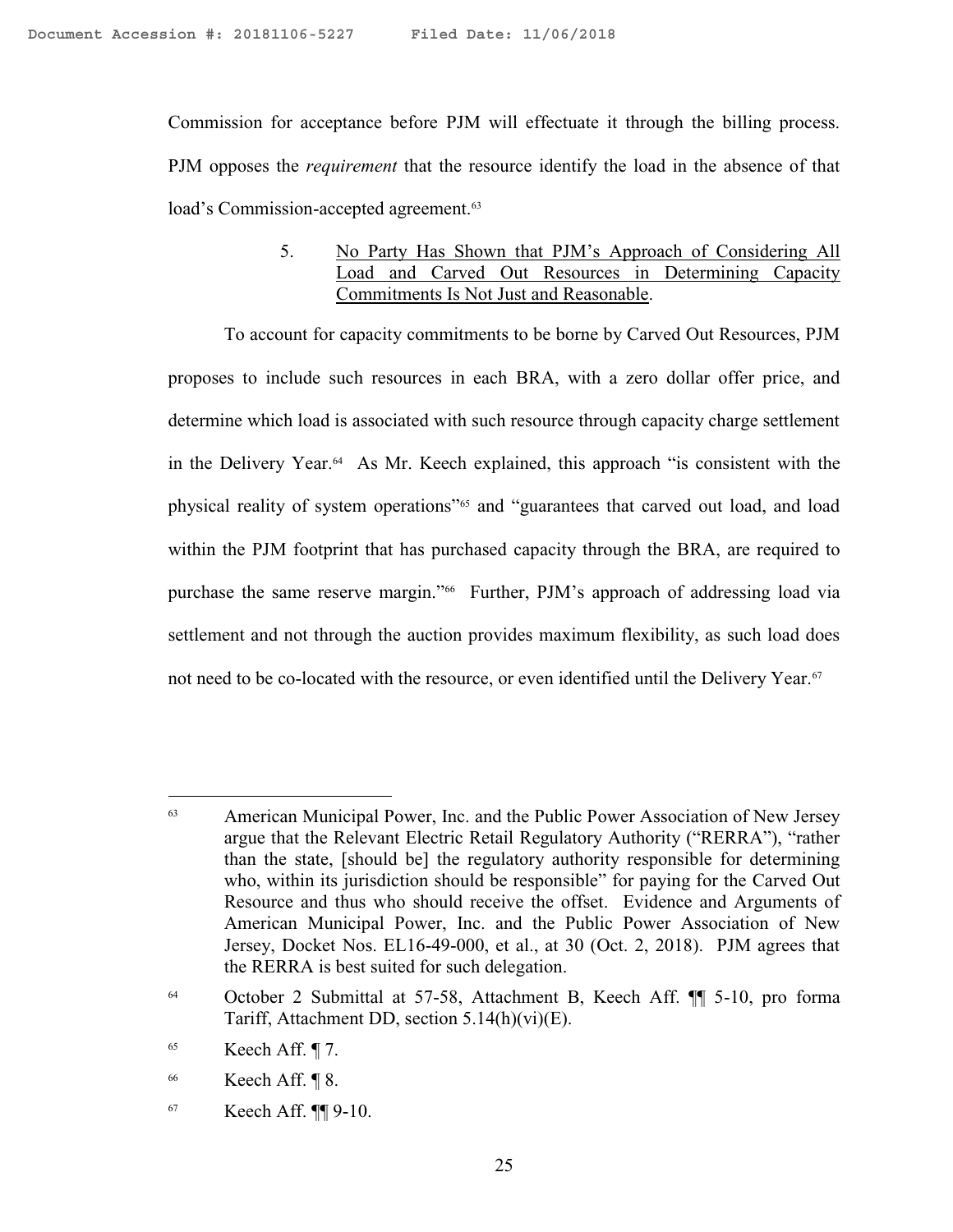A number of commenters addressed how Carved Out Resources and associated load should be accounted for in clearing BRAs.<sup>68</sup> None of the alternative approaches undermine the just and reasonableness of PJM's approach, but rather they seek to add unnecessary complexity to the process.<sup>69</sup> Mr. Keech detailed the problems with other approaches,<sup>70</sup> and none of the proposals overcome these issues.

#### **D. A Cap on the Amount of Carved Out Resources May Be Warranted.**

Given that a carve-out inevitably has some price-suppressive impact, there likely will be some point at which that suppressive effect becomes so pronounced as to be unjust and unreasonable. To forestall such outcome, LS Power's proposal to place a megawatt cap on the amount of Carved Out Resources has merit. While not proposing a specific cap, LS Power provides the Commission a useful analytical framework for evaluating such price suppressive impact by reference to the Variable Resource Requirement Curve.<sup>71</sup>

However, PJM's support of such a cap is limited only to the circumstance in which the Commission does not adopt the Extended RCO proposal to correct the pricesuppressive effects of subsidies on capacity prices. The Extended RCO is a better approach to addressing such price suppression than simply applying a cap. Extended

<sup>&</sup>lt;sup>68</sup> NRG at 20-22; Clean Energy and Consumer Advocates at 16-23; Exelon at 21-23; PJM Consumer Reps at 14-17; PSEG at 10-12.

<sup>69</sup> For example, the PJM Consumer Reps advance a complicated approach for removing Carved Out Resources based on "a ratio between . . . the total revenue derived from the subsidy to the total revenue the resource would have earned in the BRA." PJM Consumer Reps at 14. PJM Consumer Reps acknowledge this approach is based on "speculation" and advance it nonetheless. *Id.* at 15.

<sup>70</sup> Keech Aff. ¶¶ 11-16.

 $71$  LS Power at 14-19.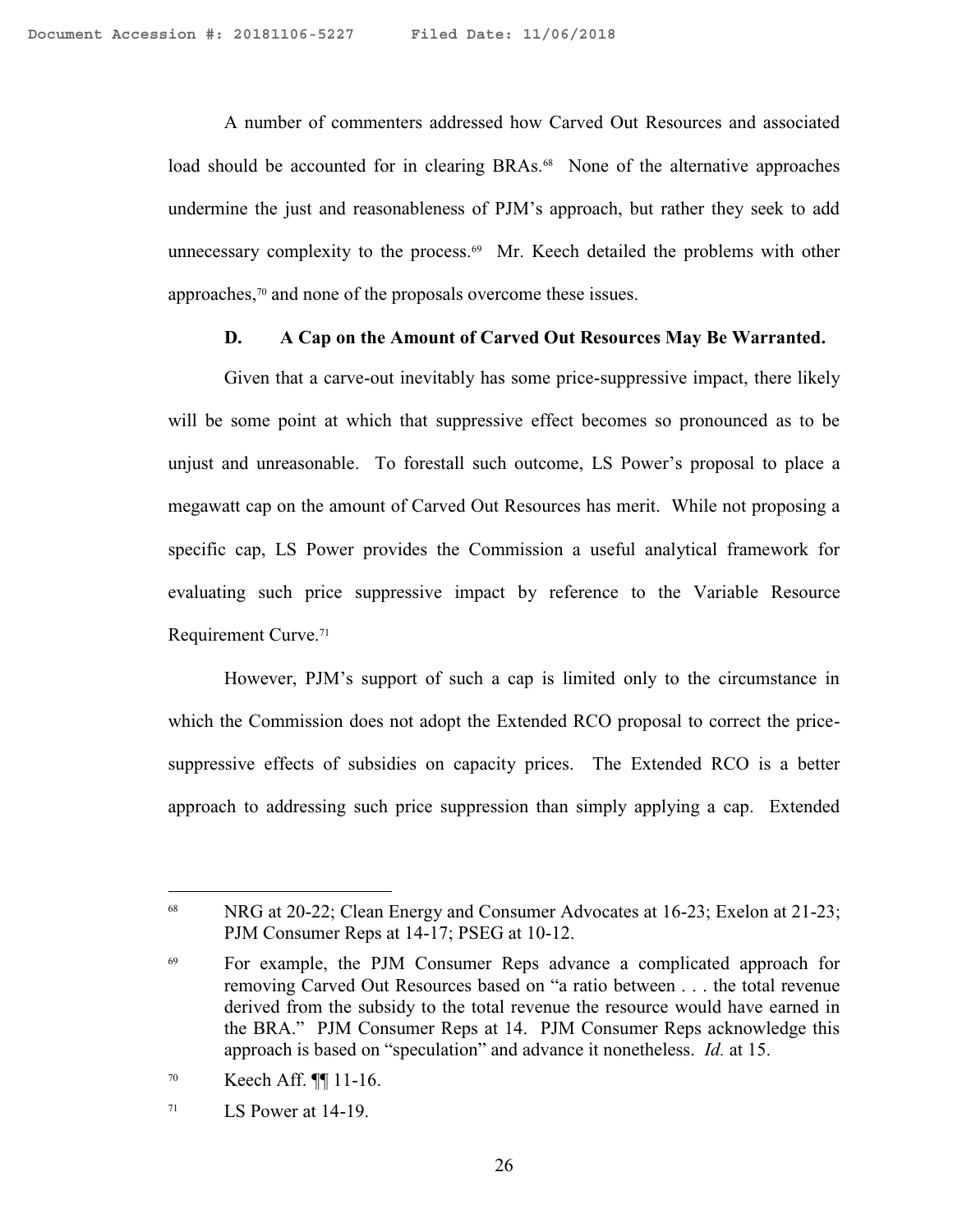RCO does not place a quantity limit on accommodation of state policies, yet still helps ensure just and reasonable competitive price outcomes.

Nonetheless, should the Commission find that the market should be protected by a cap on Carved Out Resources, PJM will submit one through a compliance filing.

#### **E. Extended RCO Provides an Avenue for Combatting Price Suppression Inherent in Allowing Resources to Carve Out.**

In the event the Commission finds that the expanded MOPR plus Resource Carve-Out fails to provide the market sufficient protection from the impact of subsidies, PJM offers the Extended RCO proposal. As PJM and Dr. Hung-po Chao explained, the Extended RCO would employ a two-stage auction approach, under which capacity commitments are assigned in stage one, and the auction clearing price is determined in stage two.<sup>72</sup> The clearing price, which is paid only to resources that do not elect the RCO, would be determined solely by submitted competitive offers.

#### 1. Concerns About Unreasonably High Clearing Prices Under Extended RCO Are Unfounded.

Extended RCO proposes to derive the competitive price by retaining loads while removing the Carved Out Resources. Some may contend that, in theory, this treats the retained load as indifferent to the price level, which could unreasonably raise the clearing price. However, this concern would only arise if the quantity of Carved Out Resources was so great as to encompass virtually all marginal and surplus capacity in the PJM Region. The subsidized uneconomic capacity that can only be committed as PJM capacity if it is carved out appears currently to be far below that level.

<sup>72</sup> *See* October 2 Submittal at 64-68, Attachment C, Chao Aff. ¶¶ 8-11 ("Chao Aff.").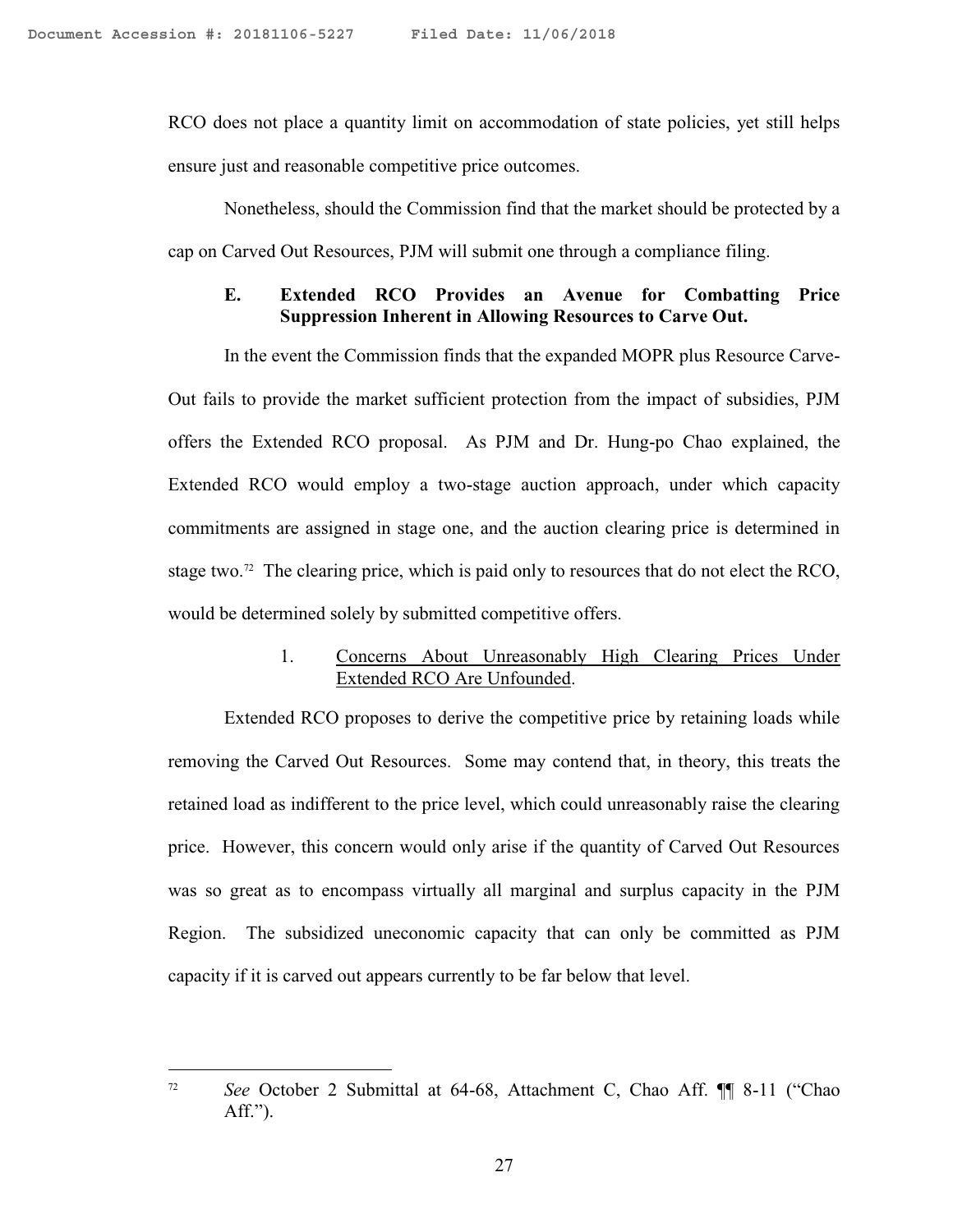$\overline{a}$ 

To illustrate this, PJM attaches simulations of the clearing price effects if the three nuclear plants likely to receive ZEC payments were removed from the supply stack. As shown in Attachment A, PJM Region clearing prices would be only about \$11/MW-day higher if a corresponding quantity of load was retained, compared to the price if the load was removed.<sup>73</sup> That price increase is not supra-competitive. To the contrary, it corrects for the price suppression that results from taking both the resource and load out, which is equivalent to allowing an uneconomic resource to offer at zero price with no mitigation applied.

The likely effects are thus nothing like that depicted in graphs presented in a recent public forum to argue that Extended RCO would force prices to the RPM clearing price cap of 1.5 times Net CONE. That argument unrealistically assumes *no* competitive surplus capacity. It instead assumes that all marginal and surplus capacity is carved-out, and that *all* load corresponding to all surplus capacity is therefore treated under Extended RCO as indifferent to price. If the carve-out were so massive as to remove all surplus capacity, PJM agrees that removing all that capacity, but none of the corresponding load, would produce price anomalies. Since there is no evidence to support that extreme assumption, and it is contradicted by recently observed capacity surplus levels, any assertion of price spikes under Extended RCO can be set aside.

<sup>73</sup> Specifically, under "Simulation 3," supply from the Quad Cities, Hope Creek, and Salem nuclear plants is removed, along with an equivalent quantity of demand. The resulting PJM Region price is \$135.30/MW-day. This is the same clearing price observed in "Simulation 1," in which all three of those plants offer at a subsidized zero price, with no load removed. "Simulation 2" shows the results of removing those plants from the supply stack, but retaining the load. In that simulation, the PJM Region clearing price is \$146.40/MW-day. Simulation 2 also results in an EMAAC LDA clearing price of \$287.93/MW-day, but that price still is far below the applicable VRR Curve price cap of \$470.66/MW-day.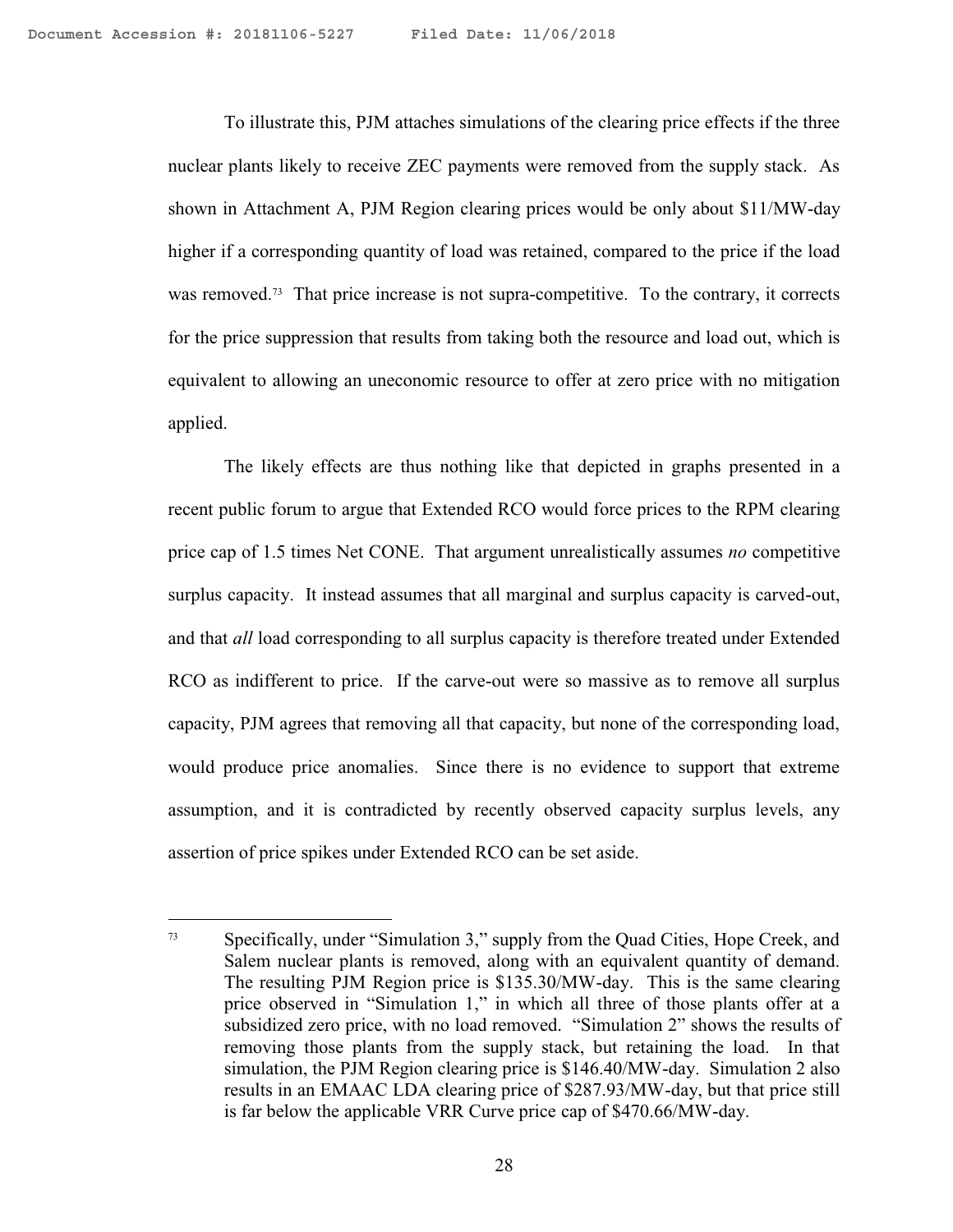But even if this were a concern, it does not warrant rejection of Extended RCO. The source of any such price concern is only the proposed convention of setting price with the Carved Out Resource removed, but its associated load retained. That convention is reasonable under the current circumstances (comparing the likely level of carve-outs to the current level of surplus capacity), but it is not the only possible means of deriving a competitive price. If the Commission shared this pricing concern, it could, for example, direct PJM to assign a competitive offer price to the Carved Out Resources for purposes of calculating the competitive clearing price.<sup>74</sup> That would be entirely separate from the price *paid* to Carved Out Resources, which would still be determined outside the auction. Using competitive offer prices for the Carved Out Resources would directly eliminate the alleged basis for the theoretical pricing concern. However, since this concern is only theoretical, the Commission could consider, if it chooses to direct the insertion of competitive offer prices, limiting that practice to Delivery Years or LDAs where Carved Out Resources are likely to represent most or all of the surplus capacity.

#### 2. Contrary to Comments, PJM's Extended RCO Proposal Would Appropriately Compensate Infra-Marginal Resources.

Under Extended RCO, PJM also proposes to compensate resources that failed to obtain a capacity commitment in stage one, but submitted offers below the clearing price established in stage two.<sup>75</sup> Such "infra-marginal" resources would be compensated at the difference between their submitted offer price and the stage two clearing price (in

<sup>74</sup> <sup>74</sup> NRG's affiant Mr. Stoddard offers a similar suggestion. *See* NRG, Affidavit of Robert B. Stoddard ¶ 55 ("[I]nstead of being fully excluded from the price redetermination stage, ReCO resources should be included in the price redetermination step at their MOPR-mitigated offer prices.").

<sup>75</sup> *See* October 2 Submittal at 71-74, Chao Aff. ¶¶ 12-17.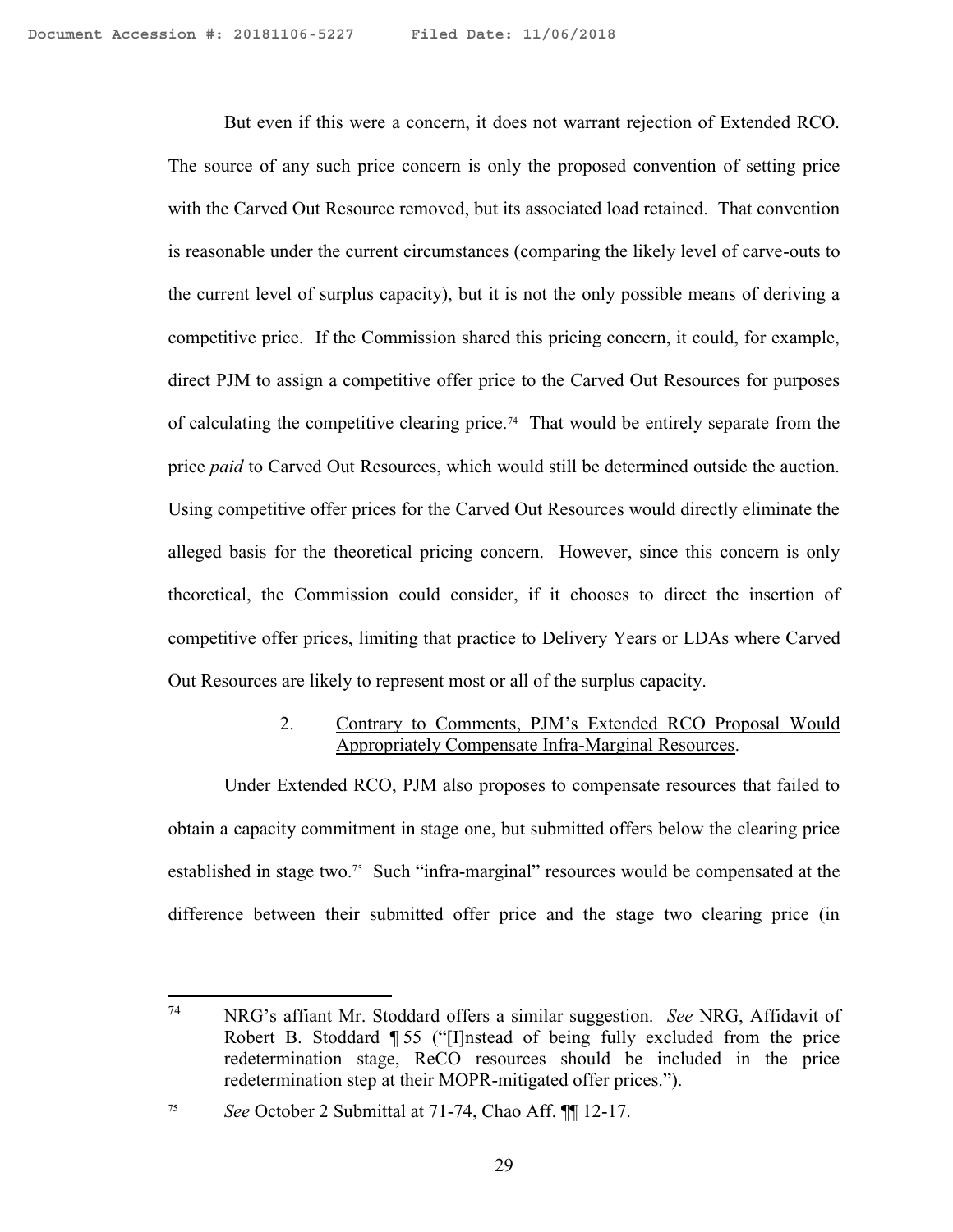economic parlance, this payment represents infra-marginal rent).<sup>76</sup> In other words, inframarginal resources would not be paid for the amount of its offer, which presumably reflects its net avoidable costs of committing to provide capacity.

Southern Maryland Electric Cooperative, Inc. complains that infra-marginal rent payments would compensate resources that did not receive capacity commitments.<sup>77</sup> However, those resources are the parties that suffer the most immediate harm from the price suppressive effect of state subsidies. As Dr. Chao explains, "[t]he simplest and most direct way to counteract these adverse effects of resource substitution" is to pay these resources their infra-marginal rents.<sup>78</sup> Dr. Chao also explains that such payments "preserve[] the correct price signals," as it "would solidify the incentive for resources to make truthful offers that reflect actual costs in a way that is consistent with the principles of efficient price formation and risk allocation."<sup>79</sup> Accordingly, Extended RCO would preserve the integrity of the clearing price and allow it to facilitate entry and exit decisions.

Such payments are not new in electricity markets PJM routinely pays Lost Opportunity Cost ("LOC") to resources in the energy market that reduce their output at PJM's direction or are committed in the Day-ahead energy market, but do not run in the Real-time Energy Market, and for which locational marginal pricing exceeds their offer. So, they are paid for not producing energy in those situations where they otherwise would be the economic resource. The compensation proposed here is analogous to paying LOC

<sup>76</sup> Chao Aff. ¶ 16.

<sup>77</sup> Initial Submission of Southern Maryland Electric Cooperative, Inc., Docket Nos. EL16-49-000, et al., at 8 (Oct. 2, 2018).

 $78$  Chao Aff.  $\P$  16.

<sup>&</sup>lt;sup>79</sup> Chao Aff.  $\P$  17.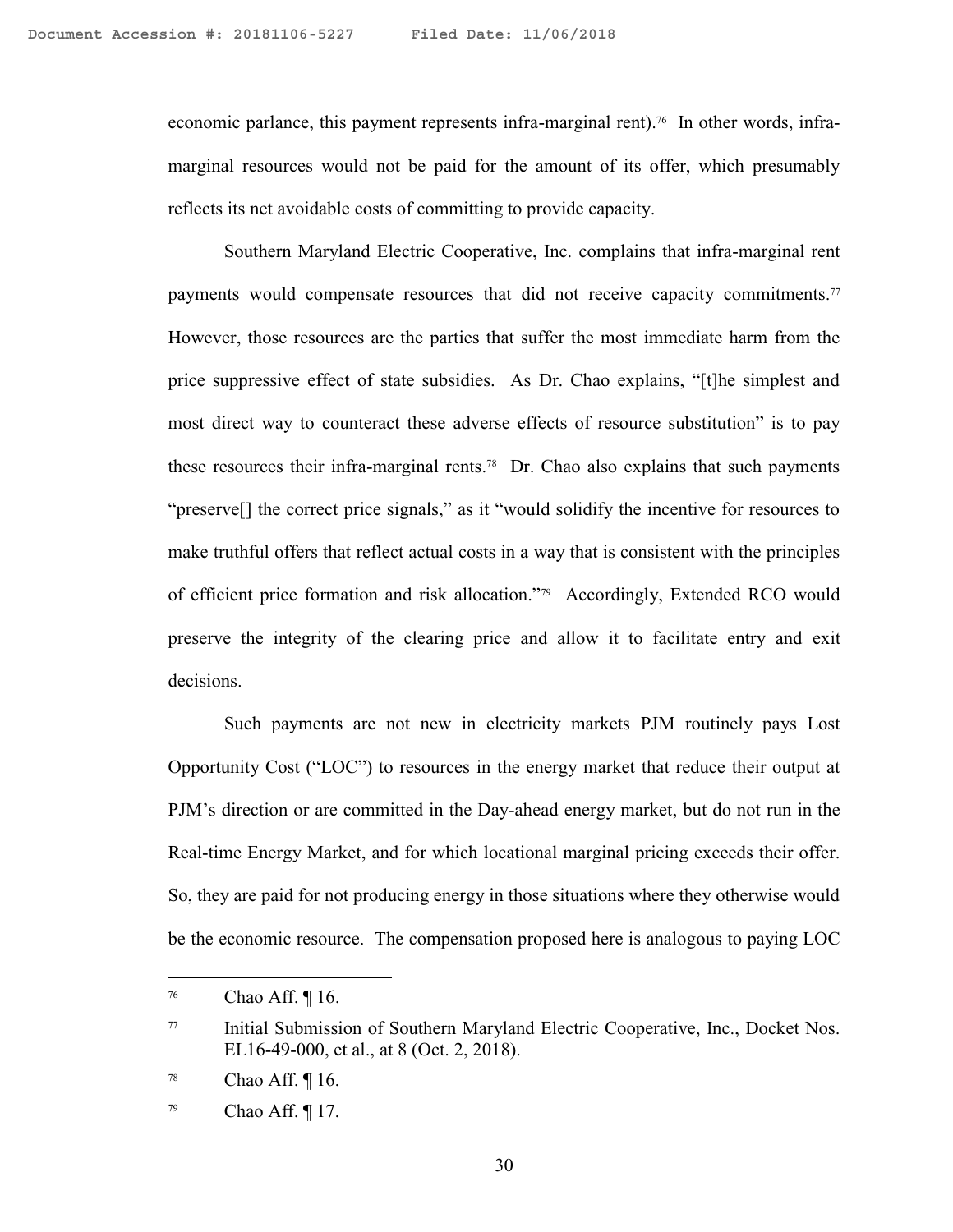payments in the energy market to resources that offered competitively but did not provide energy.

The infra-marginal rent payments would be funded by the Carved Out Resources.<sup>80</sup> As Dr. Chao explains, subsidized offers into an auction creates the inefficiency that causes such resources to not clear the auction.<sup>81</sup> This fact is not new. PJM explained in its Capacity Repricing filing that "a state's subsidies to wholesale market participants impose costs on market participants and customers outside such state's purview  $\ldots$  In effect, the state is exporting the impact of its subsidy."<sup>82</sup> PJM illustrated, via an example and graphics, how one state's decision to subsidize a resource within its borders places the immediate costs of subsidizing a plant in service fall on the other sellers in the PJM market. Further, the longer-term impacts of state subsidies would thwart the market's competitive mechanism for meeting the region's long-term reliability needs at an efficient cost. Thus, other wholesale market participants also would be effectively required to help pay the costs imposed by the subsidy.

It is therefore appropriate, and consistent with the Commission's well-established cost causation principles,<sup>83</sup> to assign cost responsibility to those that caused the problem.

<sup>80</sup> October 2 Submittal at 74-75, Chao Aff. ¶¶ 18-19.

<sup>81</sup> Chao Aff. ¶ 18 ("Commitment of that uneconomic resource displaces economic infra-marginal resources, and would (absent a corrective rule) deny that resource its infra-marginal rents, thus bringing about the [market inefficiency].").

<sup>&</sup>lt;sup>82</sup> Capacity Repricing or in the Alternative MOPR-Ex Proposal of PJM Interconnection, L.L.C., Docket No. ER18-1314-000, at 29 (Apr. 9, 2018) (as amended April 16, 2018).

<sup>83</sup> *See, e.g.*, *Old Dominion Elec. Coop. v. Va. Elec. & Power Co.*,, 164 FERC ¶ 61,006, at P 28 (2018) ("The Commission's well-established principle of costcausation states that costs should be allocated to those who cause or benefit from them." (citing *Black Oak Energy, LLC v. FERC*, 725 F.3d 230, 237 (D.C. Cir. 2013) (stating that the cost causation principle requires that "all approved rates reflect to some degree the costs actually caused by the customer who must pay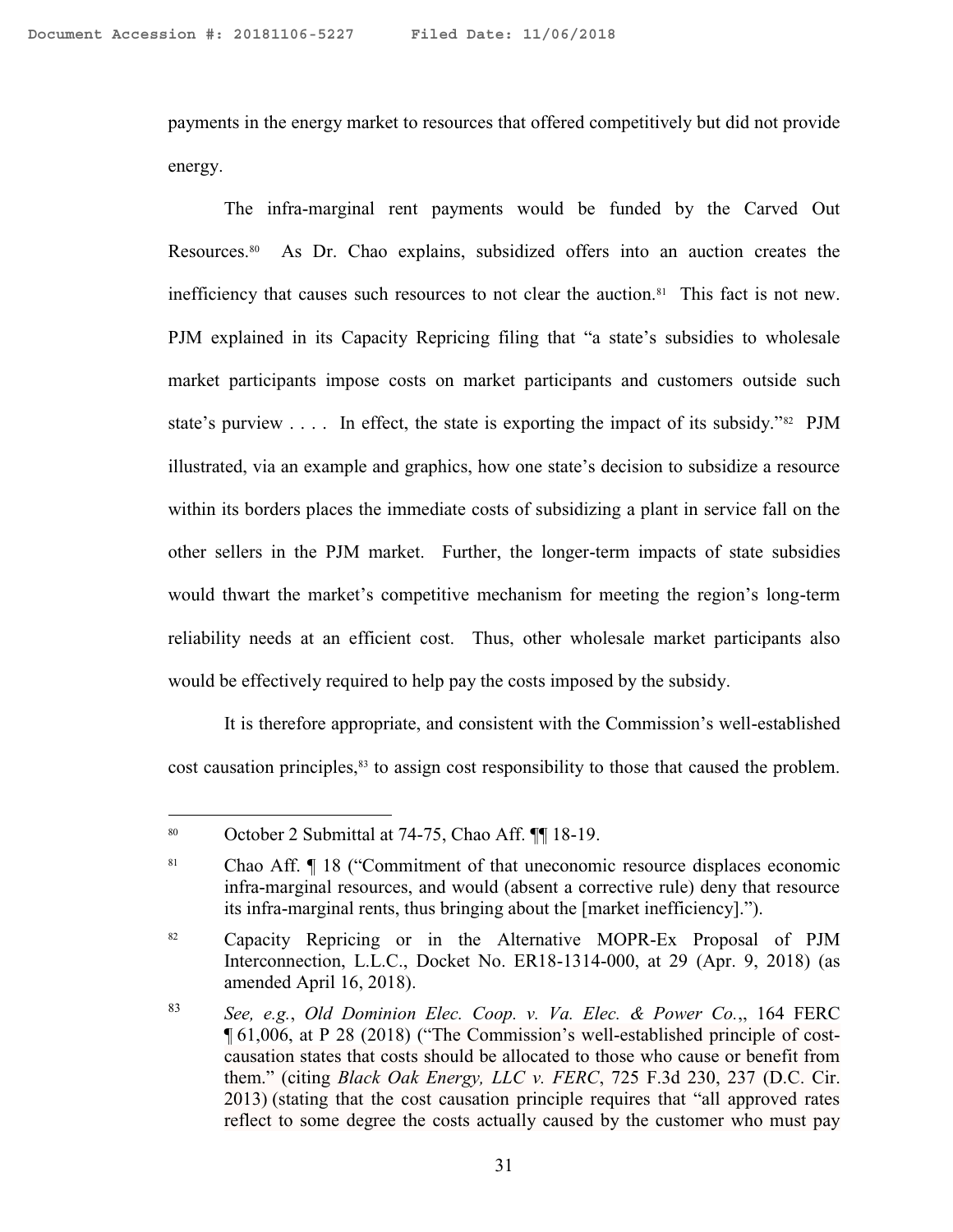Courts have described the cost causation principle as "requiring that all approved rates reflect to some degree the costs actually caused by the customer who must pay them. Not surprisingly, [courts] evaluate compliance with this unremarkable principle by comparing the costs assessed against a party to the burdens imposed or benefits drawn by that party."<sup>84</sup> In this case, the "cost causer" will be the Carved Out Resource that decides to remove itself from the market, imposing costs on other market participants. Other cost allocation approaches would not be tethered to longstanding cost allocation principles.

#### **F. Given the Timing and Implementation of PJM's Proposal, No Special Transition Mechanism Is Needed as Ample Time Exists for Adjustments at the State Level Prior to the Advent of the Delivery Year.**

PJM disagrees with commenters that urge the Commission to adopt an additional across-the-board transition period to allow time for states to arrange compensation for resources that elect the RCO option. All that is needed prior to the upcoming BRA is for a resource owner to know whether the resource is entitled to a subsidy and if so, the ability to elect the RCO option. No across-the-board transition period is necessary because PJM's refined definition of Material Subsidy, which uses the term "entitled to," ensures that only those resources which have or will have a subsidy by the time of the Delivery Year, are considered as having a Material Subsidy and subject to the MOPR.

Moreover, states will have three years to make any arrangements for the capacity payment to resources that elect to carve out. Likewise, states can determine what associated load should be credited for the Carved Out Resource well after the BRA,

them") (quoting *E. Ky. Power Coop., Inc. v. FERC*, 489 F.3d 1299, 1310 (D.C. Cir. 2007))).

 $\overline{a}$ 

<sup>84</sup> *Midwest ISO Transmission Owners v. FERC*, 373 F.3d 1361, 1368 (D.C. Cir. 2004) (internal quotations and citations omitted).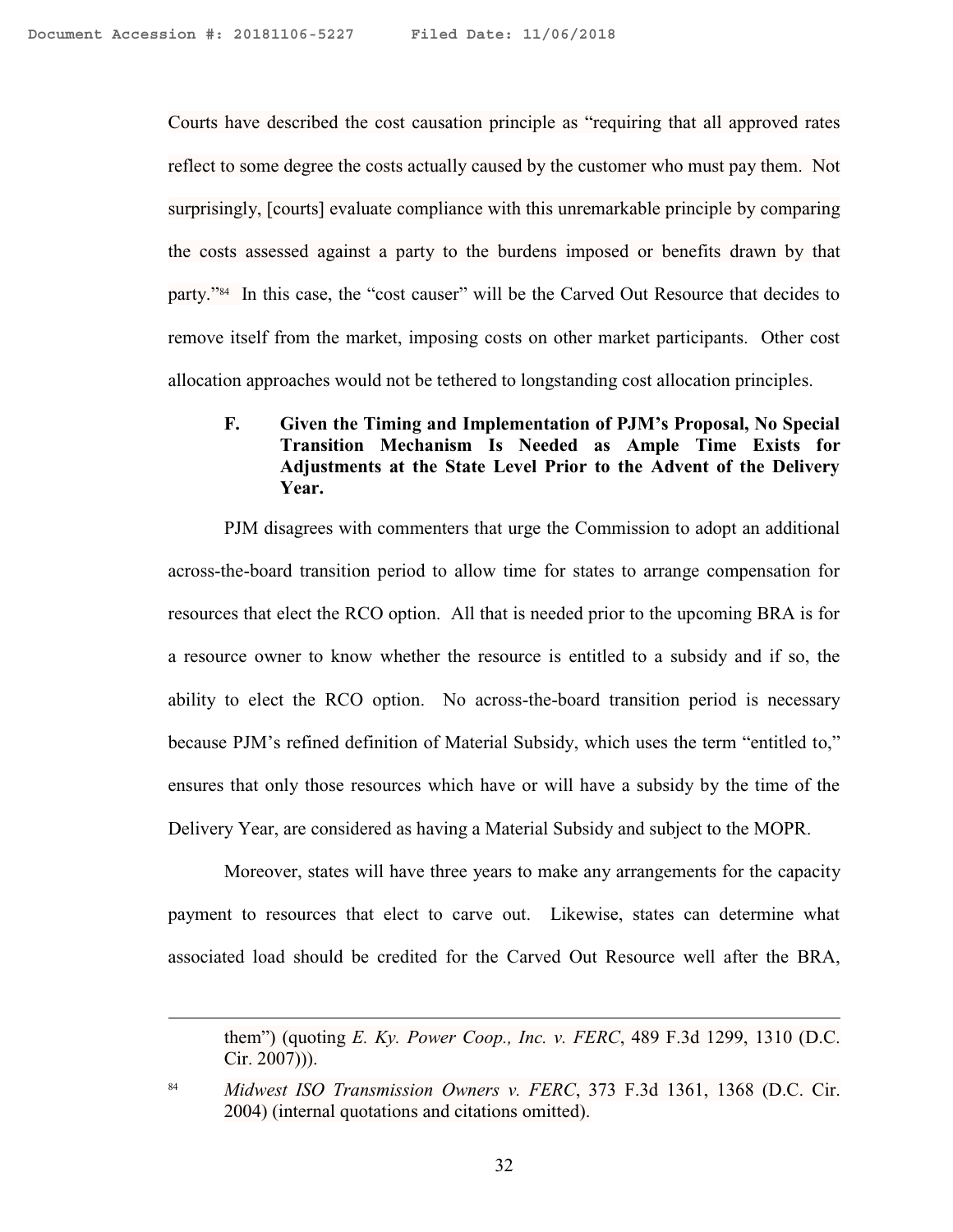which is conducted three years prior to the actual Delivery Year. While Carved Out Resources may not immediately receive a capacity payment, this is no different from any resource that clears PJM's BRA, as those resources do not receive any capacity payments until the actual Delivery Year. Finally, should a resource owner deem the risk of a state failing to act within three years to be too high, the resource owner may stay in the capacity market subject to the MOPR or it is free to forgo accepting the Material Subsidy and not be subject to the MOPR. This option to forego accepting a Material Subsidy effectively already provides resource owners with a transition mechanism as the resource owner could simply decline to accept the Material Subsidy and not be subject to the MOPR in the interim. Subsequent to the implementation of any applicable requisite legislation or Relevant Electric Retail Regulatory Authority order, the resource owner could then elect to accept the Material Subsidy, at which time the resource would be subject to the MOPR.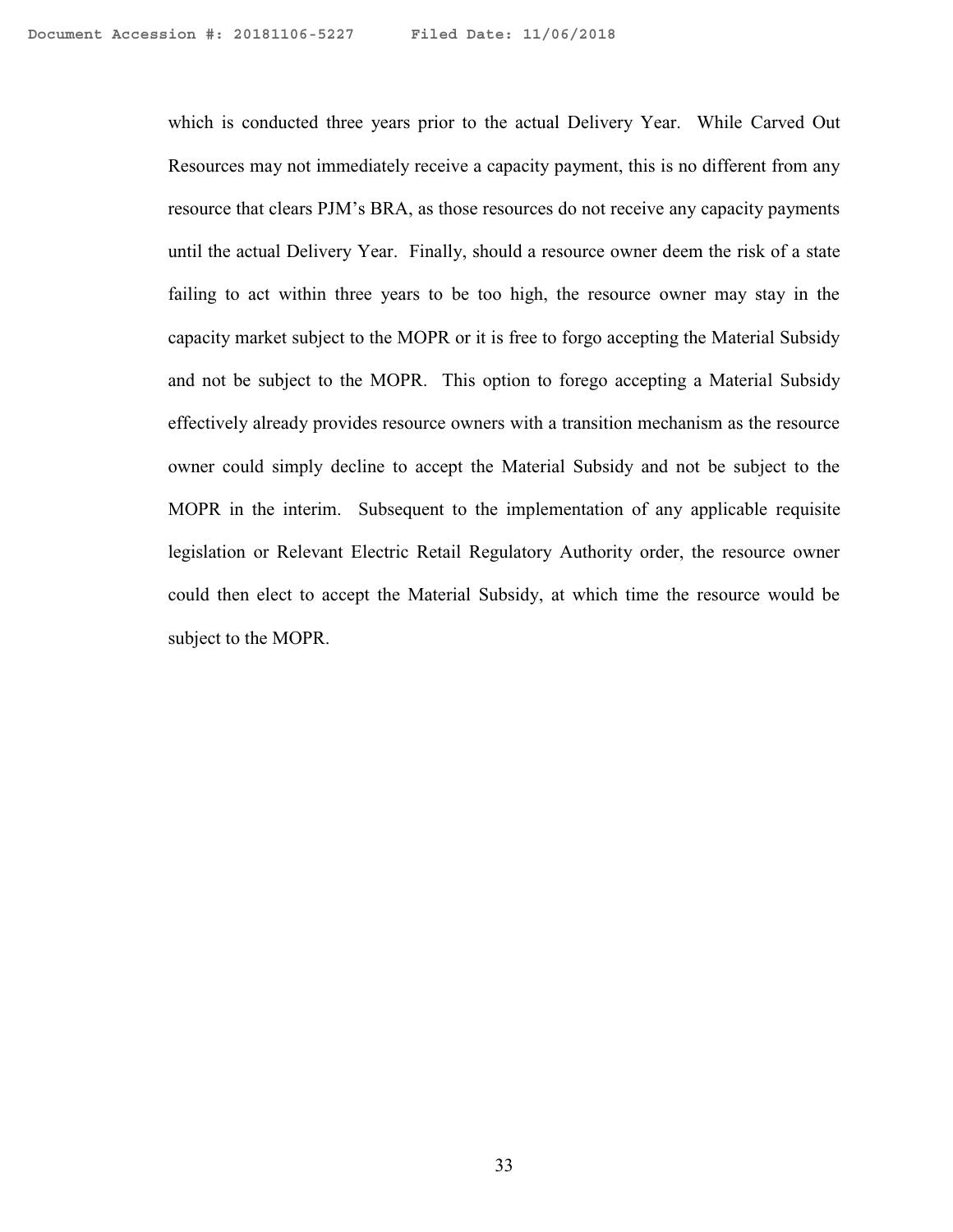#### **III. CONCLUSION**

For the foregoing reasons, the Commission should adopt the PJM proposal along with the accompanying pro forma tariff sheets for implementation through a compliance filing in time for the August 2019 Base Residual Auction.

Respectfully submitted,

Craig Glazer Vice President – Federal Government Policy PJM Interconnection, L.L.C. 1200 G Street, N.W., Suite 600 Washington, D.C. 20005 (202) 423-4743 (phone) (202) 393-7741 (fax) *Craig.Glazer@pjm.com*

Jennifer Tribulski Associate General Counsel PJM Interconnection, L.L.C. 2750 Monroe Blvd. Audubon, PA 19403 (610) 666-4363 (phone) (610) 666-8211 (fax) *Jennifer.Tribulski@pjm.com* /s/ *Paul M. Flynn* Paul M. Flynn Ryan J. Collins Wright & Talisman, P.C. 1200 G Street, N.W., Suite 600 Washington, D.C. 20005 (202) 393-1200 (phone) (202) 393-1240 (fax) *flynn@wrightlaw.com collins@wrightlaw.com*

Chenchao Lu Counsel PJM Interconnection, L.L.C. 2750 Monroe Blvd. Audubon, PA 19403 (610) 666-2255 (phone) (610) 666-8211 (fax) *Chenchao.Lu@pjm.com*

*Attorneys for PJM Interconnection, L.L.C.*

**November 6, 2018**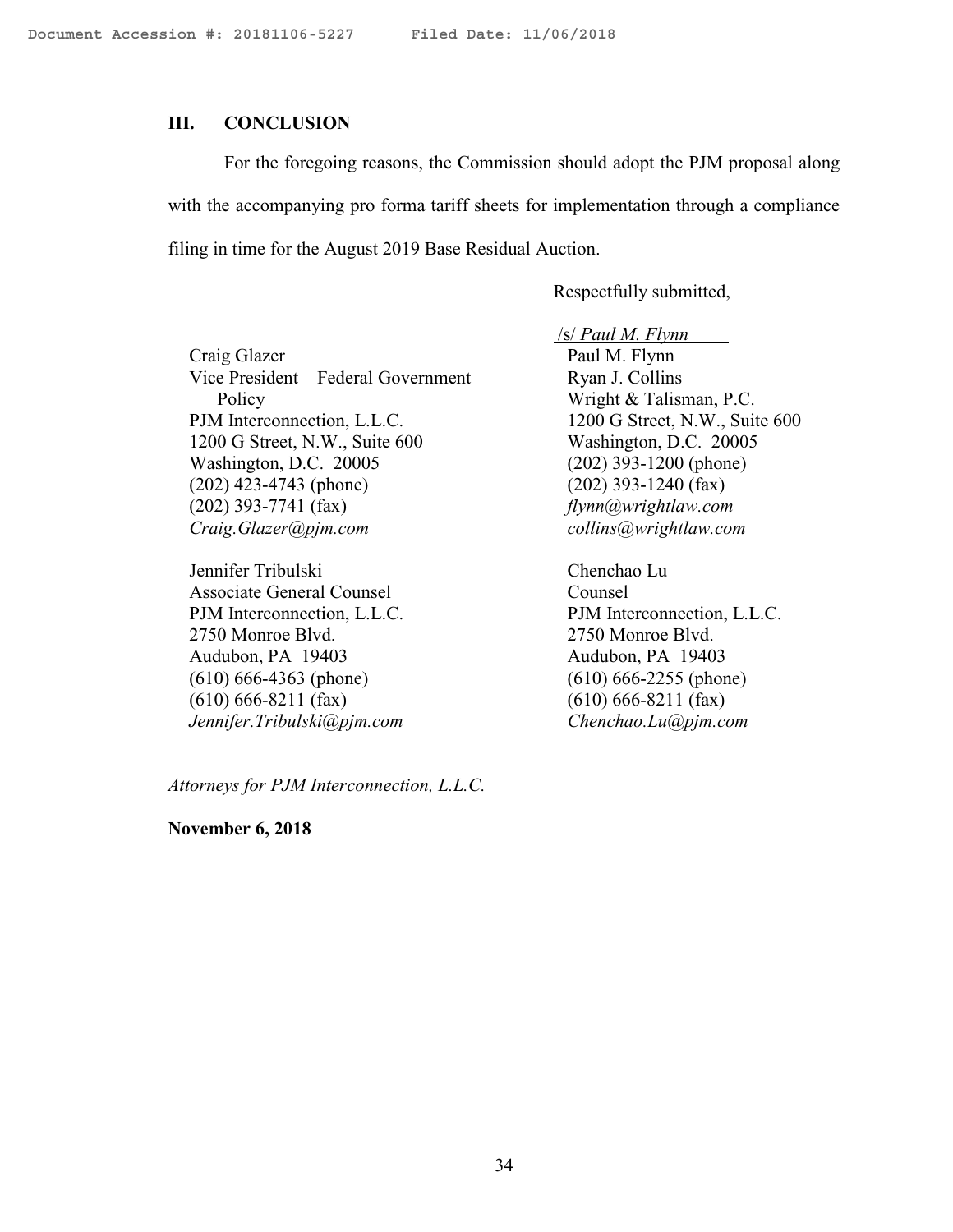# **Attachment A**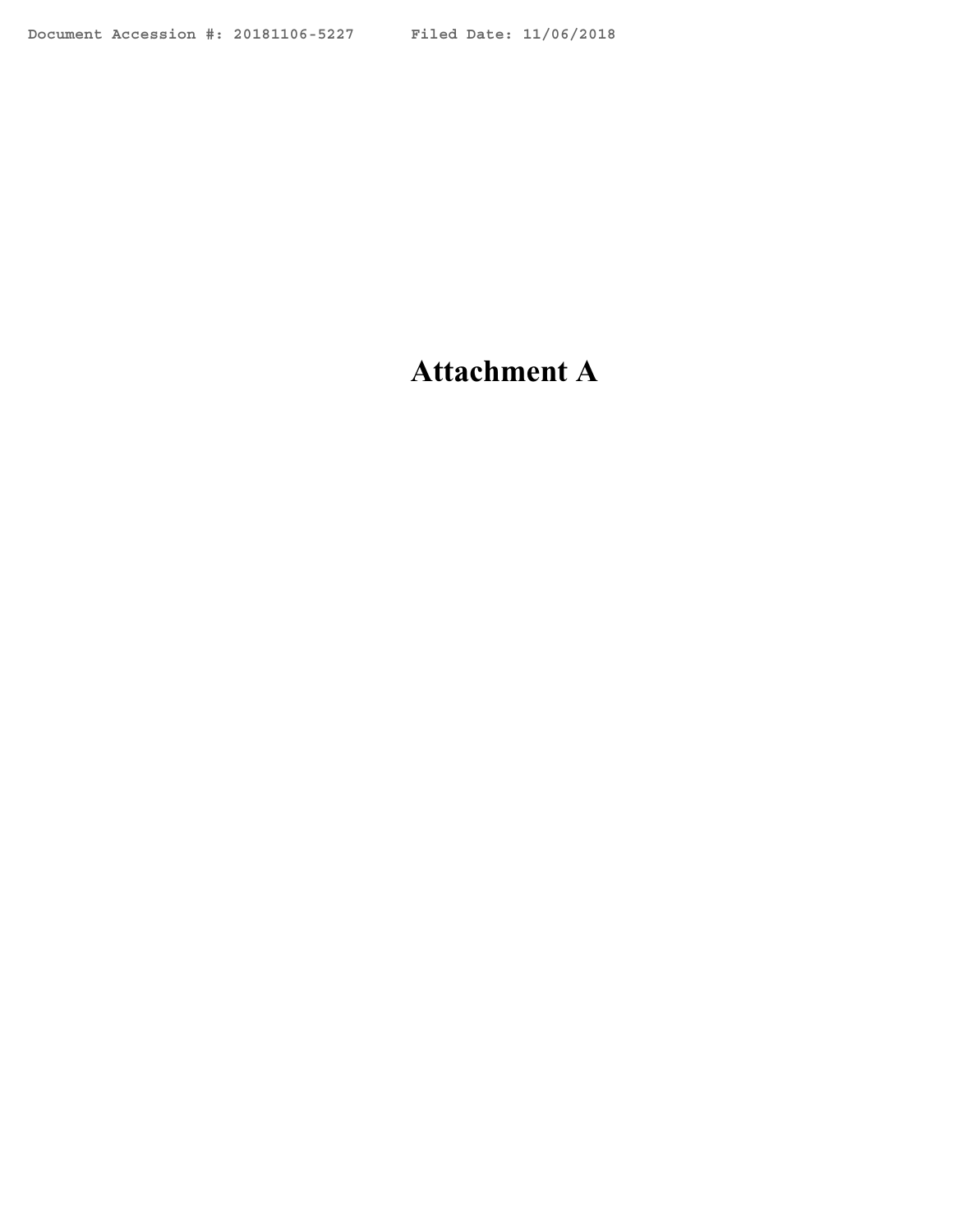#### Sim 1 as Status Quo w/ subsidized units at \$0 - 21/22 BRA Results (Min MW = 0; Quads, Salems, and Hope Creek @ \$0)

| LDA            | <b>PRD Cleared</b><br>МW | Resource<br><b>Cleared MW</b> | <b>Total Annual</b><br><b>Cleared MW</b> | <b>Total Summer</b><br><b>Cleared MW</b> | <b>Total Winter</b><br><b>Cleared MW</b> | Imported<br><b>MW</b> | <b>VRR Cleared MW</b> | <b>System MCP</b> | <b>LDA Price</b><br>Adder             | <b>CP Clearing</b><br>Price | <b>Immediate LDA</b><br><b>Price Adder</b> | <b>Total Resource</b><br>Credits (\$/day) |                                |                  |
|----------------|--------------------------|-------------------------------|------------------------------------------|------------------------------------------|------------------------------------------|-----------------------|-----------------------|-------------------|---------------------------------------|-----------------------------|--------------------------------------------|-------------------------------------------|--------------------------------|------------------|
| <b>RTO</b>     | 555.8                    | 163,779.3                     | 163,063.8                                | 715.5                                    | 715.5                                    | 0.0                   | 164,335.0 \$          | 135.30            |                                       | 135.30                      |                                            | 22,159,339.29                             | <b>Annual Resource Credits</b> | 8,781,035,459.18 |
| MAAC           | 555.8                    | 67,603.3                      | 67,512.3                                 | 206.6                                    | 91.0                                     | 996.6                 | 69,155.6 \$           | 135.30 \$         | $\sim$                                | 135.30                      | $\sim$                                     | $\sim$                                    | <b>RTO Resource Cleared MW</b> | 163,779.3        |
| EMAAC          | 81.7                     | 29,506.4                      | 29,505.4                                 | 159.9                                    | 1.0                                      | 9,000.0               | 38,588.1 \$           | 135.30 \$         | 2.47S                                 | 137.77 S                    | 2.47S                                      | 72,880.81                                 |                                |                  |
| SWMAAC         | 474.1                    | 10,130.3                      | 10,130.3                                 | 29.1                                     | 0.0                                      | 6,294.9               | 16,899.3 \$           | 135.30 \$         | $\sim$                                | 135.30 \$                   | $\sim 100$                                 | $\sim$                                    |                                |                  |
| PSEG           |                          | 5,367.6                       | 5,366.6                                  | 16.9                                     | 1.0                                      | 6,902.0               | 12,269.6 \$           | 135.30 \$         | 68.99 \$                              | 204.29 \$                   | 66.52 \$                                   | 357,052.75                                |                                |                  |
| PS-NORTH       |                          | 3,133.3                       | 3,132.3                                  | 4.7                                      | 1.0                                      | 2,958.1               | $6,091.4 \text{ }$    | 135.30            | 68.99 \$                              | 204.29 \$                   | $\sim$                                     | $\overline{\phantom{a}}$                  |                                |                  |
| DPL-SOUTH      | 38.9                     | 1,629.6                       | 1,629.6                                  | 0.0                                      | 0.0                                      | 1,386.0               | $3,054.5$ \$          | 135.30 \$         | 2.47S                                 | 137.77 \$                   | $\sim$                                     |                                           |                                |                  |
| PEPCO          | 212.5                    | 5,948.8                       | 5,948.8                                  | 28.6                                     | 0.0                                      | 2,384.3               | 8,545.6 \$            | 135.30 \$         | $\sim$                                | 135.30 \$                   | $\sim$                                     | $\overline{\phantom{a}}$                  |                                |                  |
| ATSI           |                          | 8,007.2                       | 8,007.2                                  | 11.4                                     | 0.0                                      | 8,439.0               | 16,446.2 \$           | 135.30 \$         | $36.06$ \$                            | $171.36 \quad $$            | $36.06$ \$                                 | 288,739.63                                |                                |                  |
| ATSI-CLEVELAND |                          | 1,248.0                       | 1,248.0                                  | 0.1                                      | 0.0                                      | 4,260.0               | $5,508.0$ \$          | 135.30 \$         | $36.06$ \$                            | $171.36 \quad $$            | $\sim$ 100 $\mu$                           | $\sim$                                    |                                |                  |
| BGE            | 261.6                    | 1,961.3                       | 1,961.3                                  | 0.5                                      | 0.0                                      | 6,005.0               | 8,227.9 \$            | 135.30 \$         | 44.47 \$                              | 179.77 \$                   | 44.47 \$                                   | 87,219.01                                 |                                |                  |
| COMED          |                          | 22,417.4                      | 22,142.9                                 | 285.0                                    | 274.5                                    | 5,574.0               | 27,991.4 \$           | 135.30 \$         | 48.73 $\frac{\mathsf{S}}{\mathsf{S}}$ | $184.03$ \$                 | 48.73 \$                                   | 1,092,399.90                              |                                |                  |
| DAY            |                          | 1,636.7                       | 1,636.7                                  | 2.3                                      | 0.0                                      | 2,638.3               | $4,275.0$ \$          | 135.30 \$         | $\sim$                                | 135.30 \$                   | $\sim$ 100 $\mu$                           | $\sim$                                    |                                |                  |
| DEOK           |                          | 2,726.3                       | 2,726.3                                  | 45.9                                     | 0.0                                      | 4,858.4               | 7,584.7 \$            | 135.30 \$         | $\sim$                                | 135.30 \$                   | $\sim$                                     | $\overline{\phantom{a}}$                  |                                |                  |
| PPL            |                          | 11,237.6                      | 11,220.0                                 | 17.6                                     | 51.5                                     | $-688.9$              | $10,531.1$ \$         | 135.30 \$         | $\sim$                                | 135.30 \$                   | $\sim$                                     | $\overline{\phantom{a}}$                  |                                |                  |

Sim 2 as "Demand In-Supply Out" w/ subsidized units removed but load retained (Min MW = 0; Quads, Salems, and Hope Creek removed from supply stack, total of 4,667.7 MW UCAP)

| LDA             | <b>PRD Cleared</b><br>МW | Resource<br><b>Cleared MW</b> | <b>Total Annual</b><br><b>Cleared MW</b> | <b>Total Summer</b><br><b>Cleared MW</b> | <b>Total Winter</b><br><b>Cleared MW</b> | Imported<br><b>MW</b> | <b>VRR Cleared MW</b> | <b>System MCP</b> | <b>LDA Price</b><br>Adder | <b>CP Clearing</b><br>Price |                   | <b>Immediate LDA</b><br><b>Price Adder</b> |    | <b>Total Resource</b><br>Credits (\$/day) |                                |   |                   |
|-----------------|--------------------------|-------------------------------|------------------------------------------|------------------------------------------|------------------------------------------|-----------------------|-----------------------|-------------------|---------------------------|-----------------------------|-------------------|--------------------------------------------|----|-------------------------------------------|--------------------------------|---|-------------------|
| RTO             | 555.8                    | 163,420.3                     | 162,704.8                                | 715.5                                    | 715.5                                    | 0.0                   | 163,976.0 \$          | 146.40            | $\sim$                    |                             | 146.40            |                                            |    | 23,924,731.92                             | <b>Annual Resource Credits</b> |   | 10,651,792,052.26 |
| MAAC            | 555.8                    | 66,709.4                      | 66,618.4                                 | 206.6                                    | 91.0                                     | 1,723.2               | 68,988.4 \$           | 146.40 \$         | $\sim$                    |                             | 146.40            | $\sim$                                     |    | $\sim$                                    | <b>RTO Resource Cleared MW</b> |   | 163,420.3         |
| EMAAC           | 81.7                     | 28,530.7                      | 28,529.7                                 | 147.7                                    | 1.0                                      | 9,000.0               | 37,612.4 \$           | 146.40            | $141.53$ \$               |                             | $287.93$ \$       | 141.53 \$                                  |    | 4,037,949.97                              | Delta Cleared from Sim 1       | s | (359.0            |
| SWMAAC          | 474.1                    | 10,206.4                      | 10,206.4                                 | 41.3                                     | 0.0                                      | 6,175.4               | 16,855.8 \$           | 146.40            | $\sim$                    |                             | 146.40 \$         | $\sim$                                     |    | $\sim$                                    |                                |   |                   |
| PSEG            |                          | 5,951.6                       | 5,950.6                                  | 4.7                                      | 1.0                                      | 6,165.2               | 12,116.8 \$           | 146.40            | $141.53 \quad $$          |                             | 287.93 \$         | $\sim$                                     |    |                                           |                                |   |                   |
| <b>PS-NORTH</b> |                          | 3,489.9                       | 3,488.9                                  | 4.7                                      | 1.0                                      | 2,524.3               | $6,014.2 \text{ }$    | 146.40            | 141.53 \$                 |                             | 287.93 \$         | $\sim$                                     |    |                                           |                                |   |                   |
| DPL-SOUTH       | 38.9                     | 1,785.5                       | 1,785.5                                  | 0.0                                      | 0.0                                      | 1,150.9               | $2,975.3$ \$          | 146.40 \$         | 141.53 \$                 |                             | 287.93 \$         | $\sim$                                     |    |                                           |                                |   |                   |
| PEPCO           | 212.5                    | 5,948.8                       | 5,948.8                                  | 40.8                                     | 0.0                                      | 2,363.0               | 8,524.3 \$            | 146.40 \$         | <b>Service</b>            |                             | 146.40 \$         | $\sim$                                     |    |                                           |                                |   |                   |
| ATSI            |                          | 8,007.2                       | 8,007.2                                  | 11.4                                     | 0.0                                      | 8,439.0               | 16,446.2 \$           | 146.40 \$         | 24.96 <sup>5</sup>        |                             | $171.36 \text{ }$ | 24.96 <sup>5</sup>                         |    | 199,859.71                                |                                |   |                   |
| ATSI-CLEVELAND  |                          | 1,248.0                       | 1,248.0                                  | 0.1                                      | 0.0                                      | 4,260.0               | $5,508.0$ \$          | 146.40 \$         | 24.96 <sup>5</sup>        |                             | $171.36 \quad $$  | <b>Service</b>                             | -5 | $\sim$                                    |                                |   |                   |
| BGE             | 261.6                    | 1,961.3                       | 1,961.3                                  | 0.5                                      | 0.0                                      | 6,005.0               | $8,227.9$ \$          | 146.40            | 33.37 <sup>5</sup>        |                             | 179.77 S          | 33.37 \$                                   |    | 65,448.58                                 |                                |   |                   |
| COMED           |                          | 22,391.6                      | 22,117.1                                 | 285.0                                    | 274.5                                    | 5,574.0               | 27,965.6 \$           | 146.40            | 42.65                     |                             | $189.05$ \$       | 42.65 \$                                   |    | 955,001.74                                |                                |   |                   |
| DAY             |                          | 1,636.7                       | 1,636.7                                  | 2.3                                      | 0.0                                      | 2,628.7               | $4,265.4$ \$          | 146.40 \$         | $\sim$                    |                             | 146.40 \$         | $\sim$                                     |    |                                           |                                |   |                   |
| <b>DEOK</b>     |                          | 2,800.3                       | 2,800.3                                  | 45.9                                     | 0.0                                      | 4,767.2               | 7,567.5 \$            | 146.40 \$         | <b>Service</b>            |                             | 146.40 \$         | $\sim$                                     |    |                                           |                                |   |                   |
| PPL             |                          | 11,242.0                      | 11,224.4                                 | 17.6                                     | 51.5                                     | $-718.3$              | 10,506.1 \$           | 146.40 \$         | <b>Service</b>            |                             | 146.40 S          | $\sim$                                     |    | $\sim$                                    |                                |   |                   |

#### Sim 3 as "Unit-Specific FRR" w/ equivalent supply and demand removed (Min MW = 0; Quads, Salems, and Hope Creek removed from supply & 100% left shift of VRR)

| LDA            | <b>PRD Cleared</b> | Resource          | <b>Total Annual</b> | <b>Total Summer</b> | <b>Total Winter</b> | Imported  | <b>VRR Cleared MW</b> | <b>System MCP</b> | <b>LDA Price</b>                      |           | <b>CP Clearing</b> | <b>Immediate LDA</b> | <b>Total Resource</b> |                                |                  |
|----------------|--------------------|-------------------|---------------------|---------------------|---------------------|-----------|-----------------------|-------------------|---------------------------------------|-----------|--------------------|----------------------|-----------------------|--------------------------------|------------------|
|                | MW                 | <b>Cleared MW</b> | <b>Cleared MW</b>   | <b>Cleared MW</b>   | <b>Cleared MW</b>   | <b>MW</b> |                       |                   | Adder                                 |           | Price              | <b>Price Adder</b>   | Credits (\$/day)      |                                |                  |
| <b>RTO</b>     | 555.8              | 159,111.6         | 158,396.1           | 715.5               | 715.5               | 0.0       | 159,667.3 \$          | 135.30 \$         | $\sim$                                | <u>is</u> | 135.30             |                      | 21,527,799.48         | <b>Annual Resource Credits</b> | 8,523,444,666.54 |
| MAAC           | 555.8              | 64,290.1          | 64,199.1            | 206.6               | 91.0                | 996.6     | 65,842.4 \$           | 135.30 \$         |                                       |           | 135.30             | <b>Service</b>       |                       | <b>RTO Resource Cleared MW</b> | 159,111.6        |
| <b>EMAAC</b>   | 81.7               | 26,193.2          | 26,192.2            | 147.7               | 1.0                 | 9,000.0   | 35,274.9 \$           | 135.30 \$         | 2.47S                                 |           | 137.77S            | 2.47 S               | 64,697.20             | Delta Cleared from Sim 1       | (4,667.7)        |
| SWMAAC         | 474.1              | 10,130.3          | 10,130.3            | 41.3                | 0.0                 | 6,294.9   | 16,899.3 \$           | 135.30 \$         | $\sim$                                |           | 135.30 \$          | <b>Service</b>       | $\sim$                |                                |                  |
| PSEG           |                    | 5,367.6           | 5,366.6             | 4.7                 | 1.0                 | 6,902.0   | 12,269.6 \$           | 135.30 \$         | 68.99 \$                              |           | $204.29$ \$        | 66.52 \$             | 357,052.75            |                                |                  |
| PS-NORTH       |                    | 3,133.3           | 3,132.3             | 4.7                 | 1.0                 | 2,958.1   | $6,091.4 \text{ }$    | 135.30            | 68.99 \$                              |           | 204.29 \$          | $\sim$               |                       |                                |                  |
| DPL-SOUTH      | 38.9               | 1,629.6           | 1,629.6             | 0.0                 | 0.0                 | 1,386.0   | $3,054.5$ \$          | 135.30 \$         | 2.47S                                 |           | 137.77 \$          | $\sim$               |                       |                                |                  |
| PEPCO          | 212.5              | 5,948.8           | 5,948.8             | 40.8                | 0.0                 | 2,384.3   | 8,545.6 \$            | 135.30 \$         | $\sim$                                |           | 135.30 \$          | $\sim$               |                       |                                |                  |
| ATSI           |                    | 8,007.2           | 8,007.2             | 11.4                | 0.0                 | 8,439.0   | 16,446.2 \$           | 135.30 \$         | $36.06$ \$                            |           | 171.36 \$          | $36.06$ \$           | 288,739.63            |                                |                  |
| ATSI-CLEVELAND |                    | 1,248.0           | 1,248.0             | 0.1                 | 0.0                 | 4,260.0   | $5,508.0$ \$          | 135.30 \$         | $36.06$ \$                            |           | 171.36 \$          | $\sim$               | <b>.</b>              |                                |                  |
| BGE            | 261.6              | 1,961.3           | 1,961.3             | 0.5                 | 0.0                 | 6,005.0   | $8,227.9$ \$          | 135.30 \$         | 44.47 \$                              |           | 179.77 \$          | 44.47 S              | 87,219.01             |                                |                  |
| COMED          |                    | 21,062.9          | 20,788.4            | 285.0               | 274.5               | 5,574.0   | 26,636.9 \$           | 135.30            | 48.73 $\frac{\mathsf{S}}{\mathsf{S}}$ |           | $184.03$ \$        | 48.73 \$             | 1,026,395.12          |                                |                  |
| DAY            |                    | 1,636.7           | 1,636.7             | 2.3                 | 0.0                 | 2,638.3   | $4,275.0$ \$          | 135.30 \$         | <b>COL</b>                            |           | 135.30 \$          | $\sim$               | $\sim$                |                                |                  |
| <b>DEOK</b>    |                    | 2,726.3           | 2,726.3             | 45.9                | 0.0                 | 4,858.4   | 7,584.7 \$            | $135.30 \quad $$  | <b>Service</b>                        |           | 135.30 \$          | $\sim$               |                       |                                |                  |
| PPL            |                    | 11,237.6          | 11,220.0            | 17.6                | 51.5                | $-688.9$  | $10,531.1$ \$         | 135.30 \$         | <b>Service</b>                        |           | 135.30 \$          | $\sim$               |                       |                                |                  |

| <b>Annual Resource Credits</b> | 10.651.792.052.26 |
|--------------------------------|-------------------|
| <b>RTO Resource Cleared MW</b> | 163.420.3         |
| Delta Cleared from Sim 1       | (359.0)           |

| <b>Annual Resource Credits</b> | Ś | 8.523.444.666.54 |
|--------------------------------|---|------------------|
| <b>RTO Resource Cleared MW</b> |   | 159,111.6        |
| Delta Cleared from Sim 1       | Ś | (4,667.7)        |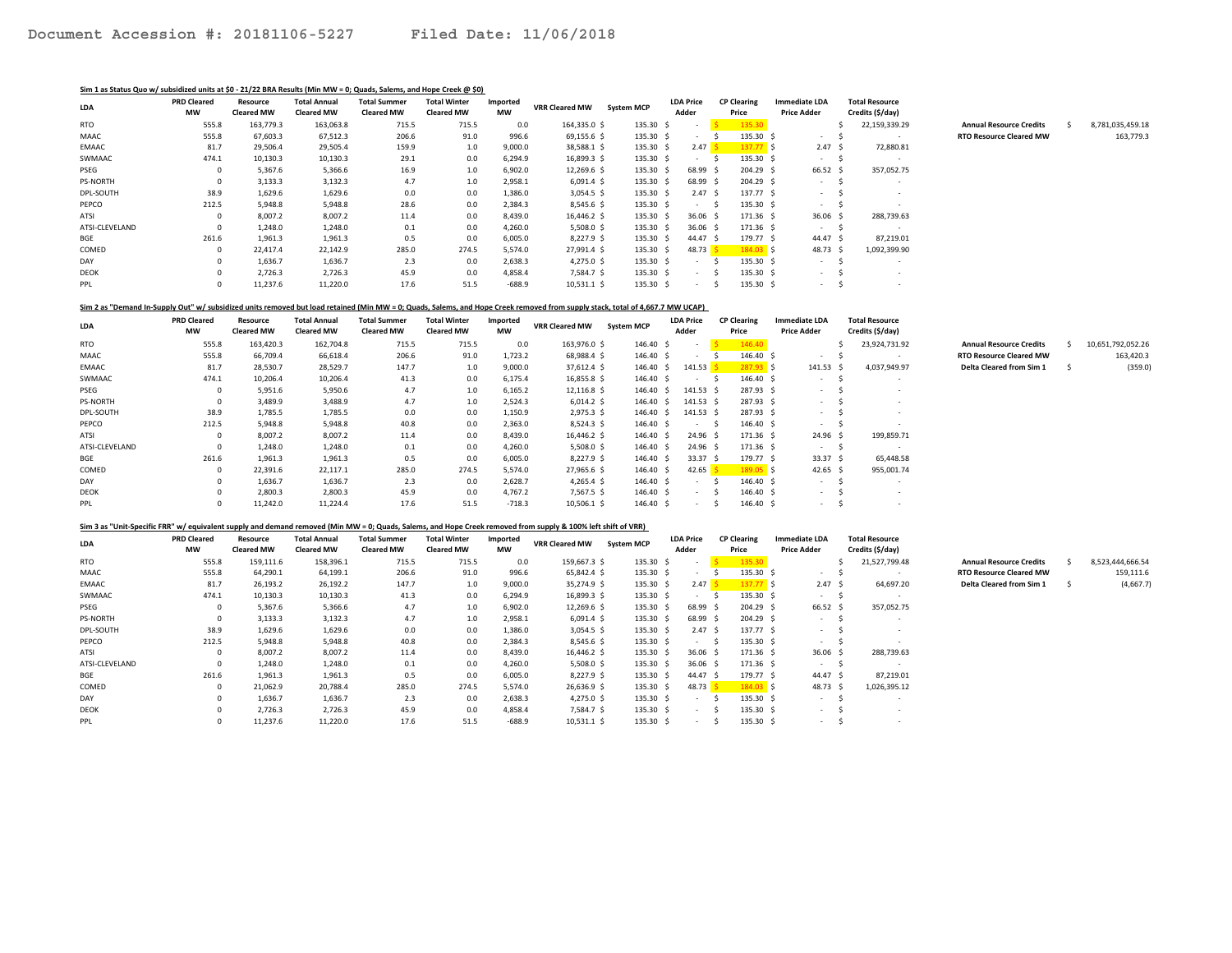# **CERTIFICATE OF SERVICE**

I hereby certify that I have this day served the foregoing document upon each person designated on the official service list compiled by the Secretary in this proceeding. Dated at Washington, DC, this 6th day of November 2018.

> */s/ Ryan J. Collins* Ryan J. Collins

*Attorney for PJM Interconnection, L.L.C.*